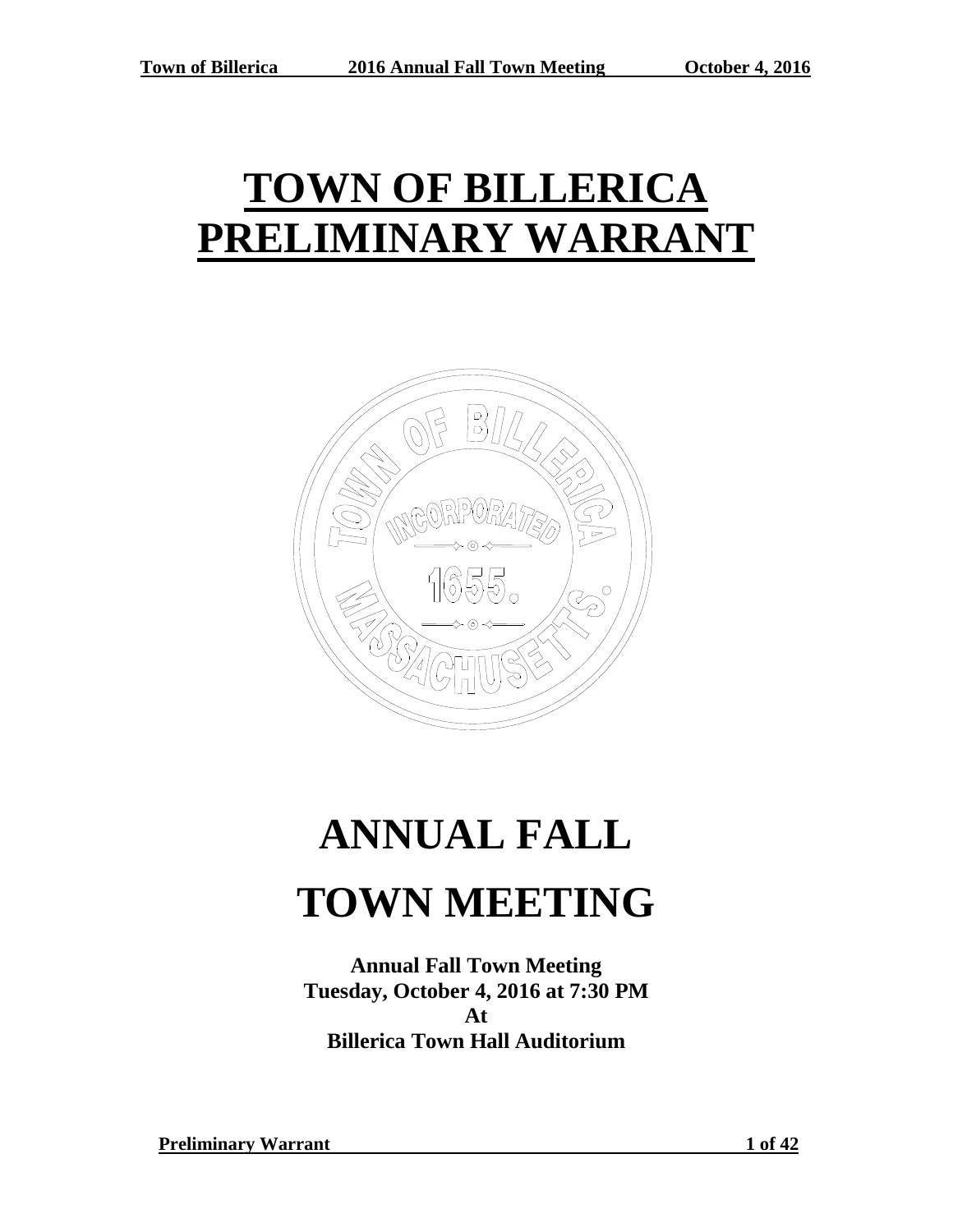# **Town of Billerica** 2016 Annual Fall Town Meeting October 4, 2016

| Article<br><b>Number</b> | Purpose | Value | <b>Funding Source</b> | <b>Submitted by:</b> | <b>Finance Committee</b><br><b>Recommendation</b> |
|--------------------------|---------|-------|-----------------------|----------------------|---------------------------------------------------|
|--------------------------|---------|-------|-----------------------|----------------------|---------------------------------------------------|

*Committee Articles* 

| To Appoint One Member to the<br>Bowers Fund                      |  | Board of Selectmen                 |  |
|------------------------------------------------------------------|--|------------------------------------|--|
| To Hear Reports of Town<br>Departments, Committees &<br>Officers |  | Town Manager;<br>authorized by BOS |  |

#### *Financial Articles*

| $\mathfrak 3$  | To Fund Collective Bargaining<br>Agreement for IUPE Clerical Unit                                                                                       |             | Raise & Appropriate /<br>Available Funds        | Town Manager;<br>authorized by BOS |  |
|----------------|---------------------------------------------------------------------------------------------------------------------------------------------------------|-------------|-------------------------------------------------|------------------------------------|--|
| $\overline{4}$ | To Fund Collective Bargaining<br>Agreement for IAFF Civilian Fire<br><b>Alarm Operators</b>                                                             |             | Raise & Appropriate /<br><b>Available Funds</b> | Town Manager;<br>authorized by BOS |  |
| 5              | To Fund Collective Bargaining<br>Agreement for IAEP Police<br>EMT's & Paramedics                                                                        |             | Raise & Appropriate /<br><b>Available Funds</b> | Town Manager;<br>authorized by BOS |  |
| 6              | To Fund Collective Bargaining<br>Agreement for NEPBA Police<br>Civilian Dispatchers                                                                     |             | Raise & Appropriate /<br>Available Funds        | Town Manager;<br>authorized by BOS |  |
| $\overline{7}$ | To Fund Collective Bargaining<br>Agreement for BMEA DPW<br>Workers                                                                                      |             | Raise & Appropriate /<br>Available Funds        | Town Manager;<br>authorized by BOS |  |
| 8              | To Fund Collective Bargaining<br>Agreement for SEIU Local 888<br>Administrative Unit                                                                    |             | Raise & Appropriate /<br><b>Available Funds</b> | Town Manager;<br>authorized by BOS |  |
| 9              | To Fund Collective Bargaining<br>Agreement for IAFF Firefighters                                                                                        |             | Raise & Appropriate /<br>Available Funds        | Town Manager;<br>authorized by BOS |  |
| 10             | To Fund Collective Bargaining<br>Agreement for NEPBA Police<br>Officers - Group (A) Patrolmen                                                           |             | Raise & Appropriate /<br>Available Funds        | Town Manager;<br>authorized by BOS |  |
| 11             | To Fund Collective Bargaining<br>Agreement for NEPBA Police<br>Officers - Group (B) Superior<br><b>Officers</b>                                         |             | Raise & Appropriate /<br><b>Available Funds</b> | Town Manager;<br>authorized by BOS |  |
| 12             | Fiscal Year 2017 Budget<br>Amendment                                                                                                                    | \$3,000,000 | Raise & Appropriate                             | Town Manager;<br>authorized by BOS |  |
| 13             | To Vote from Free Cash to the<br>Debt Stabilization Fund                                                                                                | \$6,000,000 | Raise & Appropriate /<br>Available Funds        | Finance Committee                  |  |
| 14             | To Fund Fiscal Year 2017 Town<br>Capital Budget                                                                                                         | \$6,000,000 | Raise & Appropriate /<br><b>Available Funds</b> | Town Manager;<br>authorized by BOS |  |
| 15             | To Fund Fiscal Year 2017 School<br>Capital Budget                                                                                                       | \$3,000,000 | Raise & Appropriate /<br>Available Funds        | <b>School Committee</b>            |  |
| 16             | To Fund the Purchase of a New<br>Ambulance and Construction<br>Costs to Perform Expansion and<br>Renovation to the EMS Vehicle<br><b>Storage Garage</b> | \$700,000   | Raise & Appropriate /<br><b>Available Funds</b> | Town Manager;<br>authorized by BOS |  |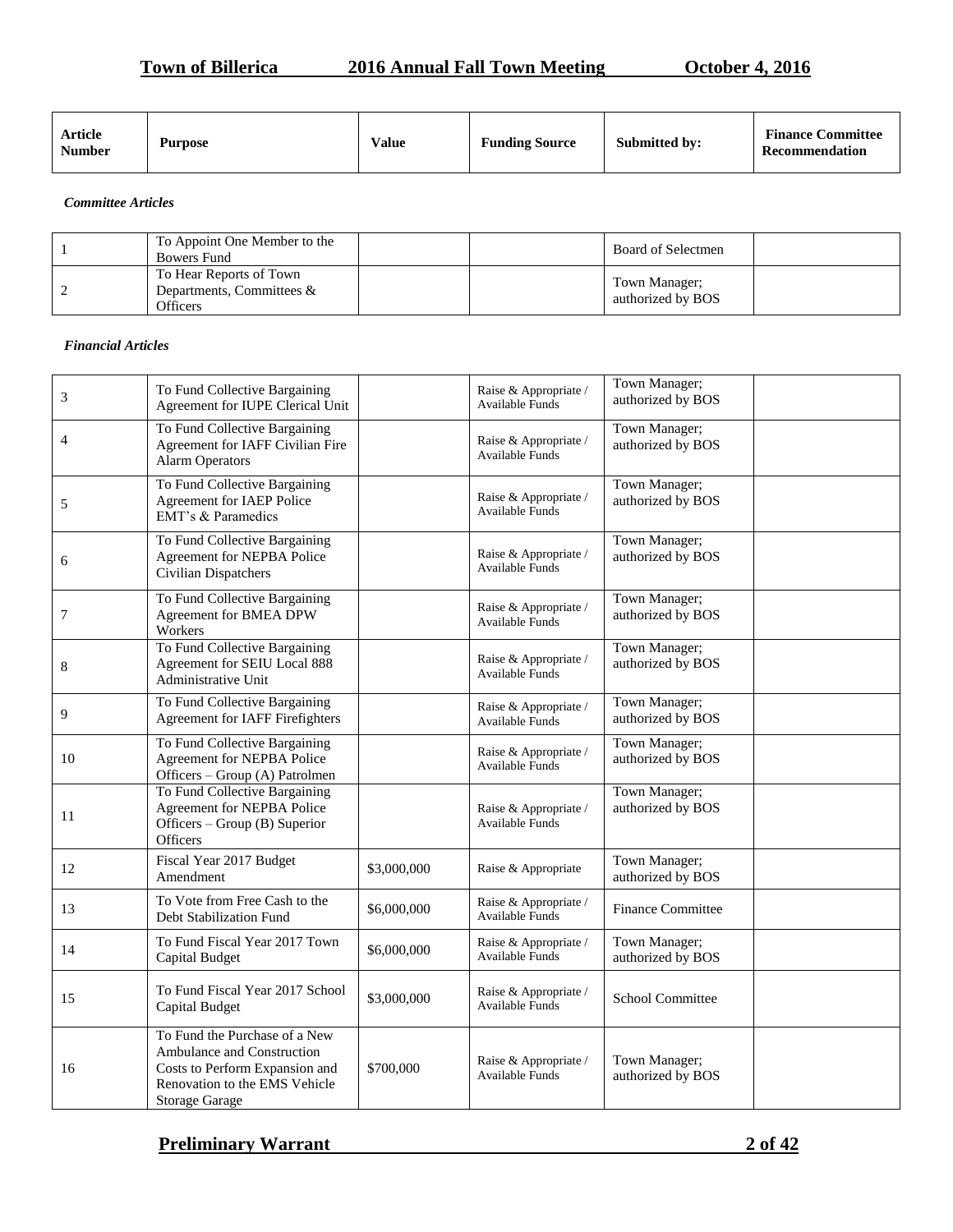| <b>Article</b><br><b>Number</b> | <b>Purpose</b>                                                                                                                     | <b>Value</b> | <b>Funding Source</b>                                   | Submitted by:                      | <b>Finance Committee</b><br><b>Recommendation</b> |
|---------------------------------|------------------------------------------------------------------------------------------------------------------------------------|--------------|---------------------------------------------------------|------------------------------------|---------------------------------------------------|
| 17                              | To Fund Fire Station Feasibility<br>Study                                                                                          | \$250,000    | Raise & Appropriate /<br>Available Funds                | Town Manager;<br>authorized by BOS |                                                   |
| 18                              | To Fund the Replacement of the<br>Town Vehicles Fuel Facility                                                                      | \$1,700,000  | Raise & Appropriate /<br>Available Funds                | Town Manager;<br>authorized by BOS |                                                   |
| 19                              | To Fund Design and Permitting<br>Costs for the Yankee Doodle Bike<br>Path                                                          | \$450,000    | Raise & Appropriate /<br><b>Available Funds</b>         | Town Manager;<br>authorized by BOS |                                                   |
| 20                              | To Fund Aquatic Treatment of<br><b>Nutting Lake</b>                                                                                | \$35,000     | Raise & Appropriate /<br><b>Available Funds</b>         | Town Manager;<br>authorized by BOS |                                                   |
| 21                              | To Fund PanAm Right of Way<br>Taking to Access Alumni Field                                                                        | \$15,000     | Raise & Appropriate /<br>Available Funds                | Town Manager;<br>authorized by BOS |                                                   |
| 22                              | To Fund the Rehabilitation of the<br>Water Mains Program                                                                           | \$2,000,000  | Raise & Appropriate /<br><b>Available Funds</b>         | Town Manager;<br>authorized by BOS |                                                   |
| 23                              | To Fund the Inflow Infiltration<br>Removal Phase III                                                                               | \$350,000    | Raise & Appropriate /<br>Available Funds                | Town Manager;<br>authorized by BOS |                                                   |
| 24                              | To Fund the Lease/Purchase of<br>DPW Capital Equipment                                                                             | \$1,727,000  | Raise & Appropriate /<br><b>Available Funds</b>         | Town Manager;<br>authorized by BOS |                                                   |
| 25                              | To Fund the Roof Replacement<br>and Repairs for Town Buildings                                                                     | \$2,000,000  | Raise & Appropriate /<br>Available Funds /<br>Borrowing | Town Manager;<br>authorized by BOS |                                                   |
| 26                              | To Fund Phase III WWTP<br><b>Improvement Design</b>                                                                                | \$500,000    | Raise & Appropriate /<br>Available Funds                | Town Manager;<br>authorized by BOS |                                                   |
| 27                              | To Fund the Fox Hill Cemetery<br><b>Expansion Project</b>                                                                          | \$2,100,000  | Raise & Appropriate /<br><b>Available Funds</b>         | Town Manager;<br>authorized by BOS |                                                   |
| 28                              | To Fund Certain Items on the<br>Town Recreation Capital Plan                                                                       | \$162,300    | Raise & Appropriate /<br>Available Funds                | Recreation<br>Commission           |                                                   |
| 29                              | To Vote from Free Cash to the<br><b>Stabilization Fund</b>                                                                         | \$6,000,000  | Raise & Appropriate /<br>Available Funds                | <b>Finance Committee</b>           |                                                   |
| 30                              | To Vote From Free Cash to the<br><b>Land Bank Account</b>                                                                          | \$6,000,000  | Raise & Appropriate /<br><b>Available Funds</b>         | Finance Committee                  |                                                   |
| 31                              | To Vote from Free Cash a Sum of<br>Money to be Applied or Expended<br>for the Purpose of Reducing the<br>Fiscal Year 2017 Tax Levy |              | Raise & Appropriate /<br>Available Funds                | <b>Finance Committee</b>           |                                                   |
| 32                              | To Vote from Free Cash a Sum of<br>Money to Fund the Snow and<br>Sand Deficit                                                      | \$1,000,000  | Raise & Appropriate /<br>Available Funds                | Finance Committee                  |                                                   |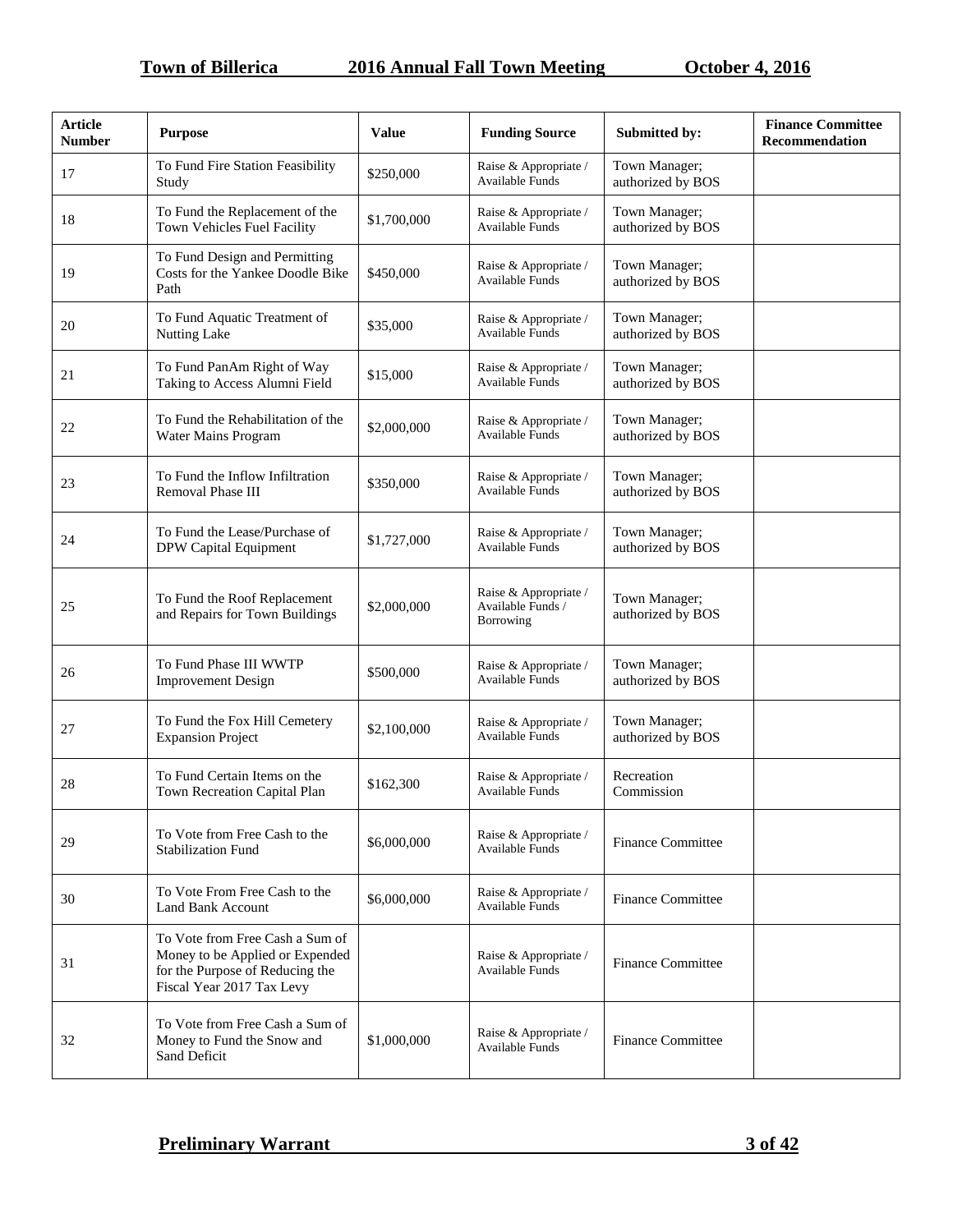# **Town of Billerica** 2016 Annual Fall Town Meeting October 4, 2016

#### *Local Acceptance of State Statutes*

| 33 | To Accept the Provisions of<br>M.G.L. Chapter 126 of the Acts of<br>1988 and Chapter 73 of the Acts<br>of 1986                                                      | Board of Assessors &<br>Town Manager;<br>authorized by BOS |  |
|----|---------------------------------------------------------------------------------------------------------------------------------------------------------------------|------------------------------------------------------------|--|
| 34 | To Accept M.G.L. Chapter 40U<br>Relative to Procedures for<br>Collecting Finds and Fees                                                                             | Town Manager;<br>authorized by BOS                         |  |
| 35 | To Accept M.G.L. Section 193<br>and 194 of the Acts of 2016 and<br>Incorporated into M.G.L. Chapter<br>90 Sections 17C, 18A, 18B<br><b>Relative to Speed Limits</b> | Town Manager;<br>authorized by BOS                         |  |

#### *Land Articles*

| 36 | To Authorize the Board of<br>Selectmen to Accept as Public<br>Ways                   | Town Manager;<br>authorized by BOS |  |
|----|--------------------------------------------------------------------------------------|------------------------------------|--|
|    | To Transfer Custody and Control<br>of Certain Town Owned Parcels<br>on Republic Road | Town Manager;<br>authorized by BOS |  |

#### **Miscellaneous**

| 38 | To Approve Amendments to the<br>Town Charter as Recommended<br>by the Charter Review Committee |  |  | <b>Charter Review</b><br>∠ommittee |  |
|----|------------------------------------------------------------------------------------------------|--|--|------------------------------------|--|
|----|------------------------------------------------------------------------------------------------|--|--|------------------------------------|--|

#### *By-Law Change Articles*

| 39 | Water Conservation By-Law<br>Modification                                                       | Town Manager;<br>authorized by BOS |
|----|-------------------------------------------------------------------------------------------------|------------------------------------|
| 40 | Proposed Zoning By-Law<br><b>Changes Regarding Parking</b><br>Requirements for Industrial Users | Town Manager;<br>authorized by BOS |
| 41 | Proposed Zoning By-Law<br>Changes Regarding Contractor's<br>Yard                                | Town Manager;<br>authorized by BOS |
| 42 | Proposed Zoning By-Law<br>Changes to Add PUD Overlay<br>Language                                | Town Manager;<br>authorized by BOS |
| 43 | Proposed Zoning Map Changes to<br><b>Add PUD Overlay Districts</b>                              | Town Manager;<br>authorized by BOS |
| 44 | Proposed Zoning Map Changes to<br><b>Add PUD Overlay Districts</b>                              | Town Manager;<br>authorized by BOS |
| 45 | Proposed Zoning Map Changes to<br><b>Add PUD Overlay Districts</b>                              | Town Manager;<br>authorized by BOS |
| 46 | Proposed Zoning By-Law and<br>Zoning Map Change                                                 | Town Manager;<br>authorized by BOS |
| 47 | To Amend General By-Law<br>Article VII2. Regulation of Dogs                                     | Town Manager;<br>authorized by BOS |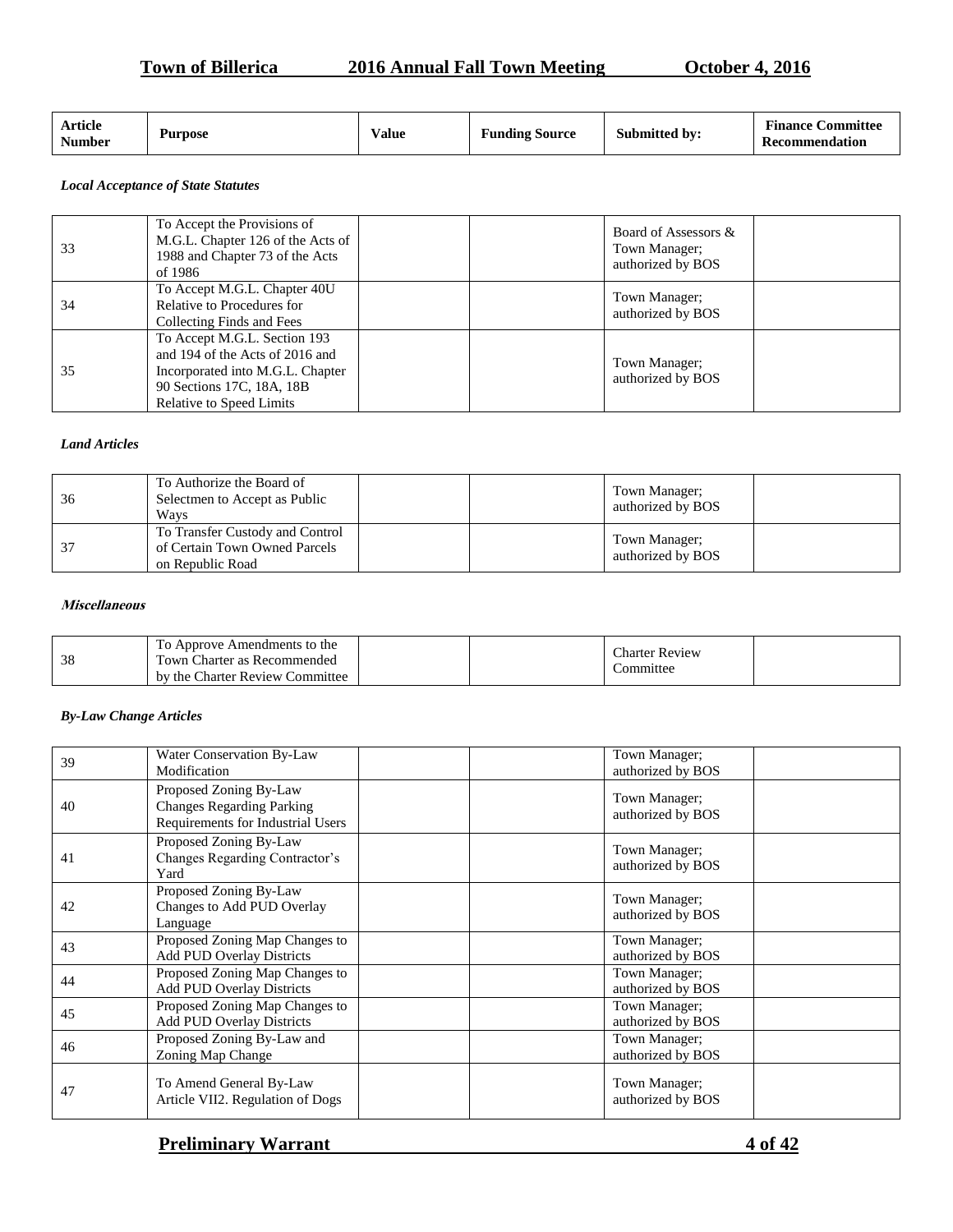**Town of Billerica** 2016 Annual Fall Town Meeting October 4, 2016

| Article<br>⁄ alue<br>Purpose<br>Number | $\sim$<br>Source<br>Funding | Submitted<br>.bv: | --<br>.`ommittee<br>Fınance<br>Recommendation |
|----------------------------------------|-----------------------------|-------------------|-----------------------------------------------|
|----------------------------------------|-----------------------------|-------------------|-----------------------------------------------|

*Petitioner Article*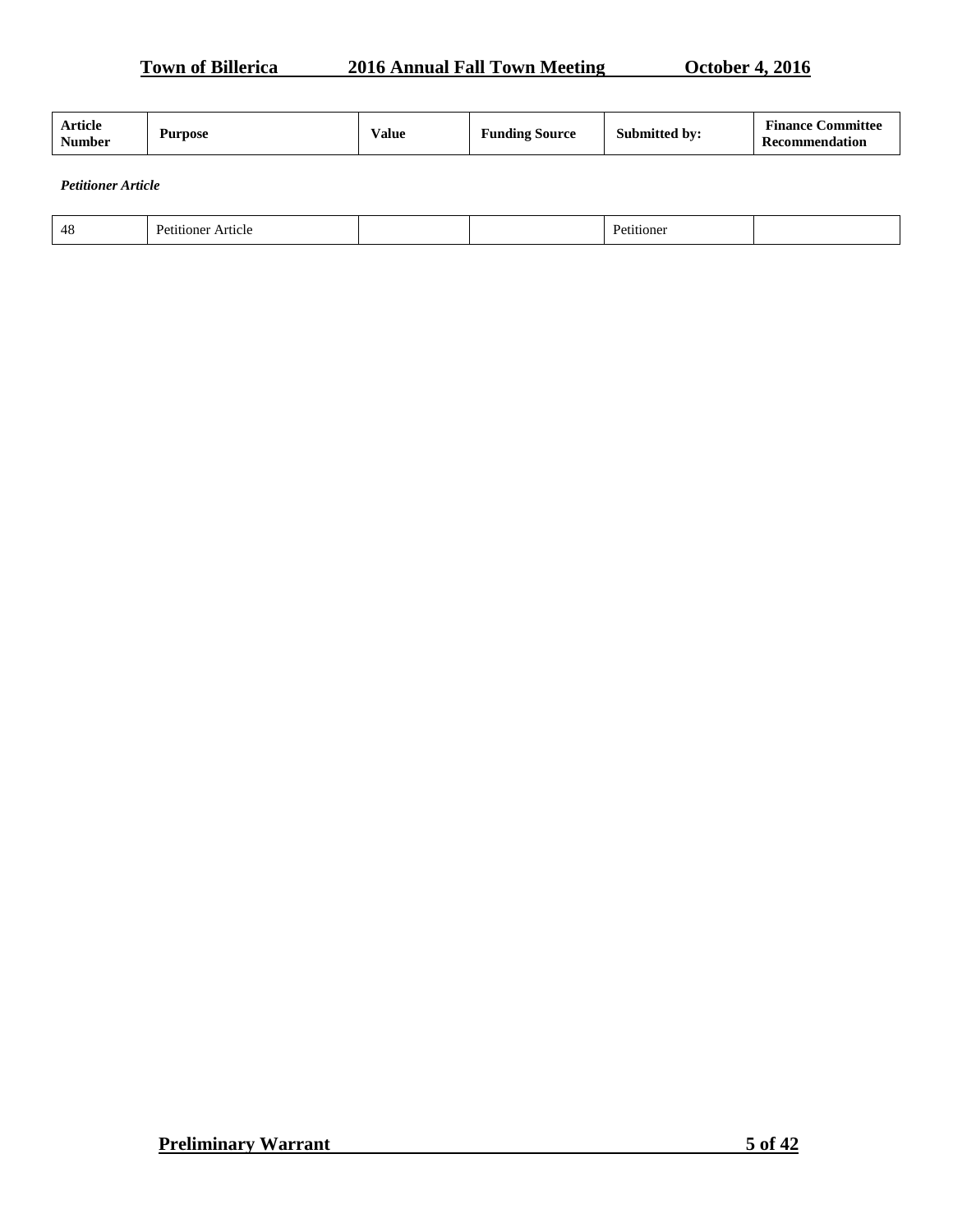# **PRELIMINARY WARRANT OCTOBER 4, 2016 ANNUAL FALL TOWN MEETING**

Middlesex, ss. To Any Constable in the Town of Billerica

Greetings,

You are hereby authorized and requested to notify and warn the inhabitants of said Town of Billerica qualified by law to vote in Elections and Town Affairs, to meet at the Maurice A. Buck Memorial Auditorium, Town Hall, 365 Boston Road, Billerica, MA on Tuesday, October 4, 2016 at 7:30 PM and subsequent Thursdays and Tuesdays until all of the business in the Warrant shall have been acted upon, then and there to vote on the following articles:

# **ARTICLE 1 - TO APPOINT ONE MEMBER TO THE BOWERS FUND**

To see if the Town will vote to appoint one (1) member to the Bowers Fund for a term of five (5) years; or act in relation thereto.

Submitted by the Board of Selectmen

# **ARTICLE 2 - TO HEAR REPORTS OF TOWN DEPARTMENTS, COMMITTEES & OFFICERS**

\_\_\_\_\_\_\_\_\_\_\_\_\_\_\_\_\_\_\_\_\_\_\_\_\_\_\_\_\_\_\_\_\_\_\_\_\_\_\_\_\_\_\_\_\_\_\_\_\_\_\_\_\_\_\_\_\_\_\_\_\_\_\_\_\_\_\_\_\_\_\_\_

To see if the Town will vote to hear and act upon the reports of Town Departments, Committees and Officers; or act in relation thereto.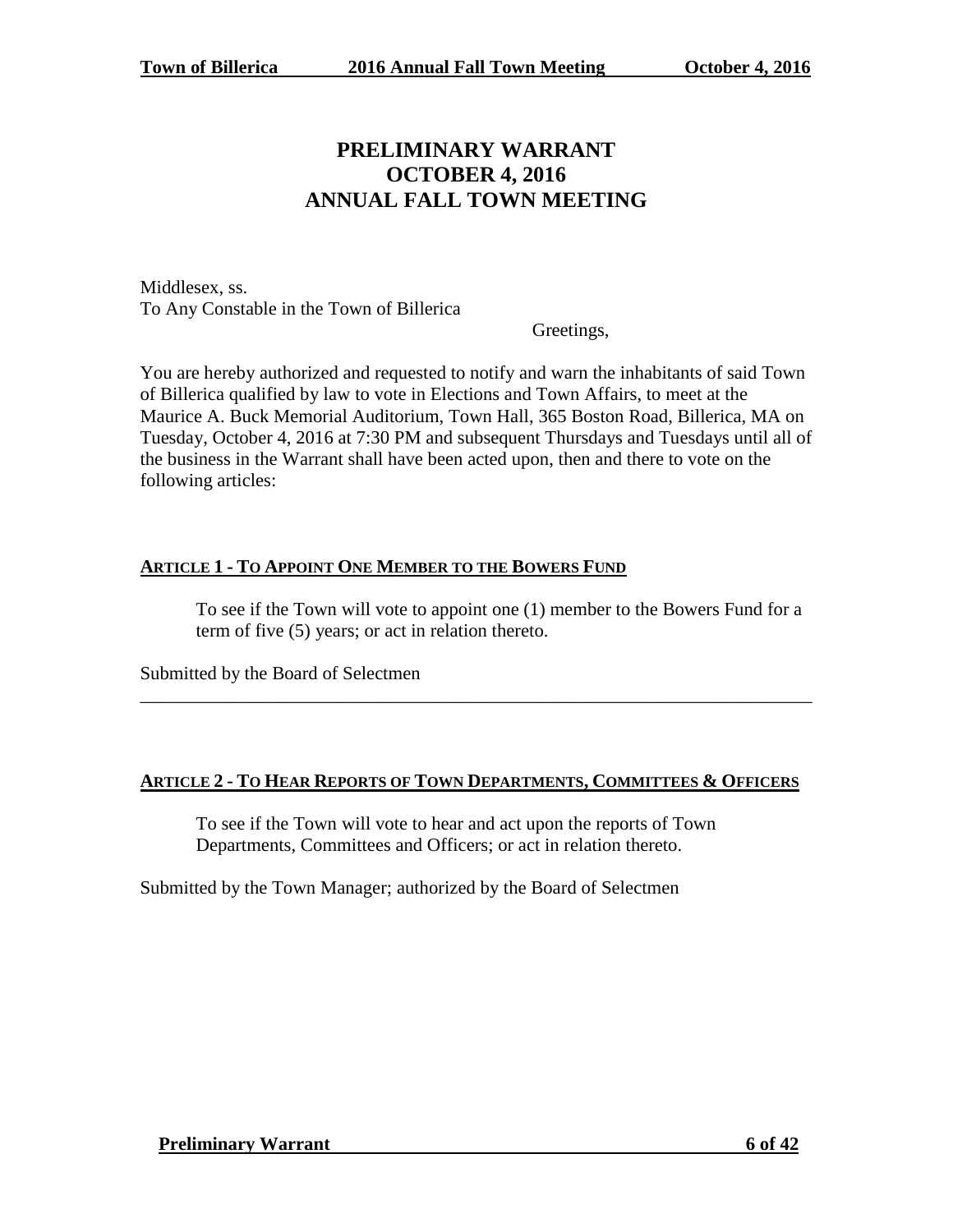#### **ARTICLE 3 - TO FUND COLLECTIVE BARGAINING AGREEMENT - IUPE CLERICAL UNIT**

To see if the Town of Billerica will vote to raise and appropriate or transfer from available funds a sum of money to fund the Collective Bargaining Agreement between the Town and IUPE Clerical Unit (Independent Union of Public Employees); or act in relation thereto.

Submitted by the Town Manager; authorized by the Board of Selectmen

# **ARTICLE 4 - TO FUND COLLECTIVE BARGAINING AGREEMENT - IAFF CIVILIAN FIRE ALARM OPERATORS**

\_\_\_\_\_\_\_\_\_\_\_\_\_\_\_\_\_\_\_\_\_\_\_\_\_\_\_\_\_\_\_\_\_\_\_\_\_\_\_\_\_\_\_\_\_\_\_\_\_\_\_\_\_\_\_\_\_\_\_\_\_\_\_\_\_\_\_\_\_\_\_\_

To see if the Town of Billerica will vote to raise and appropriate or transfer from available funds a sum of money to fund the Collective Bargaining Agreement between the Town and IAFF Civilian Fire Alarm Operators (International Association of Firefighters); or act in relation thereto.

Submitted by the Town Manager; authorized by the Board of Selectmen

# **ARTICLE 5 - TO FUND COLLECTIVE BARGAINING AGREEMENT - IAEP POLICE EMT'S & PARAMEDICS**

\_\_\_\_\_\_\_\_\_\_\_\_\_\_\_\_\_\_\_\_\_\_\_\_\_\_\_\_\_\_\_\_\_\_\_\_\_\_\_\_\_\_\_\_\_\_\_\_\_\_\_\_\_\_\_\_\_\_\_\_\_\_\_\_\_\_\_\_\_\_\_\_

To see if the Town of Billerica will vote to raise and appropriate or transfer from available funds a sum of money to fund the Collective Bargaining Agreement between the Town and IAEP Police EMT's & Paramedics (International Association of EMT's & Paramedics); or act in relation thereto.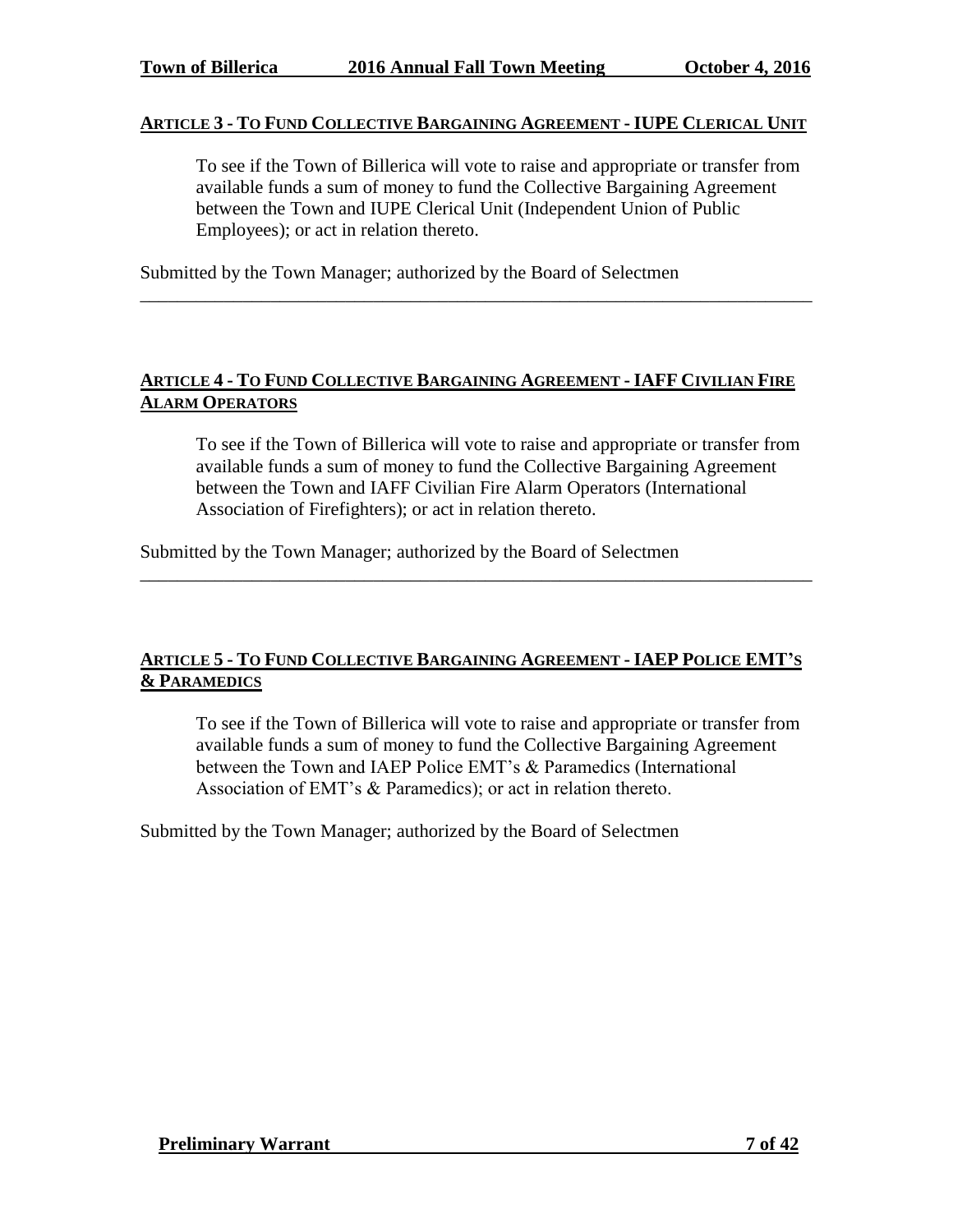# **ARTICLE 6 - TO FUND COLLECTIVE BARGAINING AGREEMENT - NEPBA POLICE CIVILIAN DISPATCHERS**

To see if the Town of Billerica will vote to raise and appropriate or transfer from available funds a sum of money to fund the Collective Bargaining Agreement between the Town and NEPBA Police Civilian Dispatchers (New England Police Benevolent Association, Inc.); or act in relation thereto.

\_\_\_\_\_\_\_\_\_\_\_\_\_\_\_\_\_\_\_\_\_\_\_\_\_\_\_\_\_\_\_\_\_\_\_\_\_\_\_\_\_\_\_\_\_\_\_\_\_\_\_\_\_\_\_\_\_\_\_\_\_\_\_\_\_\_\_\_\_\_\_\_

Submitted by the Town Manager; authorized by the Board of Selectmen

# **ARTICLE 7 - TO FUND COLLECTIVE BARGAINING AGREEMENT - BMEA DPW WORKERS**

To see if the Town of Billerica will vote to raise and appropriate or transfer from available funds a sum of money to fund the Collective Bargaining Agreement between the Town and BMEA DPW Workers (Billerica Municipal Employees Association); or act in relation thereto.

Submitted by the Town Manager; authorized by the Board of Selectmen

# **ARTICLE 8 - TO FUND COLLECTIVE BARGAINING AGREEMENT - SEIU LOCAL 888 ADMINISTRATIVE UNIT**

\_\_\_\_\_\_\_\_\_\_\_\_\_\_\_\_\_\_\_\_\_\_\_\_\_\_\_\_\_\_\_\_\_\_\_\_\_\_\_\_\_\_\_\_\_\_\_\_\_\_\_\_\_\_\_\_\_\_\_\_\_\_\_\_\_\_\_\_\_\_\_\_

To see if the Town of Billerica will vote to raise and appropriate or transfer from available funds a sum of money to fund the Collective Bargaining Agreement between the Town and SEIU Local 888 Administrative Unit (Service Employees International Union); or act in relation thereto.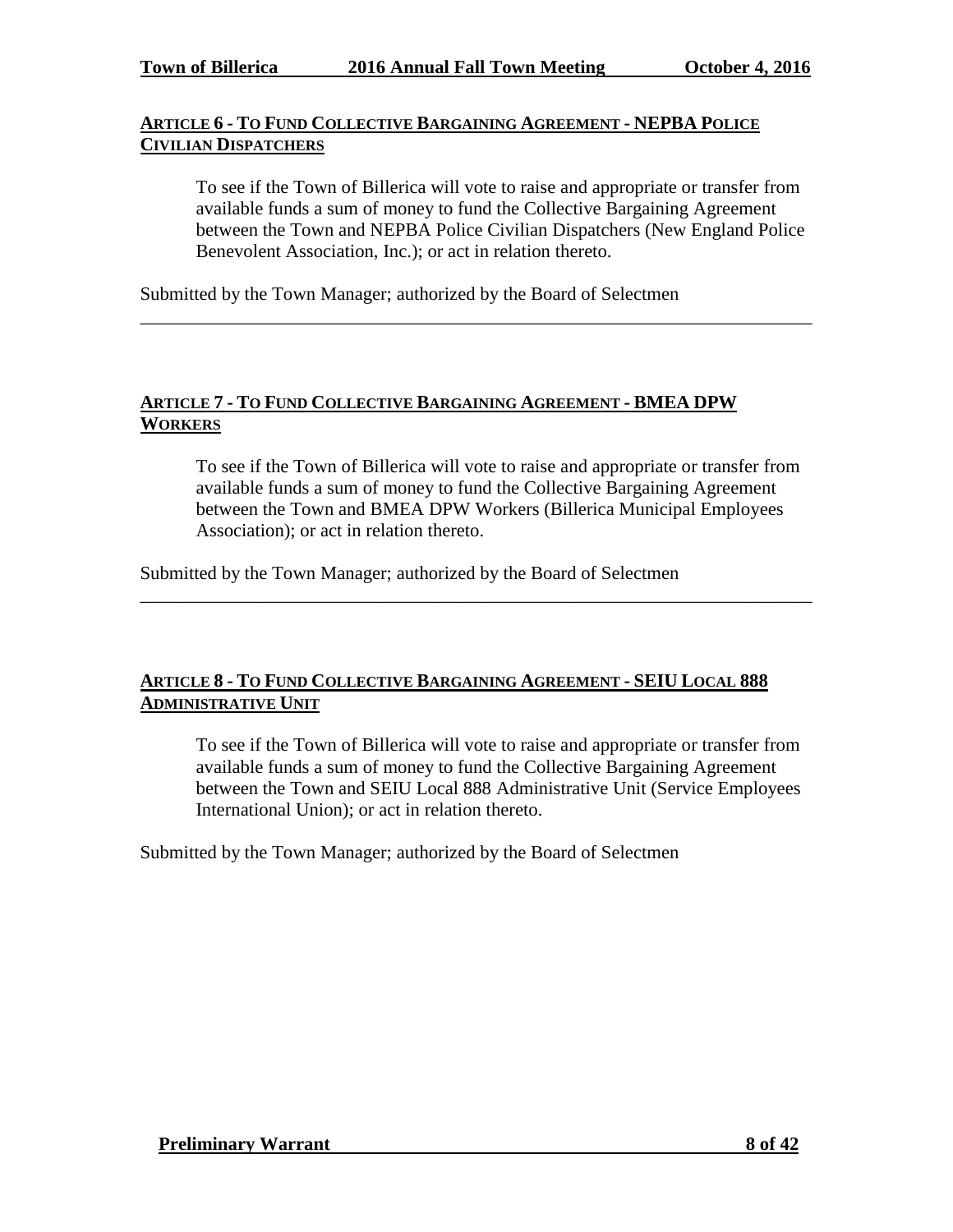#### **ARTICLE 9 - TO FUND COLLECTIVE BARGAINING AGREEMENT - IAFF FIREFIGHTERS**

To see if the Town of Billerica will vote to raise and appropriate or transfer from available funds a sum of money to fund the Collective Bargaining Agreement between the Town and IAFF Firefighters (International Association of Firefighters); or act in relation thereto.

Submitted by the Town Manager; authorized by the Board of Selectmen

#### **ARTICLE 10 - TO FUND COLLECTIVE BARGAINING AGREEMENT - NEPBA POLICE OFFICERS - GROUP (A) PATROLMEN**

\_\_\_\_\_\_\_\_\_\_\_\_\_\_\_\_\_\_\_\_\_\_\_\_\_\_\_\_\_\_\_\_\_\_\_\_\_\_\_\_\_\_\_\_\_\_\_\_\_\_\_\_\_\_\_\_\_\_\_\_\_\_\_\_\_\_\_\_\_\_\_\_

To see if the Town of Billerica will vote to raise and appropriate or transfer from available funds a sum of money to fund the Collective Bargaining Agreement between the Town and the NEPBA (New England Police Benevolent Association, Inc.) Group (A) Patrolmen; or act in relation thereto.

Submitted by the Town Manager; authorized by the Board of Selectmen

# **ARTICLE 11 - TO FUND COLLECTIVE BARGAINING AGREEMENT - NEPBA POLICE OFFICERS - GROUP (B) SUPERIOR OFFICERS**

\_\_\_\_\_\_\_\_\_\_\_\_\_\_\_\_\_\_\_\_\_\_\_\_\_\_\_\_\_\_\_\_\_\_\_\_\_\_\_\_\_\_\_\_\_\_\_\_\_\_\_\_\_\_\_\_\_\_\_\_\_\_\_\_\_\_\_\_\_\_\_\_

To see if the Town of Billerica will vote to raise and appropriate or transfer from available funds a sum of money to fund the Collective Bargaining Agreement between the Town and NEPBA (New England Police Benevolent Association, Inc.) Group (B) Superior Officers; or act in relation thereto.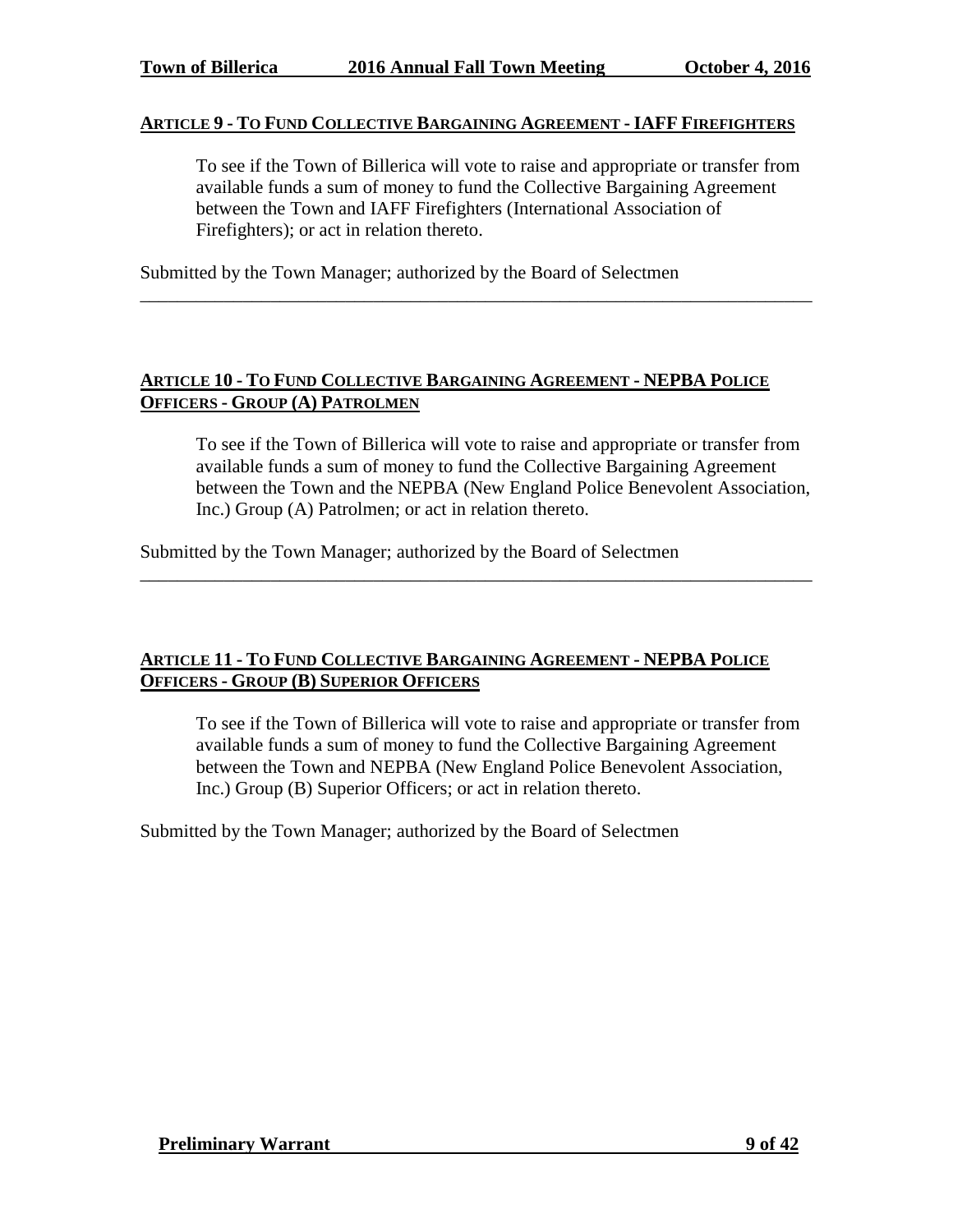#### **ARTICLE 12 – FISCAL YEAR 2017 BUDGET AMENDMENT**

To see if the Town will vote to appropriate from available funds the sum of \$3,000,000 to amend various Fiscal Year 2017 budget line items; or act in relation thereto.

\_\_\_\_\_\_\_\_\_\_\_\_\_\_\_\_\_\_\_\_\_\_\_\_\_\_\_\_\_\_\_\_\_\_\_\_\_\_\_\_\_\_\_\_\_\_\_\_\_\_\_\_\_\_\_\_\_\_\_\_\_\_\_\_\_\_\_\_\_\_\_\_

Submitted by the Town Manager; authorized by the Board of Selectmen

#### **ARTICLE 13 – TO VOTE FROM FREE CASH TO THE DEBT STABILIZATION FUND**

To see if the Town will vote to raise and appropriate or transfer from General Fund Free Cash the sum of \$6,000,000 to the Debt Stabilization Fund; or act in relation thereto.

\_\_\_\_\_\_\_\_\_\_\_\_\_\_\_\_\_\_\_\_\_\_\_\_\_\_\_\_\_\_\_\_\_\_\_\_\_\_\_\_\_\_\_\_\_\_\_\_\_\_\_\_\_\_\_\_\_\_\_\_\_\_\_\_\_\_\_\_\_\_\_\_

Submitted by the Finance Committee

# **ARTICLE 14 – TO FUND FISCAL YEAR 2017 TOWN CAPITAL BUDGET**

To see if the Town will vote to raise and appropriate or transfer from available funds the sum of \$6,000,000 to fund the Fiscal Year 2017 Town Capital Budget; or act in relation thereto.

\_\_\_\_\_\_\_\_\_\_\_\_\_\_\_\_\_\_\_\_\_\_\_\_\_\_\_\_\_\_\_\_\_\_\_\_\_\_\_\_\_\_\_\_\_\_\_\_\_\_\_\_\_\_\_\_\_\_\_\_\_\_\_\_\_\_\_\_\_\_\_\_

Submitted by the Town Manager; authorized by the Board of Selectmen

# **ARTICLE 15 – TO FUND FISCAL YEAR 2017 SCHOOL CAPITAL BUDGET**

To see if the Town will vote to raise and appropriate or transfer from available funds the sum of \$3,000,000 to fund the Fiscal Year 2017 School Capital Budget; or act in relation thereto.

Submitted by the School Committee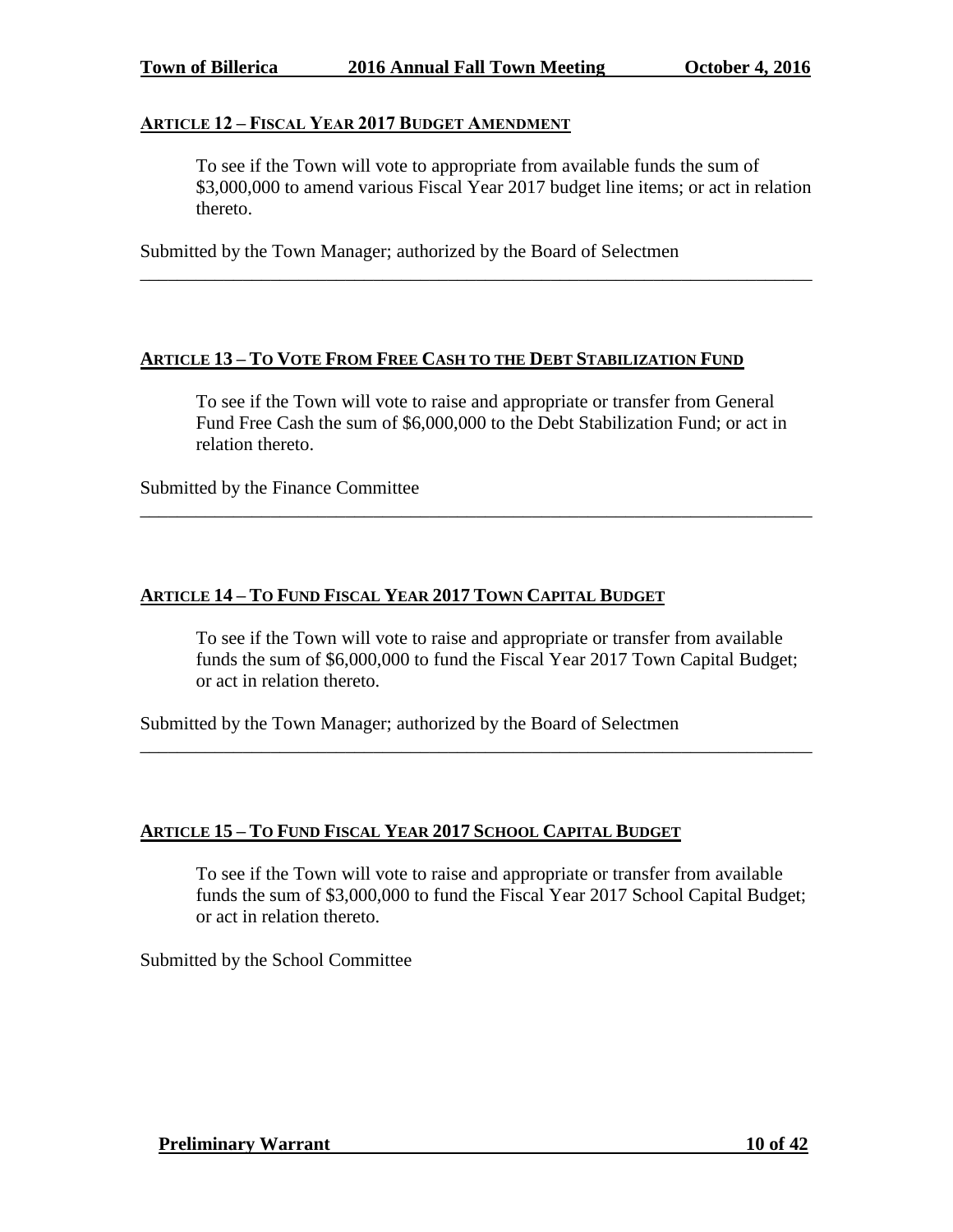# **ARTICLE 16 – TO FUND THE PURCHASE OF A NEW AMBULANCE AND CONSTRUCTION COSTS TO PERFORM EXPANSION AND RENOVATION TO THE EMS VEHICLE STORAGE GARAGE**

To see if the Town will vote to raise and appropriate, borrow or transfer from available funds the sum of up to \$700,000 to purchase a new ambulance and related equipment, and construction costs to perform expansion and renovation to the EMS vehicle storage garage; or act in relation thereto.

\_\_\_\_\_\_\_\_\_\_\_\_\_\_\_\_\_\_\_\_\_\_\_\_\_\_\_\_\_\_\_\_\_\_\_\_\_\_\_\_\_\_\_\_\_\_\_\_\_\_\_\_\_\_\_\_\_\_\_\_\_\_\_\_\_\_\_\_\_\_\_\_

Submitted by the Town Manager; authorized by the Board of Selectmen

# **ARTICLE 17 – TO FUND FIRE STATION FEASIBILITY STUDY**

To see if the Town will vote to raise and appropriate, borrow or transfer from available funds the sum of \$250,000 to conduct an assessment of all fire stations in Town to determine if the Town is responding to calls in the most efficient and timely manner possible given the current locations of the Town fire stations and to make capital recommendations as to what changes could or should be made to improve responses Town wide. This will consider but not be limited to where the call volume demand is in relation to the existing stations and capital improvements to existing stations; or act in relation thereto.

Submitted by the Town Manager; authorized by the Board of Selectmen

#### **ARTICLE 18 – TO FUND THE REPLACEMENT OF THE TOWN VEHICLES FUEL FACILITY**

\_\_\_\_\_\_\_\_\_\_\_\_\_\_\_\_\_\_\_\_\_\_\_\_\_\_\_\_\_\_\_\_\_\_\_\_\_\_\_\_\_\_\_\_\_\_\_\_\_\_\_\_\_\_\_\_\_\_\_\_\_\_\_\_\_\_\_\_\_\_\_\_

To see if the Town will vote to raise and appropriate, borrow or transfer from available funds the sum of \$1,700,000 for the replacement of the Town Vehicles Fuel Facility; or act in relation thereto.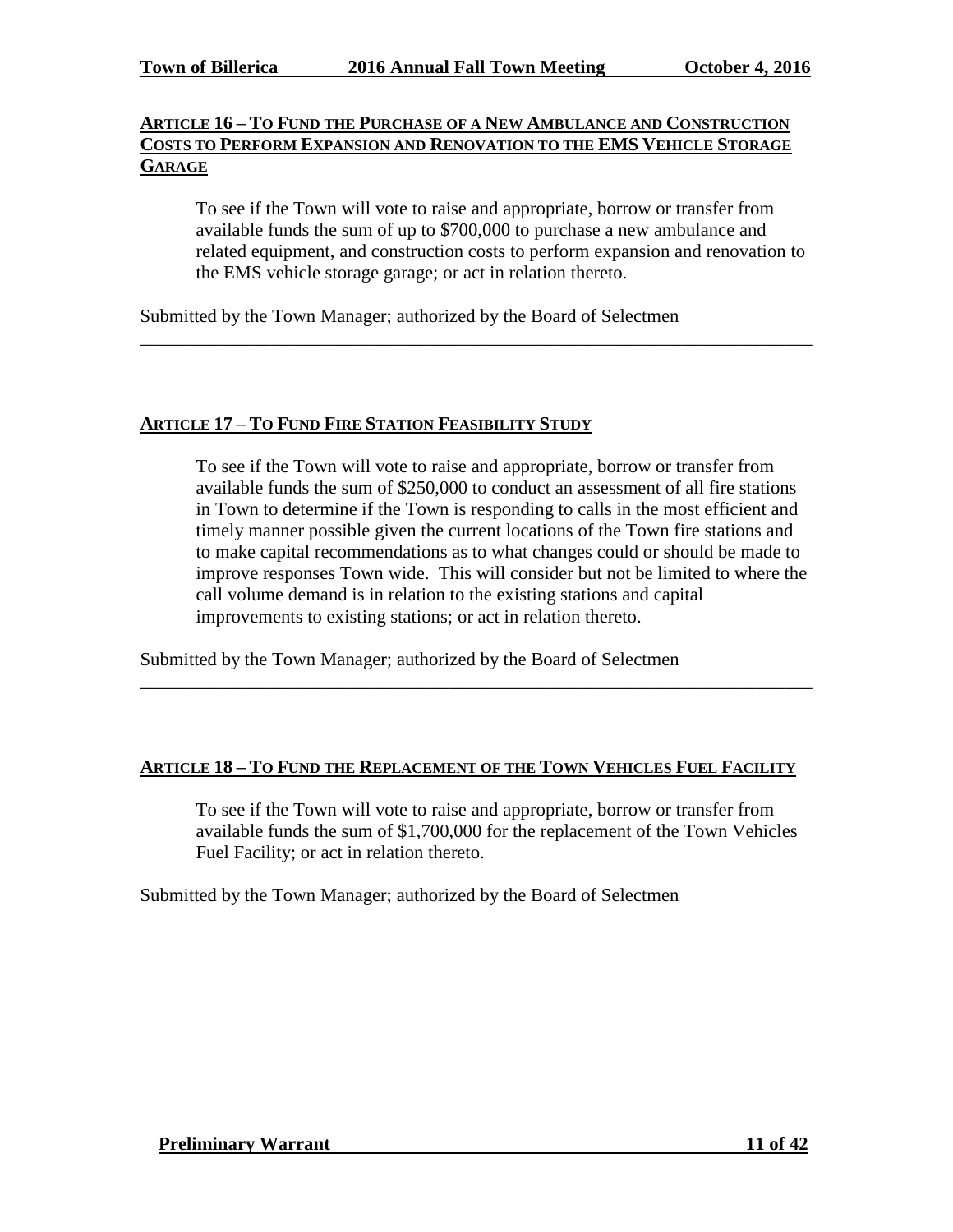# **ARTICLE 19 – TO FUND DESIGN AND PERMITTING COSTS FOR THE YANKEE DOODLE BIKE PATH**

To see if the Town will vote to raise and appropriate, borrow or transfer from available funds the sum of \$450,000 to complete the 75% design of the Yankee Doodle Bike Path and pay for permitting costs; or act in relation thereto.

\_\_\_\_\_\_\_\_\_\_\_\_\_\_\_\_\_\_\_\_\_\_\_\_\_\_\_\_\_\_\_\_\_\_\_\_\_\_\_\_\_\_\_\_\_\_\_\_\_\_\_\_\_\_\_\_\_\_\_\_\_\_\_\_\_\_\_\_\_\_\_\_

Submitted by the Town Manager; authorized by the Board of Selectmen

#### **ARTICLE 20 – TO FUND AQUATIC TREATMENT OF NUTTING LAKE**

To see if the Town will to raise and appropriate, borrow or transfer from available funds the sum of \$35,000 to conduct aquatic treatment of Nutting Lake; or act in relation thereto.

Submitted by the Town Manager; authorized by the Board of Selectmen

#### ARTICLE 21 - TO FUND PAN AM RIGHT OF WAY TAKING TO ACCESS ALUMNI FIELD

\_\_\_\_\_\_\_\_\_\_\_\_\_\_\_\_\_\_\_\_\_\_\_\_\_\_\_\_\_\_\_\_\_\_\_\_\_\_\_\_\_\_\_\_\_\_\_\_\_\_\_\_\_\_\_\_\_\_\_\_\_\_\_\_\_\_\_\_\_\_\_\_

To see if the Town will vote to raise and appropriate, borrow or transfer from available funds the sum of \$15,000 to acquire by gift, purchase or eminent domain taking of land or easements to provide access rights to Alumni Field.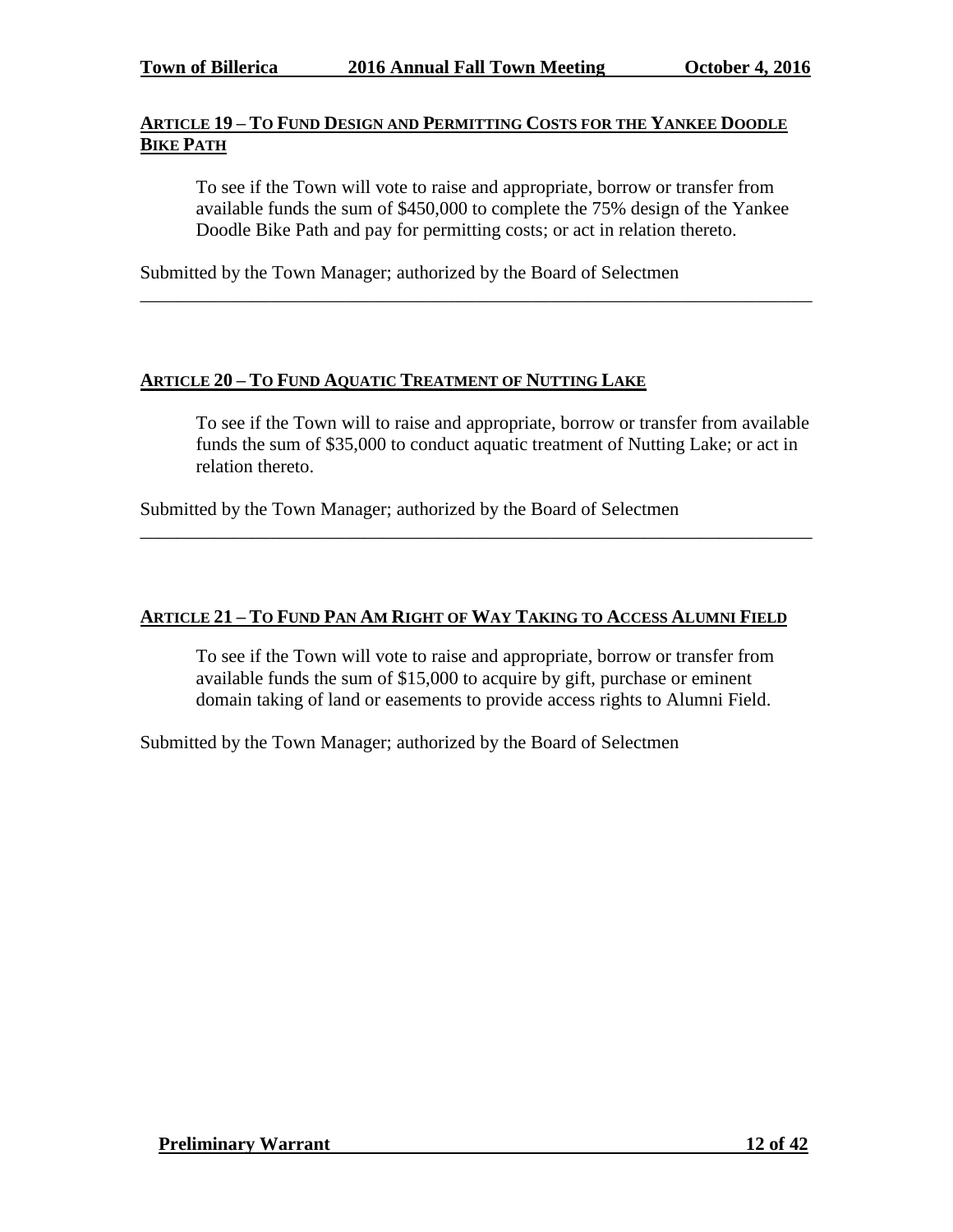#### **ARTICLE 22 – TO FUND THE REHABILITATION OF THE WATER MAINS PROGRAM**

To see if the Town will vote to raise and appropriate, borrow or transfer from available funds the sum of \$2,000,000 for the replacement of water mains in accordance with the new Water Master Plan 2016; or act in relation thereto.

| Location             | <b>Size</b> | Length   | Est. \$LF | Total        |
|----------------------|-------------|----------|-----------|--------------|
|                      |             |          |           |              |
| William Rd.          | 8"          | 1,997 LF | \$262.80  | \$524,811.60 |
| Montbatten           | 8"          | 2,070 LF | \$262.80  | \$543,996.00 |
| <b>Liberty Drive</b> | 8"          | 1,800 LF | \$262.80  | \$473,040.00 |
| Walton St.           | 10"         | 1,230 LF | \$286.80  | \$352,764.00 |
| Savoy St.            | 8"          | 1,715 LF | \$262.80  | \$450,702.00 |
| Rexham St.           | 8"          | 1,194 LF | \$262.80  | \$313,783.20 |
| Pelham St.           | 8"          | 1,230 LF | \$262.80  | \$323,244.00 |
| Veteran's Cr.        | $6$ "       | 303 LF   | \$238.80  | \$72,356.40  |
| Ossamequin           | 8"          | 1,018 LF | \$262.80  | \$267,530.40 |
| Handle Rd.           | 8"          | 2,453 LF | \$262.80  | \$644,648.40 |
| Beaver Pl.           | 8"          | 594 LF   | \$262.80  | \$156,103.20 |

Submitted by the Town Manager; authorized by the Board of Selectmen

#### **ARTICLE 23 - TO FUND THE INFLOW INFILTRATION REMOVAL PHASE III**

To see if the Town will vote to raise and appropriate, borrow or transfer from available funds the sum of \$350,000 from the Inflow Infiltration Account to fund Phase III Inflow Infiltration Removal; or act in relation thereto.

\_\_\_\_\_\_\_\_\_\_\_\_\_\_\_\_\_\_\_\_\_\_\_\_\_\_\_\_\_\_\_\_\_\_\_\_\_\_\_\_\_\_\_\_\_\_\_\_\_\_\_\_\_\_\_\_\_\_\_\_\_\_\_\_\_\_\_\_\_\_\_\_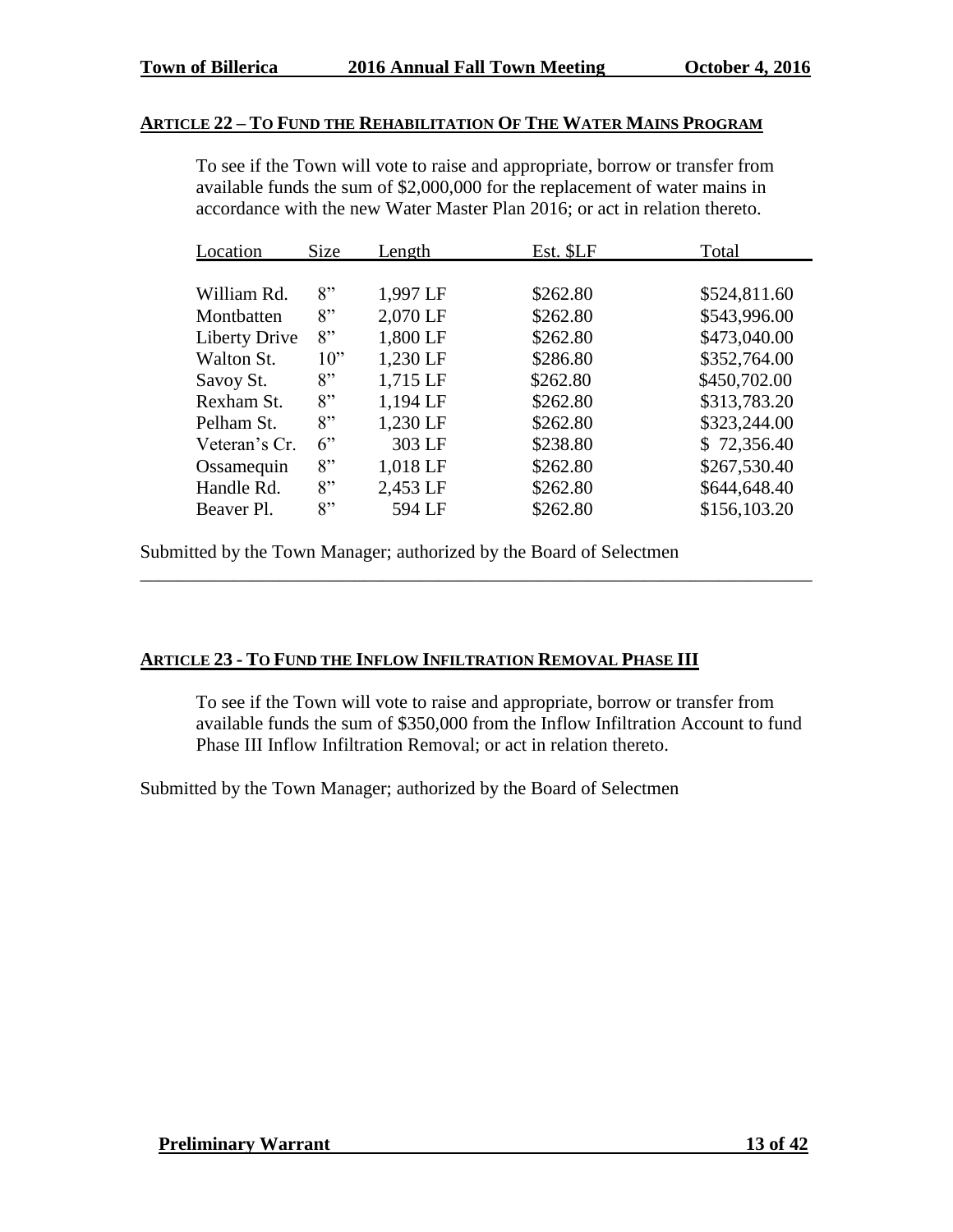#### **ARTICLE 24 - TO FUND THE LEASE/PURCHASE OF DPW CAPITAL EQUIPMENT**

To see if the Town will vote to raise and appropriate, borrow or transfer from available funds the sum of \$1,727,000 for the Lease/purchase of DPW vehicles and equipment replacements for a term of five years; or act in relation thereto.

| F150 to replace C-4                | \$<br>35,000  |
|------------------------------------|---------------|
| F250 to replace W-4                | \$<br>38,000  |
| F250 to replace W-10               | 38,000<br>\$  |
| F250 to replace W-12               | 38,000<br>\$  |
| 1.5 Ton Dump Truck to replace H-9  | 62,000<br>\$  |
| 5 Ton Dump Truck to replace H-23   | 168,000<br>\$ |
| 5 Ton Dump Truck to replace H-32   | 168,000<br>\$ |
| F550 to replace S-7                | \$<br>60,000  |
| F150 to replace S-9                | \$<br>35,000  |
| Vactor Truck to replace 1999 Model | \$<br>375,000 |
| Ford Explorer to replace A-1       | \$<br>35,000  |
| Wood Chipper                       | \$<br>51,000  |
| F550 to replace C-5                | \$<br>60,000  |
| F550 to replace H-7                | \$<br>60,000  |
| 5 Ton Dump Truck to replace W-20   | 168,000<br>\$ |
| 5 Ton Dump Truck to replace H-37   | 168,000<br>\$ |
| 5 Ton Dump Truck to replace H-31   | 168,000<br>\$ |
|                                    | \$1,727,000   |

Submitted by the Town Manager; authorized by the Board of Selectmen

#### **ARTICLE 25 - TO FUND THE ROOF REPLACEMENT AND REPAIRS FOR TOWN BUILDINGS**

\_\_\_\_\_\_\_\_\_\_\_\_\_\_\_\_\_\_\_\_\_\_\_\_\_\_\_\_\_\_\_\_\_\_\_\_\_\_\_\_\_\_\_\_\_\_\_\_\_\_\_\_\_\_\_\_\_\_\_\_\_\_\_\_\_\_\_\_\_\_\_\_

To see if the Town will vote to raise and appropriate, borrow or transfer from available funds the sum of \$2,000,000 for the roof replacement and repair program at all Town buildings including, but not limited to, the Town Hall, Police and Fire Buildings, the Highway, Recreation, Library and Howe Buildings; or act in relation thereto.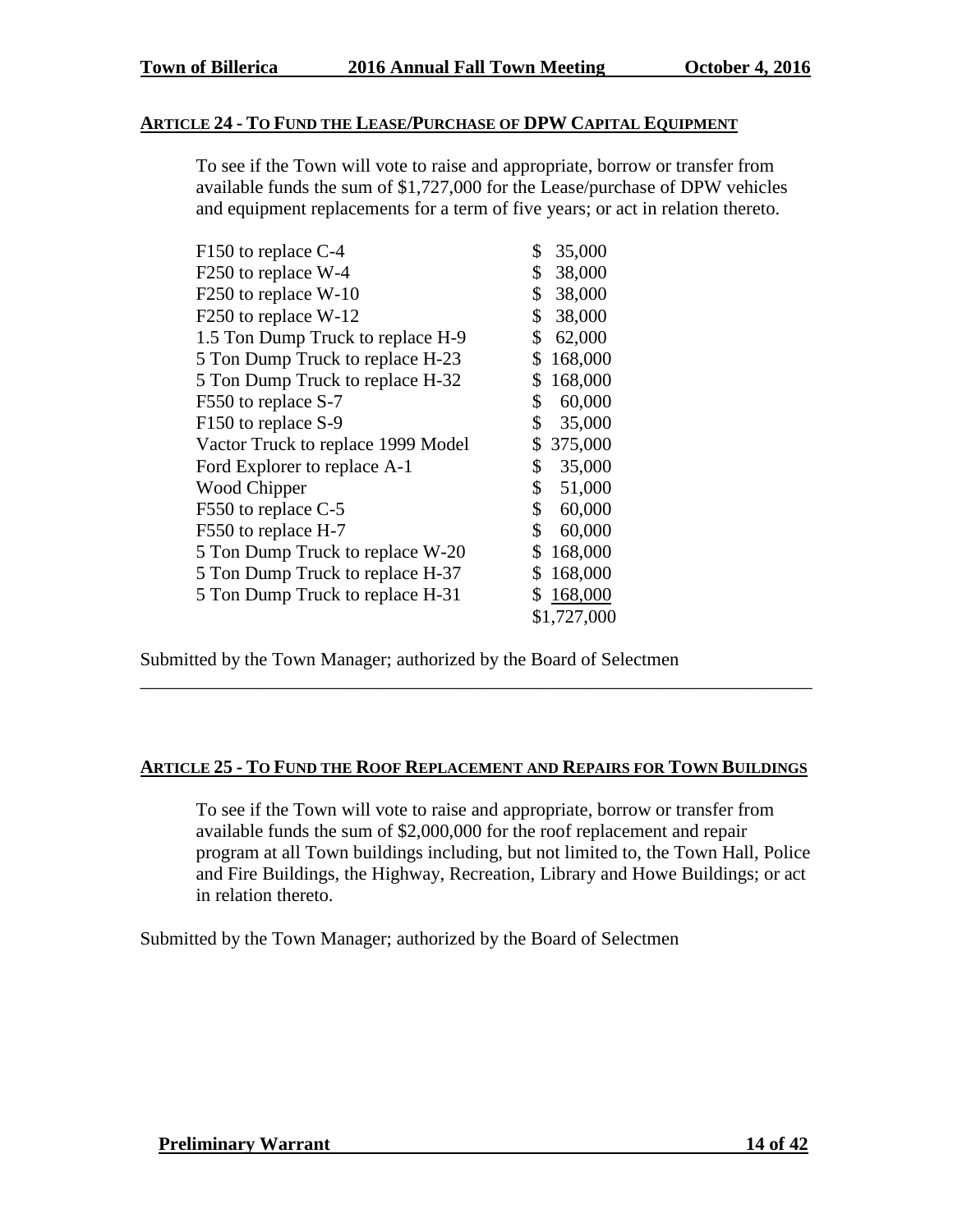#### **ARTICLE 26 - TO FUND PHASE III WWTP IMPROVEMENT DESIGN**

To see if the Town will vote to raise and appropriate, borrow or transfer from available funds the sum of \$500,000 for Phase III WWTP Improvement Design; or act in relation thereto.

\_\_\_\_\_\_\_\_\_\_\_\_\_\_\_\_\_\_\_\_\_\_\_\_\_\_\_\_\_\_\_\_\_\_\_\_\_\_\_\_\_\_\_\_\_\_\_\_\_\_\_\_\_\_\_\_\_\_\_\_\_\_\_\_\_\_\_\_\_\_\_\_

Submitted by the Town Manager; authorized by the Board of Selectmen

#### **ARTICLE 27 - TO FUND THE FOX HILL CEMETERY EXPANSION PROJECT**

To see if the Town will vote to raise and appropriate, borrow or transfer from available funds the sum of \$2,100,000 for the Fox Hill Cemetery Expansion Project; or act in relation thereto.

Submitted by the Town Manager; authorized by the Board of Selectmen

# **ARTICLE 28 – TO FUND CERTAIN ITEMS ON THE TOWN RECREATION CAPITAL PLAN**

\_\_\_\_\_\_\_\_\_\_\_\_\_\_\_\_\_\_\_\_\_\_\_\_\_\_\_\_\_\_\_\_\_\_\_\_\_\_\_\_\_\_\_\_\_\_\_\_\_\_\_\_\_\_\_\_\_\_\_\_\_\_\_\_\_\_\_\_\_\_\_\_

To see if the Town will vote to raise and appropriate, borrow or transfer from available funds the sum of \$162,300 to fund the following items on the Town Recreation Plan:

- Nutting Lake nuisance vegetation treatment (\$25,000)
- Replace cargo van (\$19,500)
- Repairs to shared Peggy Hannon-Rizza (PHR) Recreation Department building (roof, masonry & pipes) (\$25,000)
- Reconstruct Locke multi-purpose courts (\$25,000)
- PHR softball field backstop replacement (\$24,000)
- Dutile Field repair (\$15,000)
- Solar power for RC Flyer Shelter at Vietnam Veterans Park (\$10,000)
- PHR expansion of security cameras (\$5,000)
- Replacement of safety netting at Kids Konnection Playground (\$13,800)

Or act in relation thereto.

Submitted by the Recreation Commission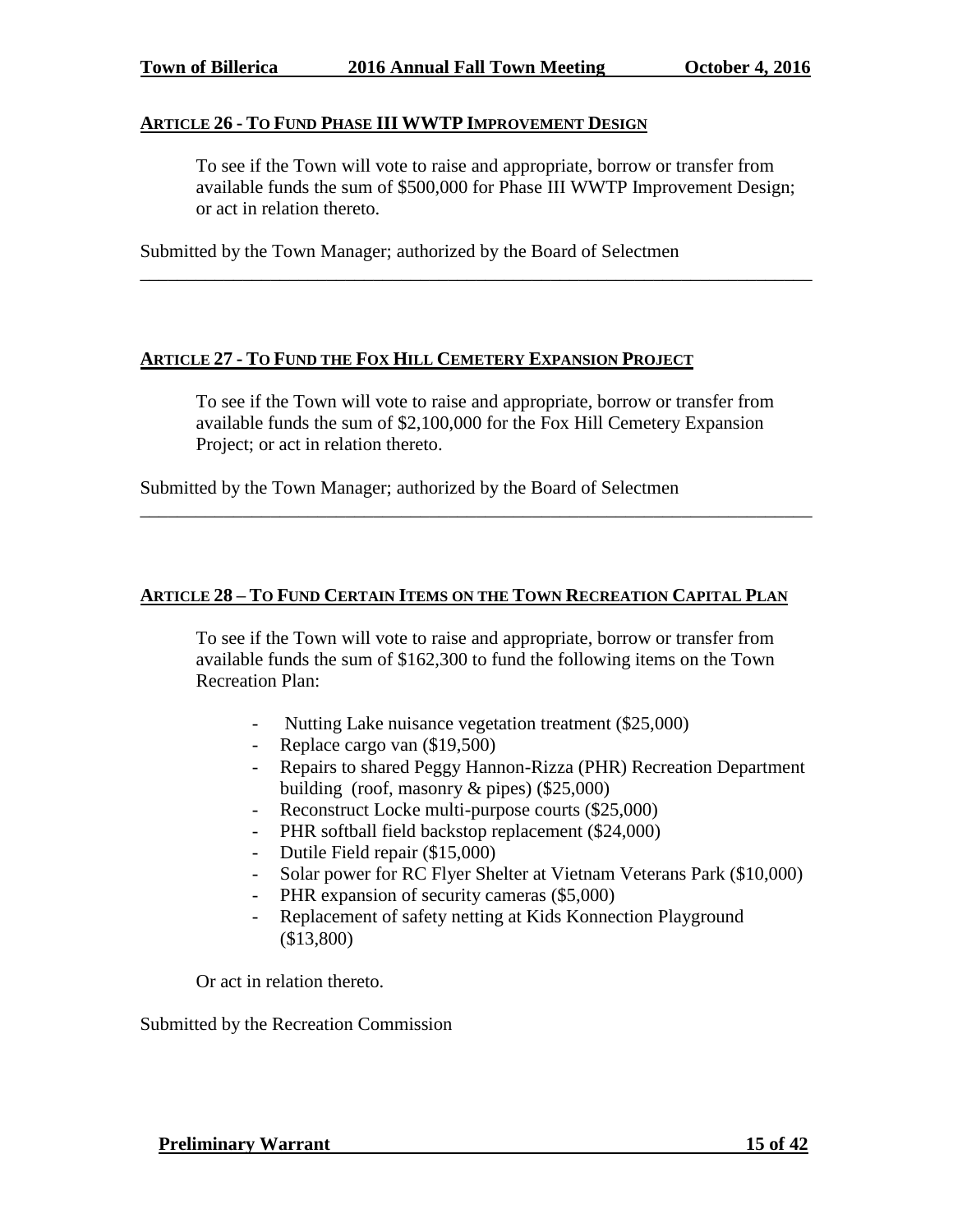#### **ARTICLE 29 – TO VOTE FROM FREE CASH TO THE STABILIZATION FUND**

To see if the Town will vote to raise and appropriate or transfer from General Fund Free Cash the sum of \$6,000,000 to the Stabilization Fund; or act in relation thereto.

Submitted by the Finance Committee

#### **ARTICLE 30 – TO VOTE FROM FREE CASH TO THE LAND BANK ACCOUNT**

To see if the Town will vote to raise and appropriate or transfer from General Fund Free Cash the sum of \$6,000,000 to the Land Bank Account; or act in relation thereto.

\_\_\_\_\_\_\_\_\_\_\_\_\_\_\_\_\_\_\_\_\_\_\_\_\_\_\_\_\_\_\_\_\_\_\_\_\_\_\_\_\_\_\_\_\_\_\_\_\_\_\_\_\_\_\_\_\_\_\_\_\_\_\_\_\_\_\_\_\_\_\_\_

\_\_\_\_\_\_\_\_\_\_\_\_\_\_\_\_\_\_\_\_\_\_\_\_\_\_\_\_\_\_\_\_\_\_\_\_\_\_\_\_\_\_\_\_\_\_\_\_\_\_\_\_\_\_\_\_\_\_\_\_\_\_\_\_\_\_\_\_\_\_\_\_

Submitted by the Finance Committee

#### **ARTICLE 31 – TO VOTE FROM FREE CASH A SUM OF MONEY TO BE APPLIED OR EXPENDED FOR THE PURPOSE OF REDUCING THE FISCAL YEAR 2017 TAX LEVY**

To see if the Town will vote to transfer from General Fund Free Cash a sum of money to be applied or expended for the purpose of reducing the Fiscal Year 2017 Tax Levy; or act in relation thereto.

Submitted by the Finance Committee

# ARTICLE 32 - TO VOTE FROM FREE CASH A SUM OF MONEY TO FUND THE SNOW AND **SAND DEFICIT**

\_\_\_\_\_\_\_\_\_\_\_\_\_\_\_\_\_\_\_\_\_\_\_\_\_\_\_\_\_\_\_\_\_\_\_\_\_\_\_\_\_\_\_\_\_\_\_\_\_\_\_\_\_\_\_\_\_\_\_\_\_\_\_\_\_\_\_\_\_\_\_\_

To see if the Town will vote to transfer and appropriate from Free Cash of the General Operating Budget the sum of \$1,000,000 (one million dollars) to fund the Snow and Sand Deficit; or act in relation thereto.

Submitted by the Finance Committee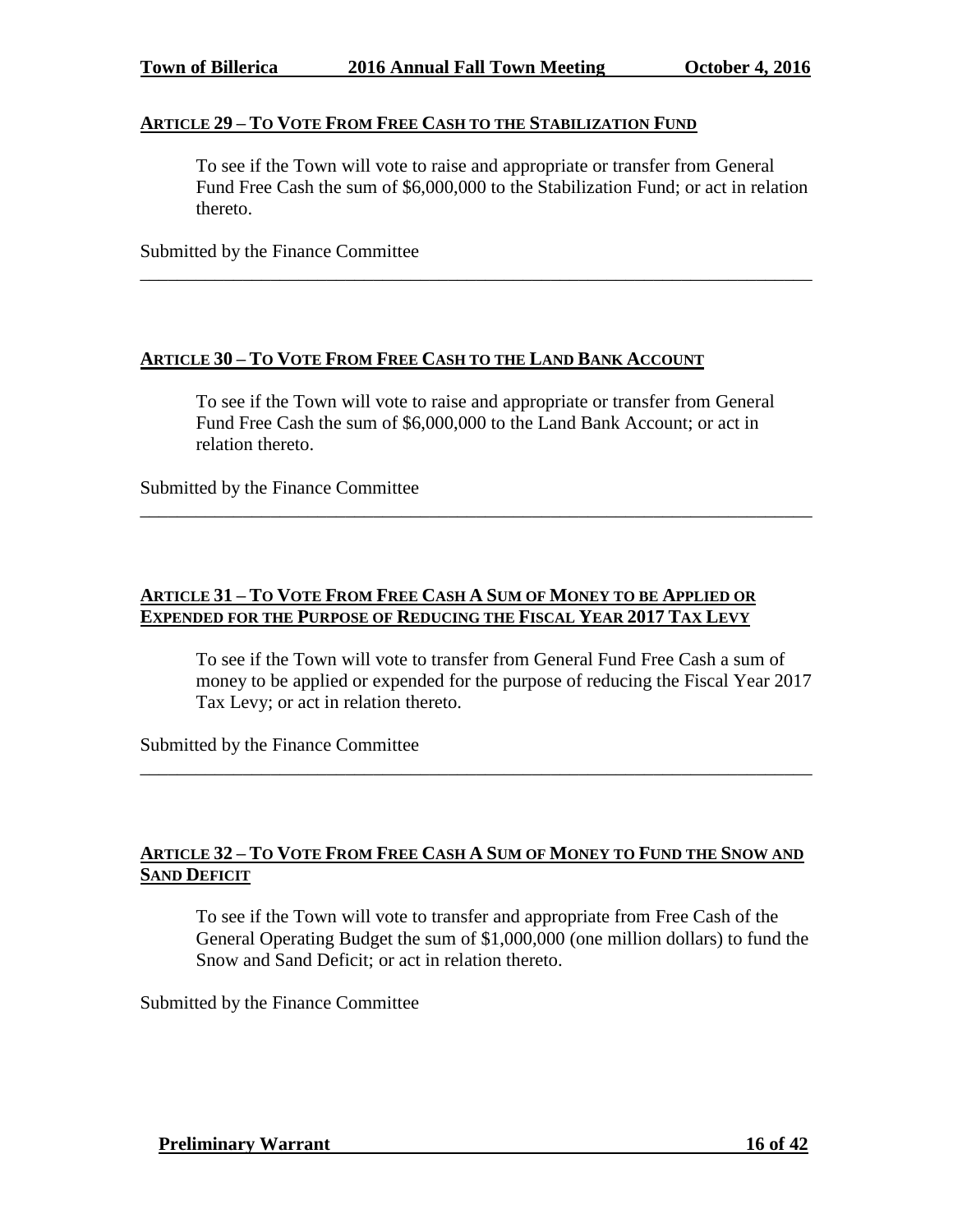#### **ARTICLE 33 – TO ACCEPT THE PROVISIONS OF M.G.L. CHAPTER 126 OF THE ACTS OF 1988 AND CHAPTER 73 OF THE ACTS OF 1986**

To see if the Town will vote to accept the provisions of M.G.L. Chapter 126 of the Acts of 1988 and Chapter 73 of the Acts of 1986 in order to offer optional additional real estate tax exemptions to persons who qualify for current property tax exemptions under Clauses 17D, 22, 22A, 22B, 22C, 22D, 22E, 37A and 41C of Section 5 of M.G.L. chapter 59 in the amount of a uniform 60% increase for all persons qualified; or act in relation thereto.

Submitted by the Board of Assessors and the Town Manager; authorized by the Board of Selectmen

\_\_\_\_\_\_\_\_\_\_\_\_\_\_\_\_\_\_\_\_\_\_\_\_\_\_\_\_\_\_\_\_\_\_\_\_\_\_\_\_\_\_\_\_\_\_\_\_\_\_\_\_\_\_\_\_\_\_\_\_\_\_\_\_\_\_\_\_\_\_\_\_

# **ARTICLE 34 – TO ACCEPT MASSACHUSETTS GENERAL LAW CHAPTER40U RELATIVE TO PROCEDURES FOR COLLECTING FINES AND FEES**

To see if the Town will vote to accept the provisions of Massachusetts General Law Chapter 40U in its entirety; or act in relation thereto.

Submitted by the Town Manager; authorized by the Board of Selectmen

# **ARTICLE 35 - TO ACCEPT MASSACHUSETTS GENERAL LAW SECTION 193 AND 194 OF THE ACTS OF 2016 AND INCORPORATED INTO MASSACHUSETTS GENERAL LAW CHAPTER 90 SECTIONS 17C, 18A, 18B RELATIVE TO SPEED LIMITS**

\_\_\_\_\_\_\_\_\_\_\_\_\_\_\_\_\_\_\_\_\_\_\_\_\_\_\_\_\_\_\_\_\_\_\_\_\_\_\_\_\_\_\_\_\_\_\_\_\_\_\_\_\_\_\_\_\_\_\_\_\_\_\_\_\_\_\_\_\_\_\_\_

To see if the Town will vote to accept the provisions of Massachusetts General Law Section 193 and 194 including Massachusetts General Law Chapter 90 Sections 17C, 18A and 18B in its entirety; or act in relation thereto.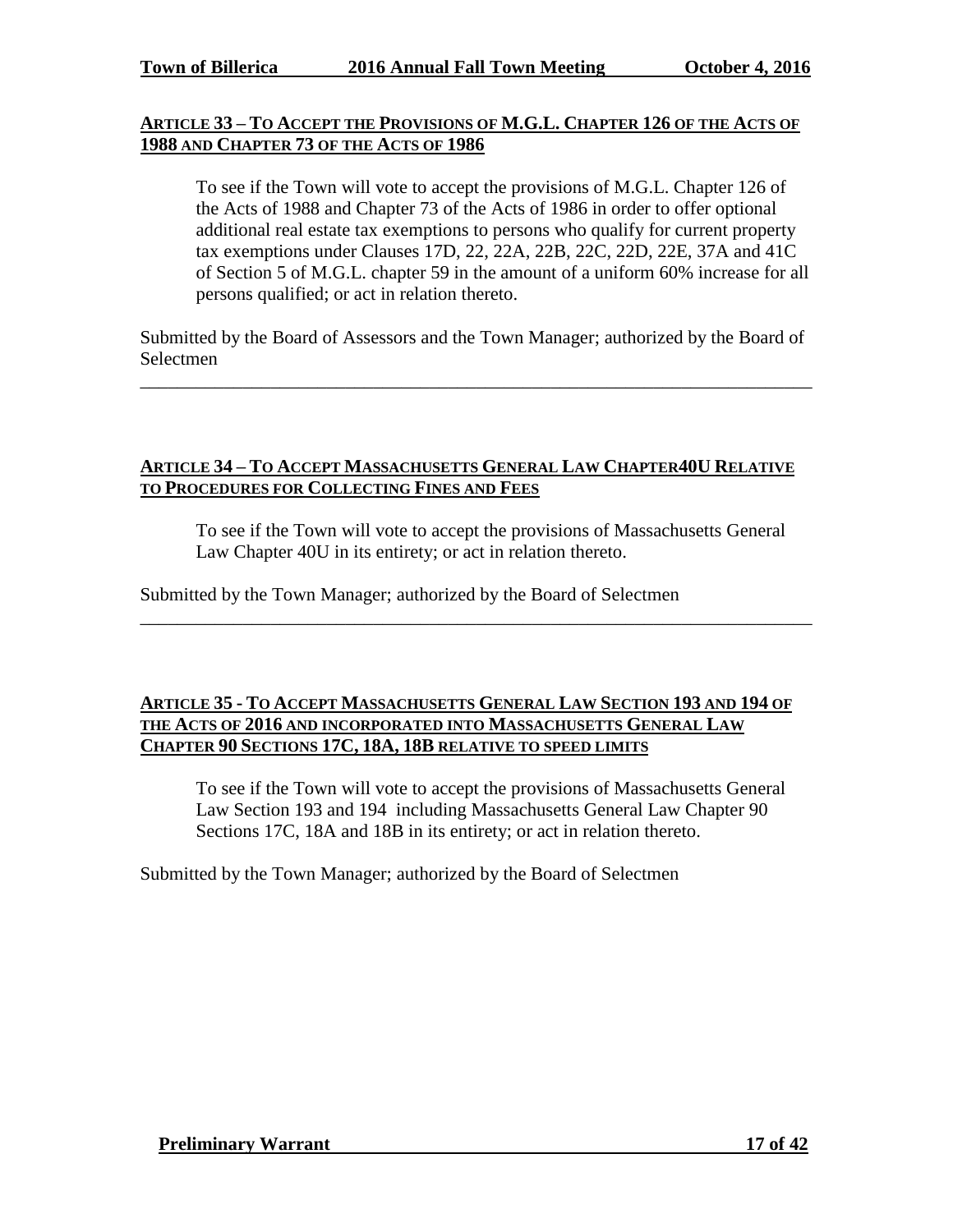# **ARTICLE 36 – TO AUTHORIZE THE BOARD OF SELECTMEN TO ACCEPT AS PUBLIC WAYS**

To see if the Town will vote pursuant to M.G.L. c. 82, §23 to accept as public ways of the Town of Billerica those streets and ways listed below, the layout of which is shown on the official Town of Billerica Map of 1831, a copy of which is on file in the Office of the Town Clerk; or act in relation thereto:

| <b>Current Street Name</b>  | From                        | To                   |
|-----------------------------|-----------------------------|----------------------|
|                             |                             |                      |
|                             |                             | Wilmington           |
| Alexander Road              | <b>Cook Street</b>          | <b>Town Line</b>     |
| Allen Road                  | <b>Boston Road</b>          | <b>Andover Road</b>  |
| <b>Allen Road Extension</b> | Allen Road                  | <b>Andover Road</b>  |
|                             |                             | Tewksbury            |
| <b>Andover Road</b>         | <b>Boston Road</b>          | <b>Town Line</b>     |
| <b>Baldwin Road</b>         | Allen Road                  | Salem Road           |
|                             |                             | Chelmsford           |
| <b>Boston Road</b>          | <b>Burlington Town Line</b> | <b>Town Line</b>     |
| <b>Bridge Street</b>        | <b>Treble Cove Road</b>     | <b>Boston Road</b>   |
| <b>Charnstaffe Lane</b>     | <b>Concord Road</b>         | <b>Boston Road</b>   |
| <b>Chelmsford Road</b>      | <b>Chelmsford Town Line</b> | <b>Boston Road</b>   |
| <b>Colson Street</b>        | <b>Treble Cove Road</b>     | <b>Lowell Street</b> |
| <b>Concord Road</b>         | <b>Bedford Town Line</b>    | <b>Boston Road</b>   |
|                             |                             | Wilmington           |
| <b>Cook Street</b>          | <b>Boston Road</b>          | <b>Town Line</b>     |
| <b>Cummings Street</b>      | <b>Concord Road</b>         | <b>Boston Road</b>   |
|                             |                             | <b>Bedford Town</b>  |
| Dudley Road                 | Concord Road                | Line                 |
| <b>Farmers Lane</b>         | <b>Boston Road</b>          | Dead End             |
| <b>Faulkner Street</b>      | Mt. Pleasant Street         | Old Elm Road         |
| <b>Floyd Street</b>         | <b>Boston Road</b>          | Salem Road           |
|                             |                             | Tewksbury            |
| <b>Gray Street</b>          | <b>Andover Road</b>         | <b>Town Line</b>     |
|                             |                             | Tewksbury            |
| <b>High Street</b>          | <b>Pollard Street</b>       | <b>Town Line</b>     |
| Lexington Road              | <b>Bedford Town Line</b>    | <b>Boston Road</b>   |
| Middlesex Turnpike          | <b>Bedford Town Line</b>    | <b>Concord Road</b>  |
| Mt. Pleasant Street         | <b>Faulkner Street</b>      | <b>High Street</b>   |
|                             |                             | <b>Bedford Town</b>  |
| Nashua Road                 | <b>Chelmsford Town Line</b> | Line                 |
| <b>Oak Street</b>           | <b>Sheldon Street</b>       | Pond Street          |
| Old Elm Road                | <b>Faulkner Street</b>      | <b>Colson Street</b> |

# 1831 List of Roads

 **Preliminary Warrant 18 of 42**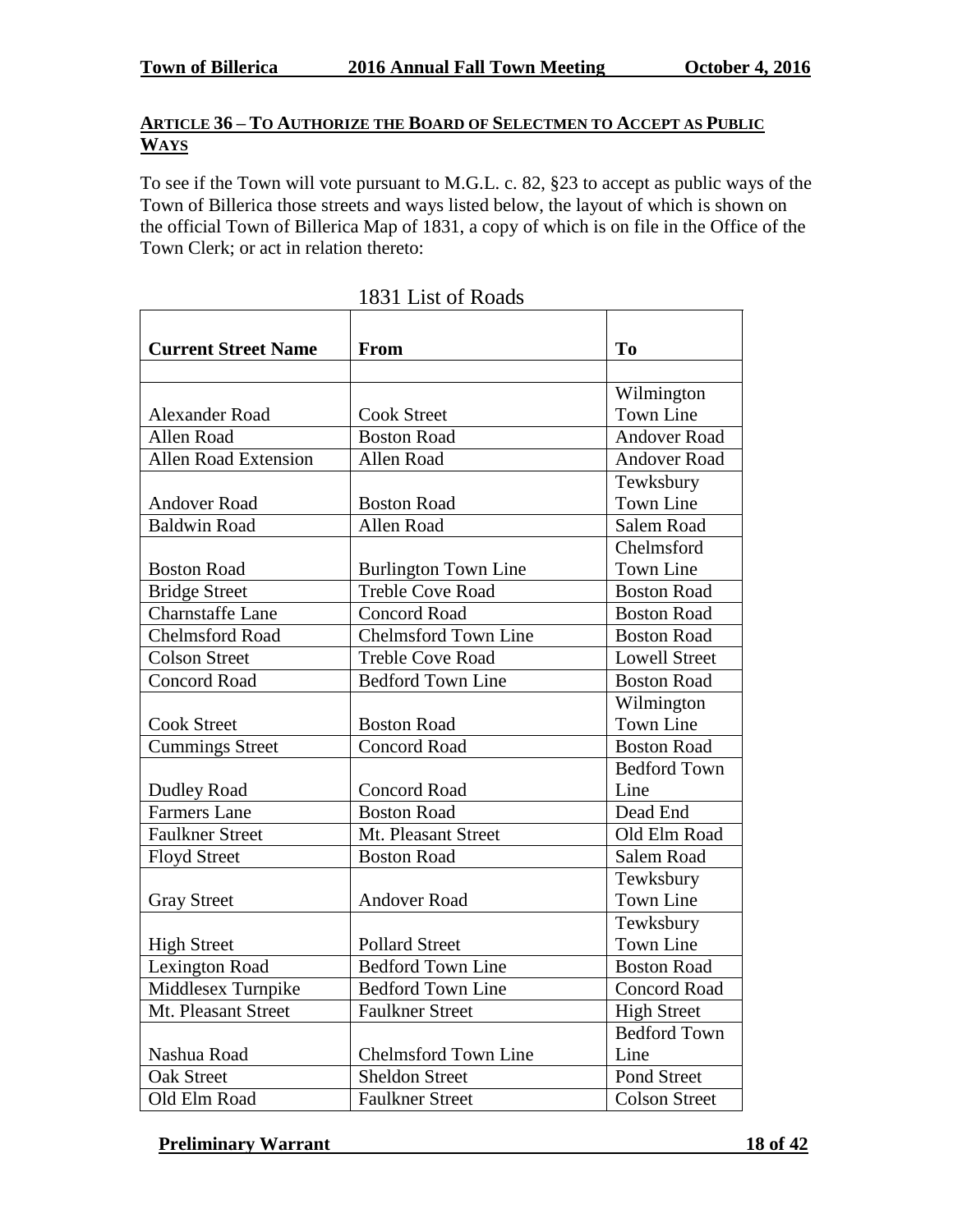|                               |                             | Dead End              |
|-------------------------------|-----------------------------|-----------------------|
|                               |                             | passing River         |
|                               |                             | <b>Street</b>         |
| Old Middlesex Turnpike        | <b>Concord River</b>        | Extension             |
|                               |                             | Tewksbury             |
| Patten Road                   | <b>Gray Street</b>          | Town Line             |
|                               |                             | 950' passing          |
| <b>Pollard Street</b>         | <b>Boston Road</b>          | <b>High Street</b>    |
|                               |                             | Tewksbury             |
| Pond Street                   | <b>Andover Road</b>         | Town Line             |
| Rangeway Road                 | <b>Carlisle Town Line</b>   | <b>Boston Road</b>    |
|                               |                             | <b>River Street</b>   |
| <b>River Street</b>           | <b>Boston Road</b>          | Extension             |
|                               |                             | <b>Treble Cove</b>    |
| <b>River Street</b>           | Rosewood Avenue             | Road                  |
| <b>River Street Extension</b> | <b>River Street</b>         | Dead End              |
|                               |                             | Mt. Pleasant          |
| <b>Rogers Street</b>          | <b>High Street</b>          | <b>Street</b>         |
|                               |                             | Wilmington            |
| Salem Road                    | Dead End                    | <b>Town Line</b>      |
| <b>School House Lane</b>      | Lexington Road              | Wyman Road            |
|                               |                             | Tewksbury             |
| <b>Sheldon Street</b>         | <b>High Street</b>          | <b>Town Line</b>      |
| <b>Sprague Street</b>         | <b>Treble Cove Road</b>     | <b>Boston Road</b>    |
|                               |                             | <b>Bedford Town</b>   |
| <b>Springs Road</b>           | <b>Concord Road</b>         | Line                  |
|                               |                             | $1,250$ ' passing     |
|                               |                             | Rangeway              |
|                               |                             | Road                  |
| Sullivan Road                 | Dead End                    | Northward             |
| <b>Treble Cove Road</b>       | Carlisle Town Line          | <b>Pollard Street</b> |
| <b>Tufts Lane</b>             | <b>Boston Road</b>          | Dead End              |
| Webb Brook Road               | <b>Boston Road</b>          | Allen Road            |
|                               |                             | <b>Treble Cove</b>    |
| <b>West Street</b>            | <b>Chelmsford Town Line</b> | Road                  |
|                               |                             | Wilmington            |
| Whipple Road                  | George Brown Street         | Town Line             |
| <b>Winning Road</b>           | <b>Treble Cove Road</b>     | Dead End              |
| Wyman Road                    | Dead End                    | <b>Boston Road</b>    |

The following roads shown on the 1831 map have already been accepted:

| <b>Current Street Name</b> | From               |                      |                     |
|----------------------------|--------------------|----------------------|---------------------|
| <b>Bicknell Road</b>       | <b>Cook Street</b> | Burlington Town Line | Accepted 10/01/1996 |

 **Preliminary Warrant 19 of 42**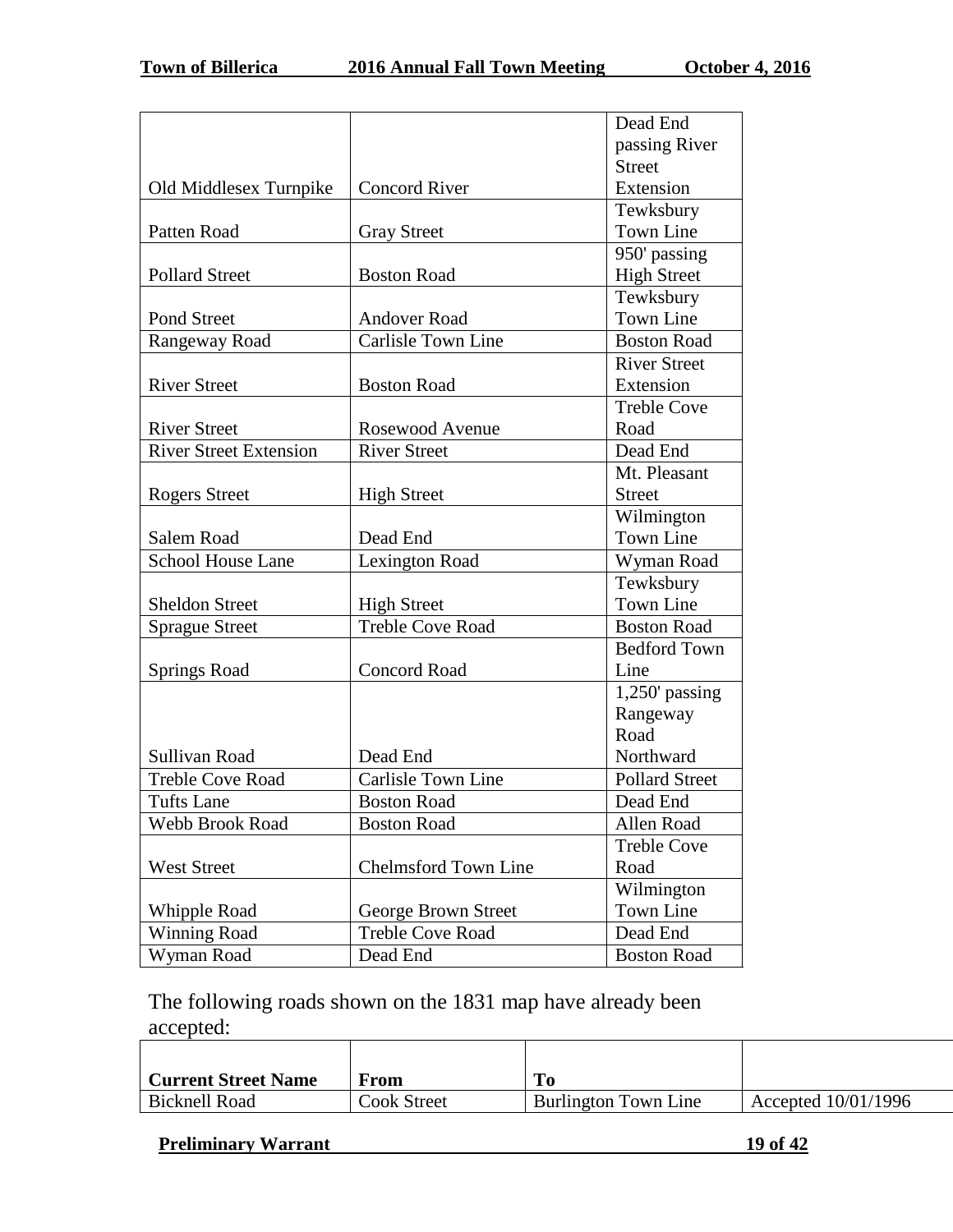| George Brown Street | Whipple Road             | Salem Road          | Accepted 04/05/1975 |
|---------------------|--------------------------|---------------------|---------------------|
| <b>Manning Road</b> | Lexington Road           | Dead End            | Accepted 03/15/1886 |
| Orchard Road        | <b>Bedford Town Line</b> | Bridge Over Route 3 | Accepted 03/15/1886 |

Submitted by the Town Manager; authorized by the Board of Selectmen

# **ARTICLE 37 - TO TRANSFER CUSTODY AND CONTROL OF CERTAIN TOWN OWNED PARCELS ON REPUBLIC ROAD**

\_\_\_\_\_\_\_\_\_\_\_\_\_\_\_\_\_\_\_\_\_\_\_\_\_\_\_\_\_\_\_\_\_\_\_\_\_\_\_\_\_\_\_\_\_\_\_\_\_\_\_\_\_\_\_\_\_\_\_\_\_\_\_\_\_\_\_\_\_\_\_\_

To see if the Town will vote to transfer the custody and control of the following Town owned parcels located on Republic Road (Map 48, Parcel 48-0, 1.04 acres, Book 7832, Page 144 and Map 48, Parcel 49-0, 1.42 acres, Book 7407, Page 149) to the Conservation Commission, for Conservation purposes; or act in relation thereto.

Submitted by the Town Manager; authorized by the Board of Selectmen

# **ARTICLE 38 – TO APPROVE AMENDMENTS TO THE TOWN CHARTER AS RECOMMENDED BY THE CHARTER REVIEW COMMITTEE**

\_\_\_\_\_\_\_\_\_\_\_\_\_\_\_\_\_\_\_\_\_\_\_\_\_\_\_\_\_\_\_\_\_\_\_\_\_\_\_\_\_\_\_\_\_\_\_\_\_\_\_\_\_\_\_\_\_\_\_\_\_\_\_\_\_\_\_\_\_\_\_\_

To see if the Town will vote, pursuant to the provisions of M.G.L. Chapter 43B, Subsection 10(a), to approve the amendments to the Town Charter as recommended by the Charter Review Committee as shown in a document entitled "Billerica Charter – 2016 Proposed Amendments", as on file in the Office of the Town Clerk and posted on the Town's website at [http://www.town.billerica.ma.us](http://www.town.billerica.ma.us/) with proposed deletions shown by strike-through text and proposed insertions shown in bold underlined text; or act in relation thereto.

Submitted by the Charter Review Committee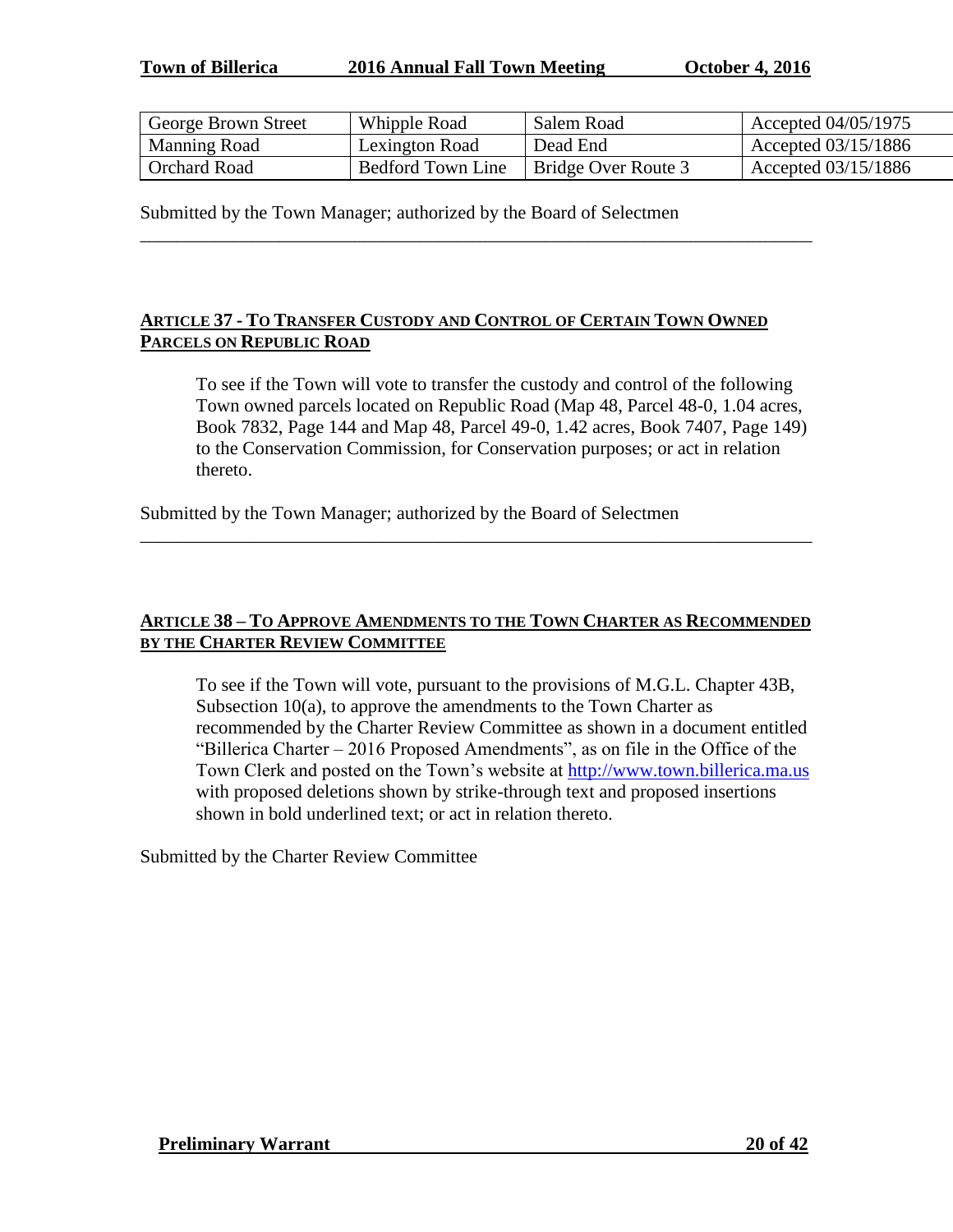#### **ARTICLE 39 - WATER CONSERVATION BY-LAW MODIFICATION**

To see if the Town will vote to modify Town of Billerica By-Law Article VIII Section 6:

6. WATER CONSERVATION **Definitions** 

**Water User:** All public and private users connected to the Town's water supply, irrespective of and user's responsibility for billing purposes for water used on any particular site. Included within this definition are water users whose properties are located, or whose use of water will take place in Billerica.

RGPCD: Residential Gallons per Capita Day. The Water Management Act sets 65 RGPCD or less as the performance standard for residential water use per person per day.

**Drought Triggered Restrictions:** Are incorporated into seasonal limits on outdoor water use when a drought has been declared by the Massachusetts Drought Management Task Force. Drought-based water restrictions may be implemented before a Drought Advisory because drought conditions can begin to impact local water supply prior to a regional advisory being declared.

Nonessential Outdoor Water Uses that are Subject to Mandatory Restrictions:

- Irrigation of lawns via sprinklers or automatic in-ground irrigation systems.
- Washing of vehicles, except in a commercial car wash or as necessary for operator safety.
- Washing of exterior building surfaces, parking lots, driveway or sidewalks, except as necessary to apply surface treatments such as paint, preservatives, stucco, pavement or cement.
- Exceptions to non-essential outdoor water uses are listed in section 6.8 **Exemptions** of this By-Law.

# **Outdoor water uses that may be allowed when mandatory restrictions are in place:**

- Use for health or safety reasons
- By regulation
- For the production of food and fiber
- For the maintenance of livestock: or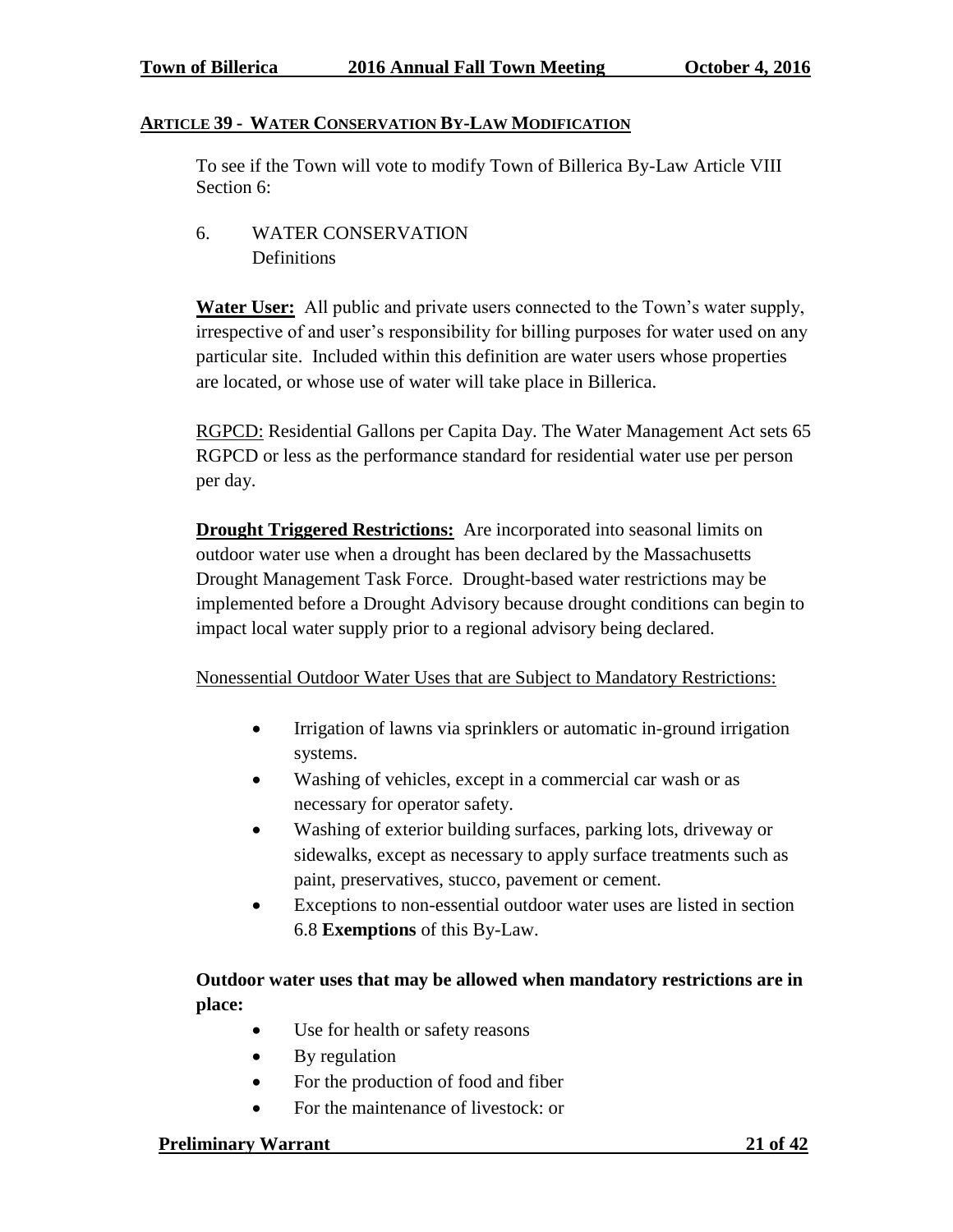- To meet the core function of a business (Golf courses, plant nurseries, etc.)
- Irrigation to establish a new lawn and new plantings during the months of May to September. (A permit must be obtained from the DPW for this use.)
- Irrigation of lawns, gardens, flowers and ornamental plants by means of a HAND-HELD hose
- Irrigation of public parks and recreational fields by means of automatic sprinklers outside the hours of 9 am to 5 pm

# **6.1 Authority**

# **This By-Law is adopted by the Town under its police powers to protect the public health.**

Or act in relation thereto.

Submitted by the Town Manager; authorized by the Board of Selectmen

# **ARTICLE 40 – PROPOSED ZONING BY-LAW CHANGES REGARDING PARKING REQUIREMENTS FOR INDUSTRIAL USERS**

To see if the Town will vote to amend the Zoning By-Laws to change the following wording in Section 8. C Parking Requirements; or act in relation thereto:

\_\_\_\_\_\_\_\_\_\_\_\_\_\_\_\_\_\_\_\_\_\_\_\_\_\_\_\_\_\_\_\_\_\_\_\_\_\_\_\_\_\_\_\_\_\_\_\_\_\_\_\_\_\_\_\_\_\_\_\_\_\_\_\_\_\_\_\_\_\_\_\_

CURRENT (All Industrial Uses)

One (1) space per each two (2) employees of the maximum working shift, plus one (1) space per each six hundred (600) square feet of floor area

# PROPOSED

One (1) space per each two (2) employees of the maximum working shift, plus one (1) space per each eight hundred (800) square feet of floor area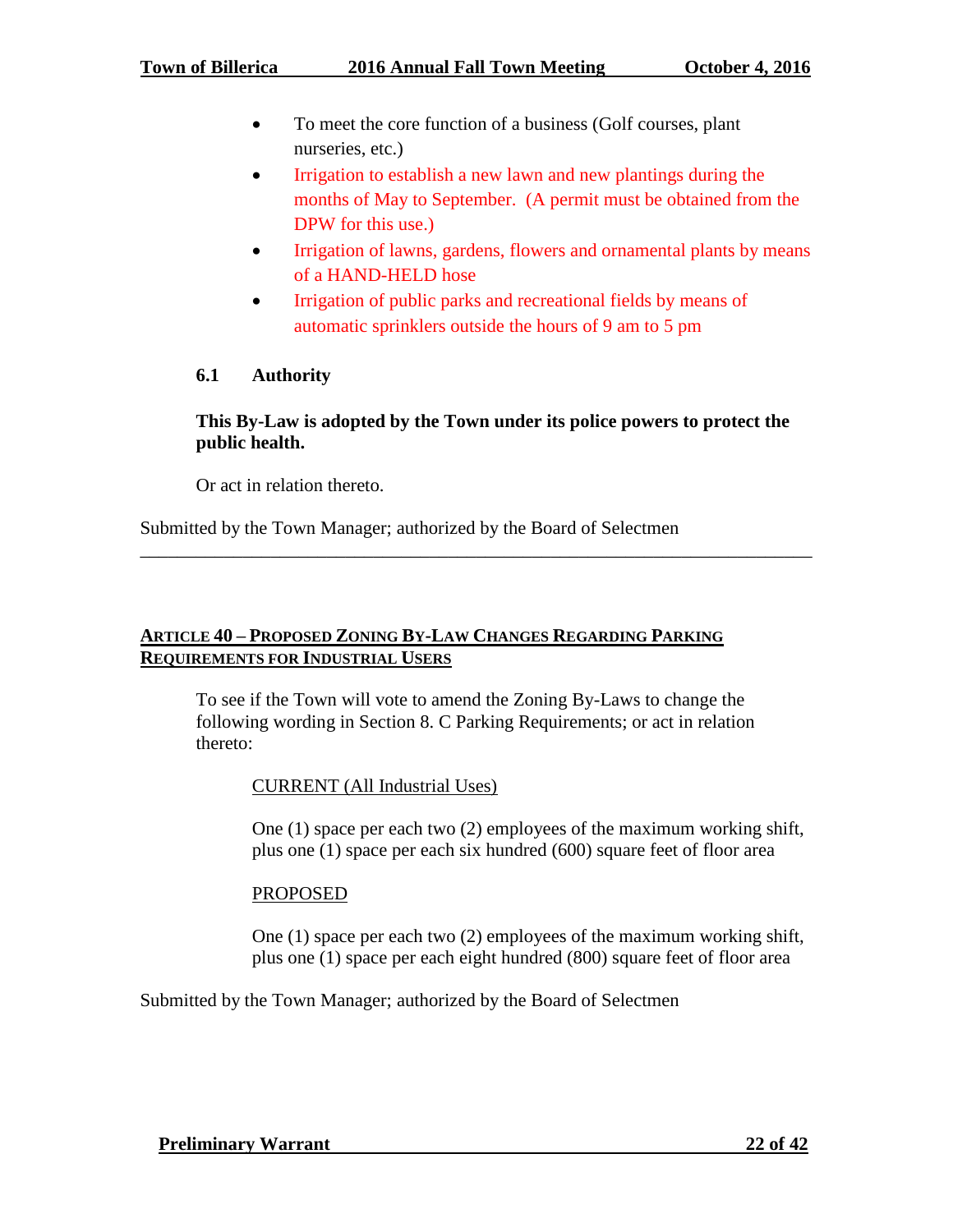# **ARTICLE 41 – PROPOSED ZONING BY-LAW CHANGES REGARDING CONTRACTOR'S YARD**

To see if the Town will vote to amend the Zoning By-Laws to change Contractor's Yard from a *By Right* use to a *By Special Permit* by the Planning Board within the following sections and in the Zoning Use table; or act in relation thereto.

SECTION 5; C; 7; c; 1; a (Contractor's Yard) and SECTION 5; C; 8; c; 1; e (Contractor's Yard)

Submitted by the Town Manager; authorized by the Board of Selectmen

# **ARTICLE 42 – PROPOSED ZONING BY-LAW CHANGES TO ADD PUD OVERLAY LANGUAGE**

To see if the Town will vote to amend the Zoning B-Laws by adding Planned Unit Development (PUD) language to promote a higher and better mix of uses while allowing a municipality the flexibility to focus development in areas beneficial to the community. A PUD will encourage construction in designated Districts within the Town. Planned Unit Developments shall:

\_\_\_\_\_\_\_\_\_\_\_\_\_\_\_\_\_\_\_\_\_\_\_\_\_\_\_\_\_\_\_\_\_\_\_\_\_\_\_\_\_\_\_\_\_\_\_\_\_\_\_\_\_\_\_\_\_\_\_\_\_\_\_\_\_\_\_\_\_\_\_\_

- a) Permit a mix of land uses, densities and building types in one development.
- b) Facilitate high quality, integrated planning of large-scale developments beneficial to the Town and constructed in a manner which is highly responsive to specific sites and their surroundings.
- c) Require more rigorous development standards than those found in other zoning districts.

As substantially on file at the Town Clerk's Office; or act in relation thereto.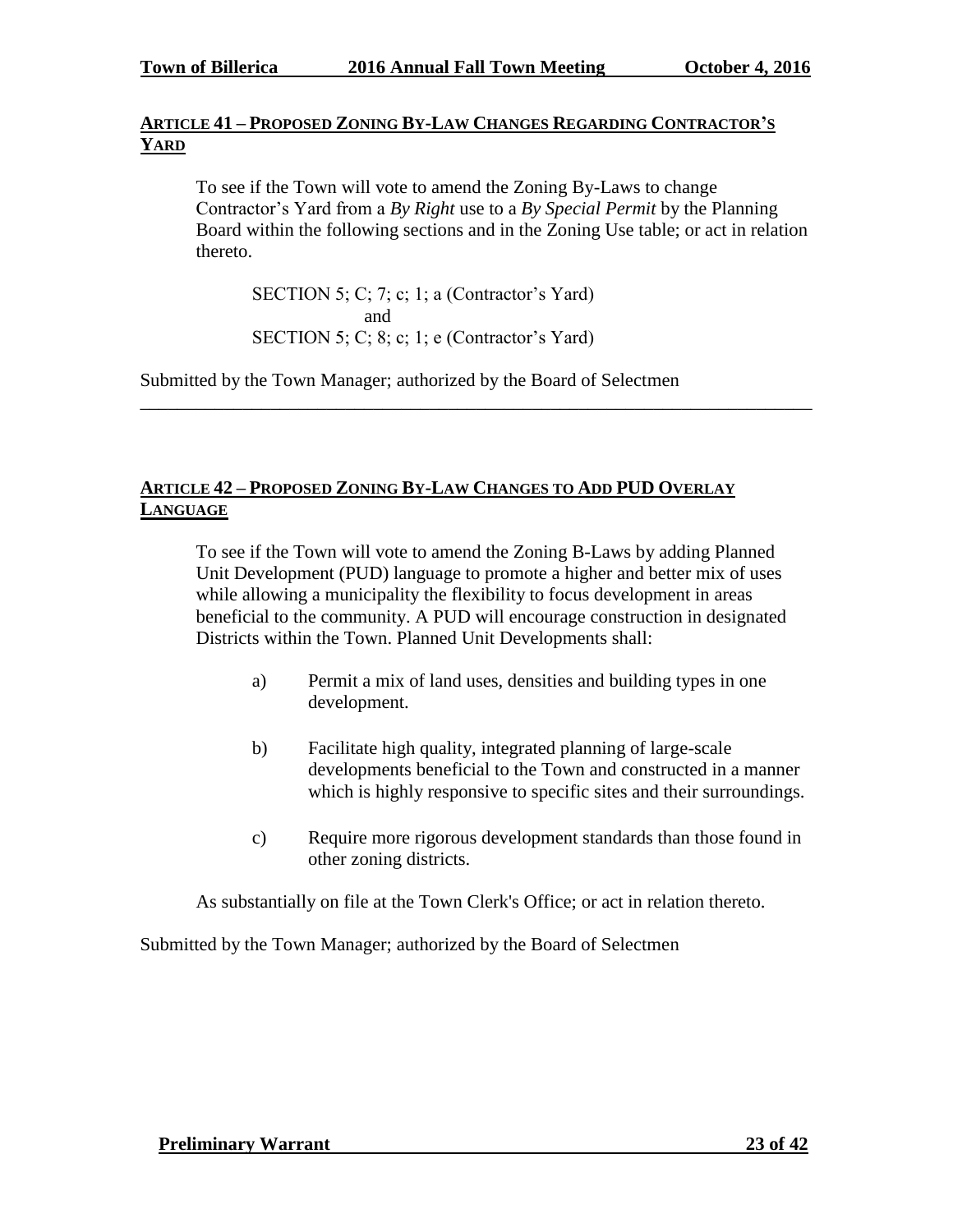# **ARTICLE 43 – PROPOSED ZONING MAP CHANGES TO ADD PUD OVERLAY DISTRICTS**

To see if the Town will vote to amend the Zoning Map by placing a Planned Unit Development-R ("PUD-R") atop the properties listed on the table below titled "*Nashua Road PUD-R Parcel Inventory"*; or act in relation thereto.

| <b>Nashua Road PUD-R Parcel Inventory</b> |                |  |
|-------------------------------------------|----------------|--|
| Parcel Address                            |                |  |
| <b>Number</b>                             |                |  |
| 47-29-1                                   | 44 Nashua Road |  |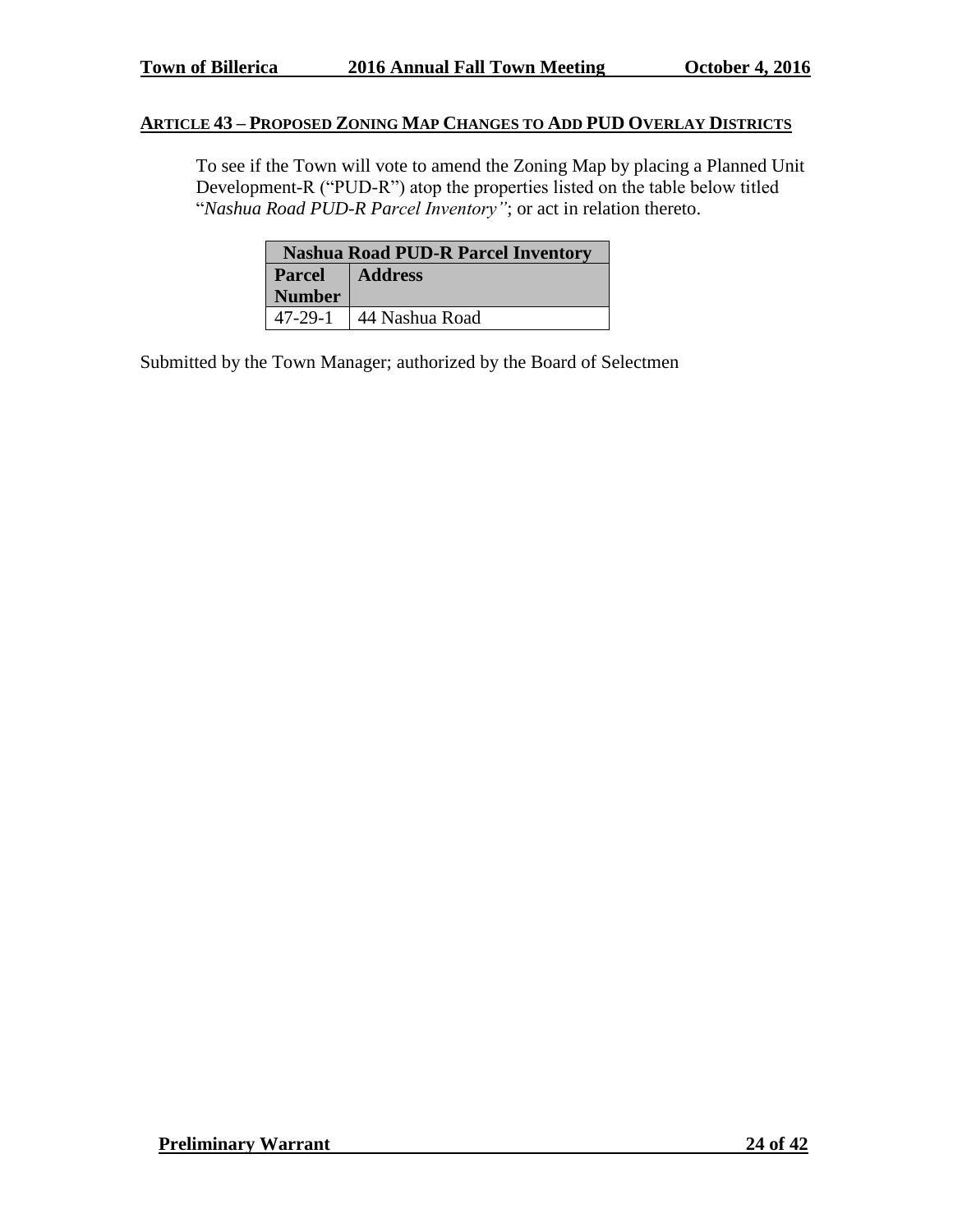# **ARTICLE 44 – PROPOSED ZONING MAP CHANGES TO ADD PUD OVERLAY DISTRICTS**

To see if the Town will vote to amend the Zoning Map by placing a Planned Unit Development ("PUD") atop the properties listed on the table below titled "*Boston Road North PUD Parcel Inventory"*; or act in relation thereto.

| <b>Boston Road PUD Parcel Inventory</b> |                         |  |
|-----------------------------------------|-------------------------|--|
| <b>Parcel</b>                           | <b>Address</b>          |  |
| <b>Number</b>                           |                         |  |
| 14-281-0                                | 8 Chelmsford Road       |  |
| $14 - 62 - 0$                           | 16 Chelmsford Road      |  |
| $14-63-1-1-1$                           | 3 Survey Circle         |  |
| $14-63-1-1-2$                           | 3 Survey Circle         |  |
| $14-63-1-1-3$                           | 3 Survey Circle         |  |
| $14 - 63 - 1 - 1 - 4$                   | 3 Survey Circle         |  |
| $14-63-2-1-1$                           | 1 Survey Circle         |  |
| $14-63-2-1-2$                           | 1 Survey Circle         |  |
| $14-63-2-2-1$                           | 2 Survey Circle         |  |
| 14-63-2-2-2                             | 2 Survey Circle         |  |
| $14-67-0$                               | <b>Chelmsford Road</b>  |  |
| $15 - 124 - 1$                          | 44 Treble Cove          |  |
|                                         | Road                    |  |
| 15-126-1                                | 184 Boston Road         |  |
| 15-126-2                                | <b>Treble Cove Road</b> |  |
| $15 - 131 - 0$                          | 176 Boston Road         |  |
| $15 - 140 - 0$                          | 161 Boston Road         |  |
| 15-148-2                                | 175 Boston Road         |  |
| 15-237-2                                | <b>Boston Road</b>      |  |
| 15-237-3                                | 1 Chelmsford Road       |  |
| 15-248-1                                | 186 Boston Road         |  |
| $22 - 10 - 1 - 2$                       | 179 Boston Road         |  |
| $22 - 10 - 3 - 1$                       | <b>Treble Cove Road</b> |  |
| $22 - 10 - 3 - 2$                       | 181 Boston Road         |  |
| $22 - 11 - 1$                           | 199 Boston Road         |  |
| $22 - 132 - 1$                          | 202 Boston Road         |  |
| $22 - 137 - 1$                          | 192 Boston Road         |  |
| $22 - 15 - 0$                           | Rear Boston Road        |  |
| 22-152-0                                | 221 Boston Road         |  |
| 22-153-1                                | 223 Boston Road         |  |
| 22-154-1                                | <b>Boston Road</b>      |  |
| $22 - 17 - 1$                           | 245-247 249 Boston      |  |
|                                         | Road                    |  |
| $22 - 17 - 2$                           | 257 Boston Road         |  |
| $22 - 18 - 0$                           | 250 Boston Road         |  |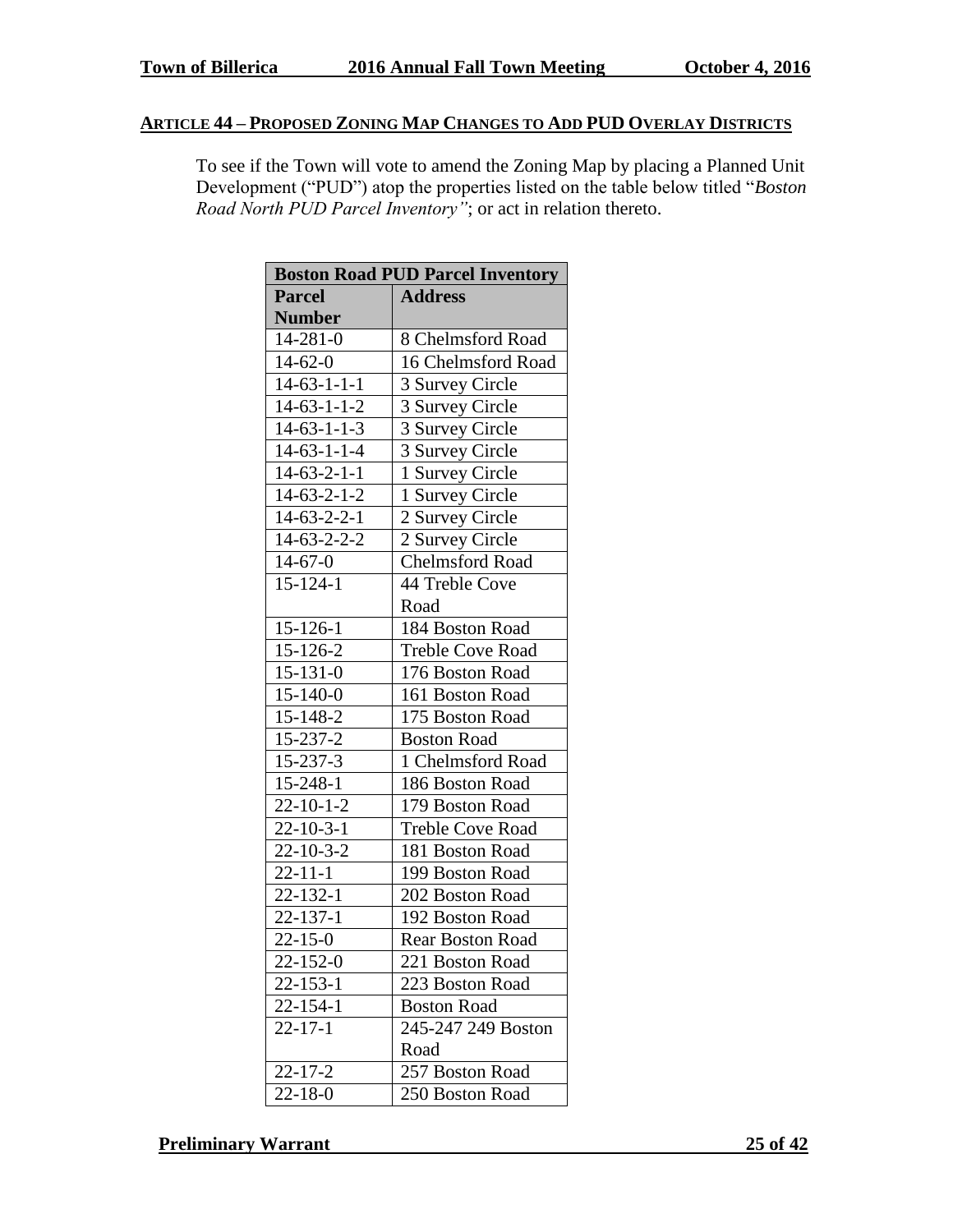| 240 Boston Road    |
|--------------------|
| <b>Boston Road</b> |
| 47 Treble Cove     |
| Road               |
| 188-190 Boston     |
| Road               |
| 188-190 Boston     |
| Road               |
| 188-190 Boston     |
| Road               |
| 220 Boston Road    |
| 210 Boston Road    |
| 200 Boston Road    |
| <b>Boston Road</b> |
| 2 Bridge Street    |
| 279 Boston Road    |
| 290 Boston Road    |
| 273 Boston Road    |
| 261 Boston Road    |
| 265 Boston Road    |
| 265 Boston Road    |
| 267 Boston Road    |
| 267 Boston Road    |
|                    |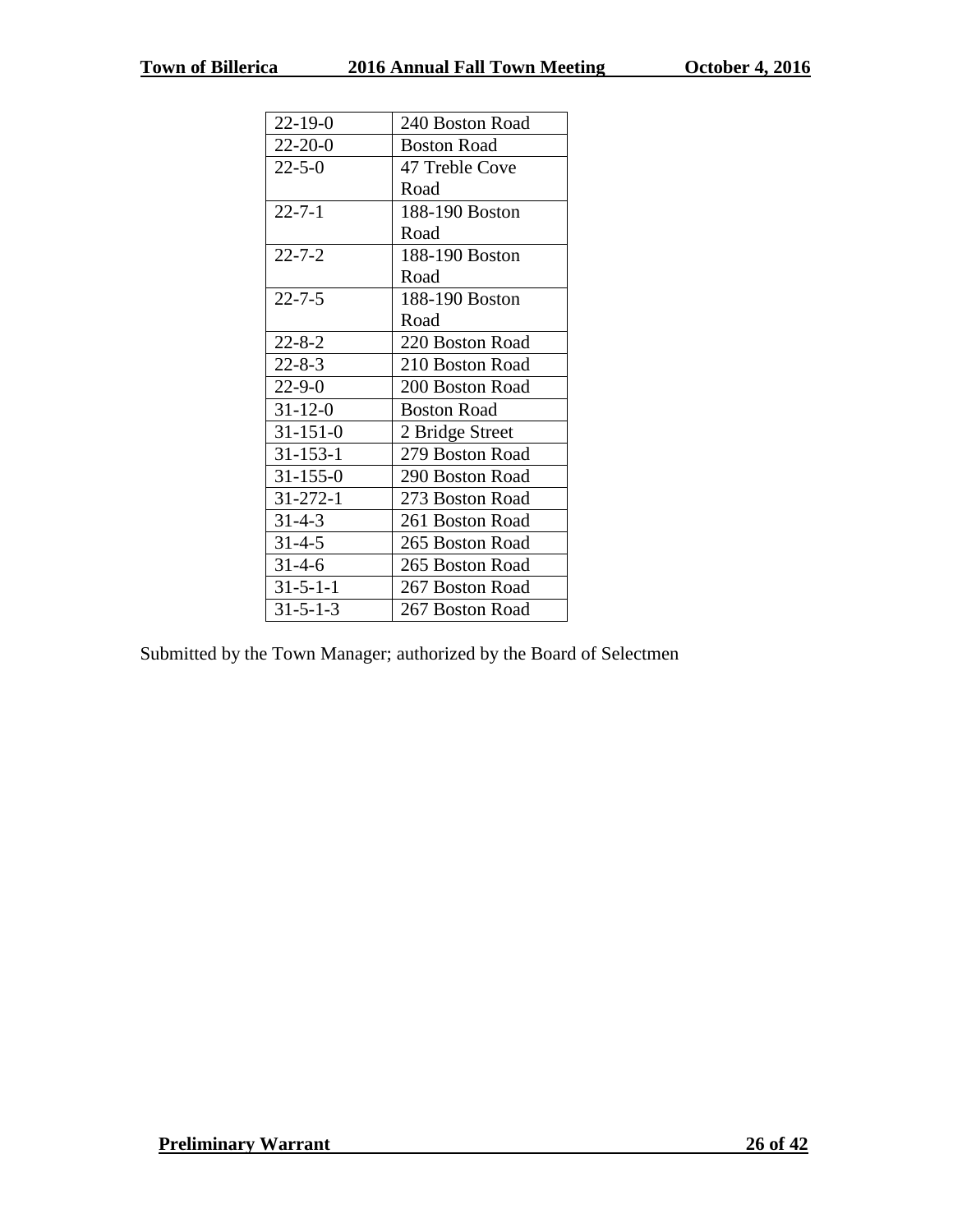# **ARTICLE 45 – PROPOSED ZONING MAP CHANGES TO ADD PUD OVERLAY DISTRICTS**

To see if the Town will vote to amend the Zoning Map by placing a Planned Unit Development ("PUD") atop the properties listed on the table below titled "*Boston Road Center PUD Parcel Inventory"*; or act in relation thereto.

| <b>Boston Road Center Parcel</b> |                        |  |
|----------------------------------|------------------------|--|
| <b>Inventory</b>                 |                        |  |
| <b>Parcel</b>                    | <b>Address</b>         |  |
| <b>Number</b>                    |                        |  |
| $51 - 34 - 1$                    | 12 Andover Road        |  |
| $51 - 35 - 0$                    | 10 Andover Road        |  |
| $51-37-0$                        | 2 Andover Road         |  |
| $51-39-1$                        | 8 Andover Road         |  |
| $51-40-0$                        | 406-408 Boston         |  |
|                                  | Road                   |  |
| $51-41-0$                        | <b>Boston Road</b>     |  |
| 51-78-1                          | 15 Andover Road        |  |
| $51 - 80 - 0$                    | 13 Andover Road        |  |
| $51 - 81 - 1$                    | 9 Andover Road         |  |
| $51 - 83 - 5$                    | 5 Andover Road         |  |
| $51 - 83 - 6$                    | 7 Andover Road         |  |
| $51 - 84 - 1$                    | 420-428 Boston         |  |
|                                  | Road                   |  |
| $51 - 85 - 0$                    | 432 Boston Road        |  |
| 51-86-2                          | 446 Boston Road        |  |
| $51 - 88 - 1$                    | 464 Boston Road        |  |
| 51-92-0                          | 1-C Andover Road       |  |
| $51-95-0$                        | 460 Boston Road        |  |
| $61 - 100 - 0$                   | 474 Boston Road        |  |
| $61 - 101 - 0$                   | 476 Boston Road        |  |
| $61 - 102 - 0$                   | 478 Boston Road        |  |
| $61 - 103 - 4$                   | 476 Boston Road        |  |
| $61 - 103 - 5$                   | 476 Boston Road        |  |
| $61 - 113 - 0$                   | 500 Boston Road        |  |
| $61 - 113 - 0$                   | 500 Boston Road        |  |
| $61 - 115 - 1$                   | 508 Boston Road        |  |
| $61 - 122 - 0$                   | 524 Boston Road        |  |
| 61-146-0                         | <b>Boston Road</b>     |  |
| $61 - 149 - 1$                   | 510 Boston Road        |  |
| 61-150-0                         | 4 Tower Farm Road      |  |
| 61-151-0                         | <b>Tower Farm Road</b> |  |
| $61 - 152 - 0$                   | 8 Tower Farm Road      |  |
| 61-153-1                         | <b>Tower Farm Road</b> |  |
| $61 - 191 - 0$                   | <b>Tower Farm Road</b> |  |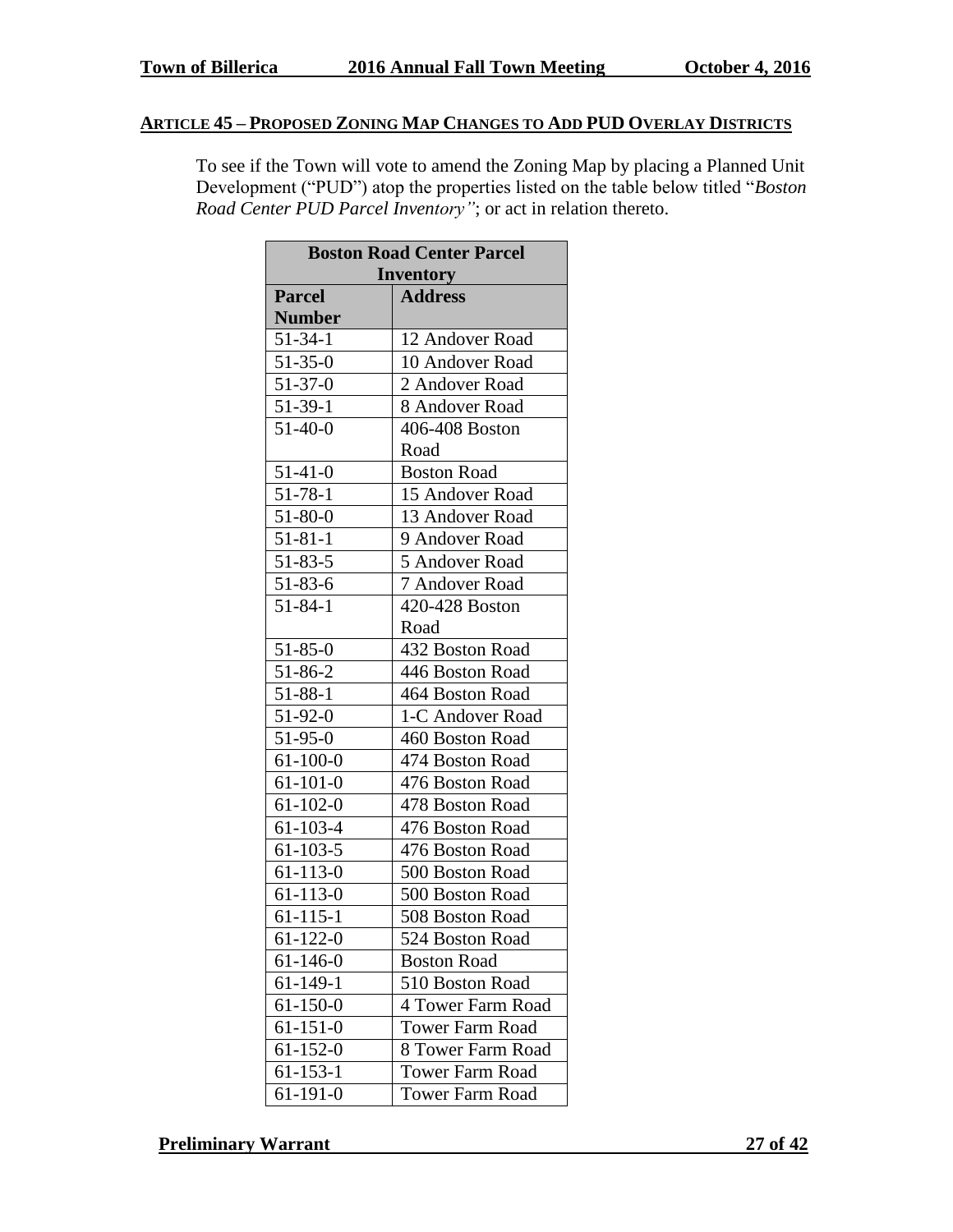| $61-192-1$     | <b>Tower Farm Road</b> |
|----------------|------------------------|
| $61-194-1$     | 520 Boston Road        |
| $61 - 203 - 0$ | 486 Boston Road        |
| $61-205-1$     | 480 Boston Road        |
| $61 - 216 - 0$ | <b>Rear Tower Farm</b> |
|                | Road                   |
| $61-217-0$     | <b>Boston Road</b>     |
| 61-218-0       | <b>Boston Road</b>     |
| $61 - 67 - 1$  | 449 Boston Road        |
| $61 - 78 - 0$  | 451 Boston Road        |
| $61 - 80 - 1$  | 455 Boston Road        |
| $61 - 81 - 2$  | 459 Boston Road        |
| $61 - 83 - 1$  | 461 Boston Road        |
| $61 - 84 - 1$  | 6 Cunningham Lane      |
| 61-98-0        | <b>Boston Road</b>     |
| $61-99-0$      | <b>Boston Road</b>     |
| $61 - 68 - 0$  | 8 Charnstaffe Lane     |
| $51 - 87 - 0$  | 1 Cummings Street      |
| $61 - 33 - 1$  | 405 Boston Road        |
| $61 - 33 - 2$  | 405 Boston Road        |
| $61 - 33 - 3$  | 405 Boston Road        |
| $61-33-4$      | 405 Boston Road        |
| $61 - 33 - 5$  | 405 Boston Road        |
| $61 - 33 - 6$  | 405 Boston Road        |
| $61-46-0$      | 407 Boston Road        |
| $61-47-0$      | 409 Boston Road        |
| $61 - 48 - 1$  | 413 Boston Road        |
| $61-48-2$      | 411 Boston Road        |
| $61-49-0$      | 415 Boston Road        |
| $61 - 50 - 0$  | 419 Boston Road        |
| $61 - 52 - 1$  | <b>Boston Road</b>     |
| 61-55-0        | 423 Boston Road        |
| $61 - 56 - 0$  | 427-429 Boston         |
|                | Road                   |
| $61 - 58 - 0$  | 433 Boston Road        |
| $61-59-1$      | 435-437 Boston         |
|                | Road                   |
| $61 - 62 - 1$  | 441 Boston Road        |
| $61 - 63 - 0$  | 7 Charnstaffe Lane     |
| $61 - 64 - 0$  | 9 Charnstaffe Lane     |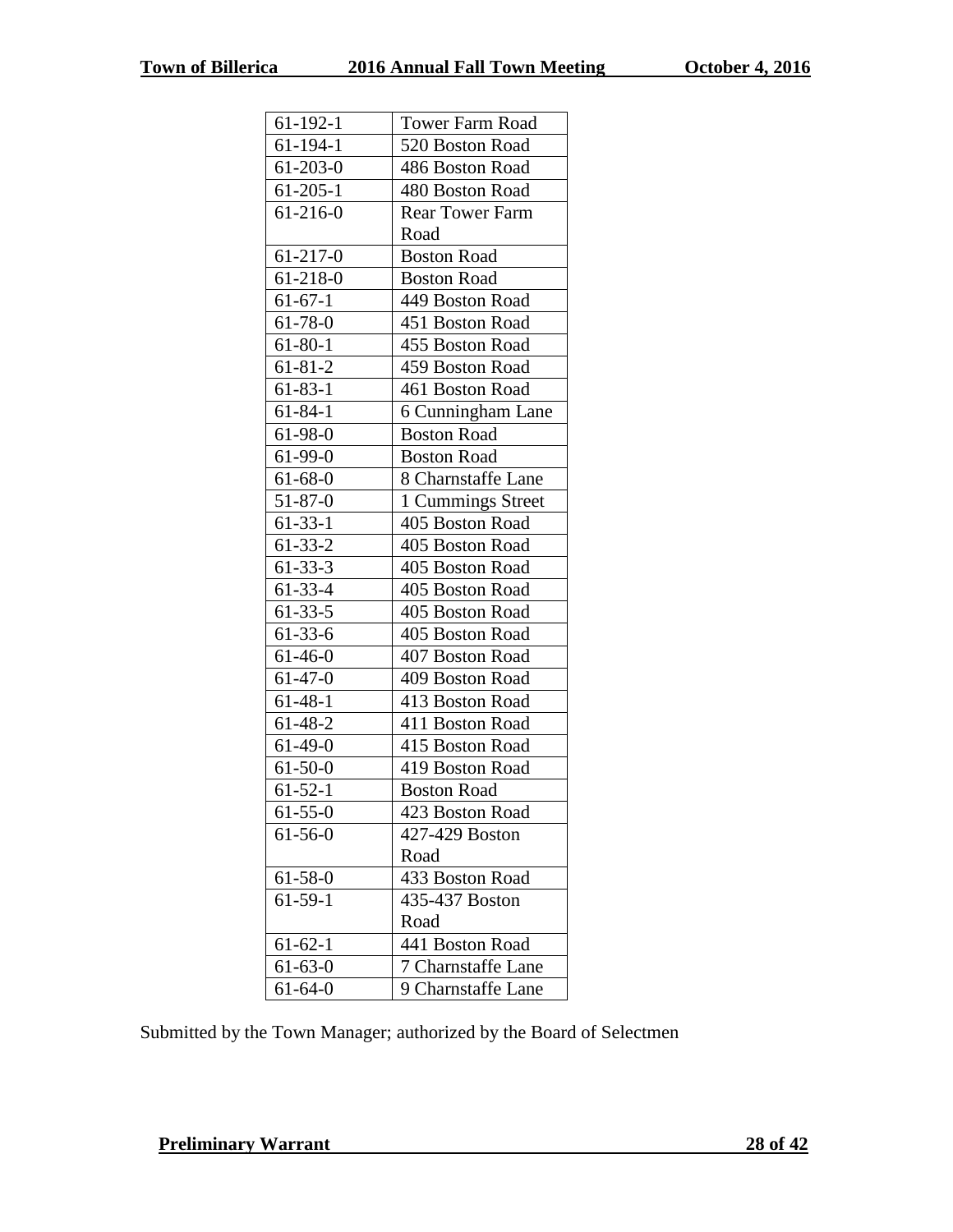# **ARTICLE 46 – PROPOSED ZONING BY-LAW AND ZONING MAP CHANGE**

To see if the Town will vote to amend the Zoning Bylaws and Zoning Map by RE-ZONING from a NEIGHBORHOOD RESIDENCE DISTRICT TO A NEIGHBORHOOD BUSINESS DISTRICT the Land owned by East Coast Commercial Real Estate, LLC, and identified as Billerica Assessor's Map 80, Parcel 1-0, having present street addresses of 581 Boston Road incorporated herein for legal description; or act in relation thereto.

# **581 Boston Road-Assessor's Map 15 Parcel 248-1**

A certain parcel of land with the buildings thereon situated in Billerica, Middlesex County, Massachusetts, bounded and described as follows:

> NORTHEASTERLY by the Southwesterly line of Boston Road, two-hundred and seventy-one and 50/100 (271.50) feet;

SOUTHEASTERLY by the land now formerly of Franklin L. Mason, one hundred thirty-nine and 22/100 (139.22) feet;

SOUTHWESTERLY two hundred ninety-nine and 4/11 (299.04) feet; and

NORTHWESTERLY one hundred thirty-five and 32/100 (135.32) feet, by Lot 2.

All of said boundaries are determined by the Land Court to be located as shown on subdivision plan 13473-C, drawn by E. Conrad Levy & Associates, Surveyors, dated February 1, 1965, as approved by the Court, filed in the Land Registration Office, a copy of a portion of which is filed with Certificate of Title14356 issues by the Middlesex North Registry District of the Land Court, and said land is shown as Lot one (1) on said plan.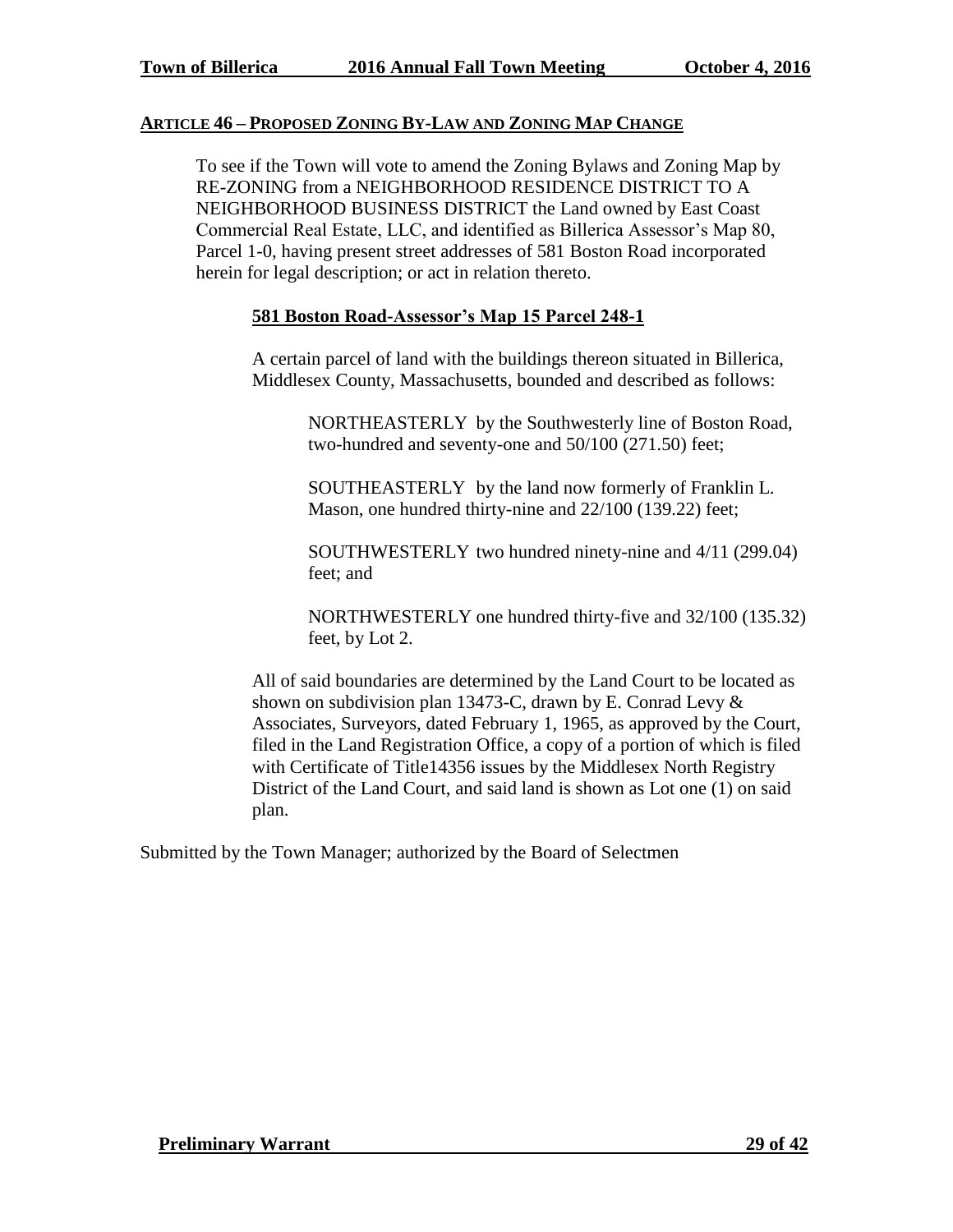#### **ARTICLE 47 - TO AMEND A GENERAL BY-LAW ARTICLE VII 2. REGULATION OF DOGS**

To see if the Town will vote to amend Article VII, "Animals" Section 2 of the Towns General By-Laws with the following:

**Article VII.02 Regulation of dogs Sections: 7.02.005 Purpose. 7.02.010 Reference to Massachusetts general laws. 7.02.020 Definitions. 7.02.030 Registration Licenses. 7.02.040 Vaccination against rabies. 7.02.050 Dog tag. 7.02.060 License fees Late fees Penalties. 7.02.070 Kennel License Fees. 7.02.080 Animal Control Officer. 7.02.090 Hearing Officer. 7.02.100 Leash law. 7.02.110 Public nuisances. 7.02.120 Disposition of dogs. 7.02.130 Disposition Process. 7.02.140 Non-Criminal Disposition of Violation. 7.02.150 Bylaw violation. 7.02.160 Penalty Bylaw violation. 7.02.170 Dog Fund. 7.02.180 Massachusetts General Laws incorporated into this bylaw. 7.02.190 Effective implementation date of this bylaw. 7.02.200 Severability clause.**

These By-Laws are intended to guide those persons owning or keeping dogs within the Town of Tewksbury in their role as responsible pet owners. Although it is hoped these regulations will act as an educational tool, it must be understood that the enforcement of this bylaw is necessary to protect the rights and safety of the public.

#### **7.02.010 Reference to Massachusetts general laws.**

Any reference to a "Section" in this Bylaw shall mean Chapter 140 of the Massachusetts General Laws, unless otherwise stated.

#### **7.02.020 Definitions.**

Unless otherwise set out in this Bylaw, any term defined in Chapter 140, Section 136A, Massachusetts General Laws, shall have the same meaning in this Bylaw, and shall be expressly incorporated herein. "Animal control officer", an appointed officer authorized to enforce sections 136A to 174D, inclusive. "Animal shelter", Any premises designated for the purpose of impounding and caring for animals held under authority of this bylaw. "At large", At large shall mean on or off the premises of the owner, and not under the control of the owner or authorized escort either by leash, cord, chain or otherwise.

"Enclosed area", A portion of the owner's property which is secured by fencing in such a manner that the dog, once inside the area cannot exit of its own accord. The Animal Control Officer, after an inspection of the area, will determine if the enclosed area is suitable or not. "Kennel", a pack or collection of dogs on a single premise, including a commercial boarding or training kennel, commercial breeder kennel, domestic charitable corporation kennel, personal kennel or veterinary kennel.

 "Commercial boarding or training kennel", an establishment used for boarding, holding, overnight stays or training of animals that are not the property of the owner of such establishment, at which such services are rendered in exchange for consideration and in the absence of the owner of such animal; provided, however, that this definition shall not include an animal shelter or animal control facility, a [44] pet shop licensed under section 39A of chapter 129, a facility which does not provide overnight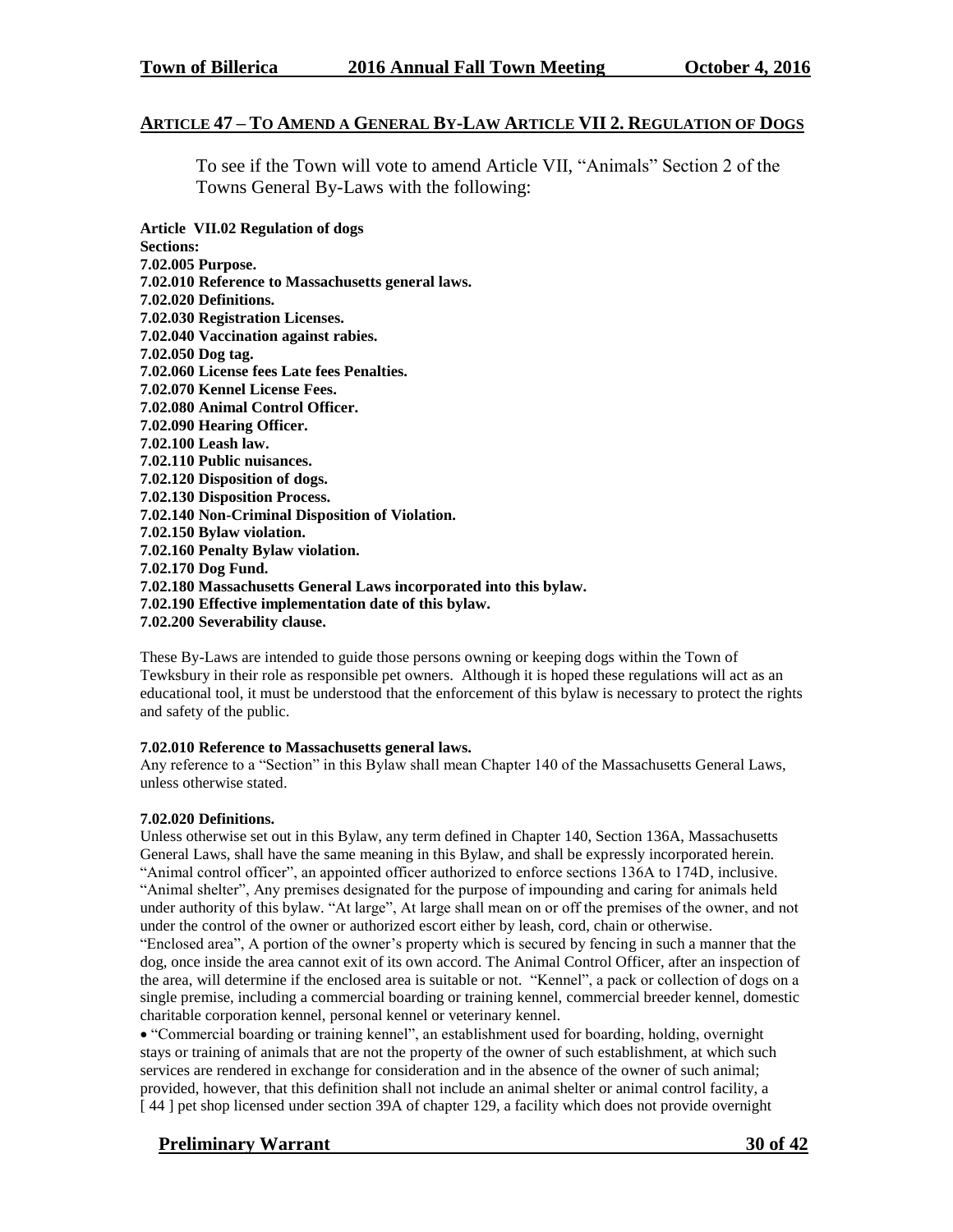boarding for animals but does provide dog grooming, dog training, supervised playtime of dogs or dog walking with not more than 12 dogs on a single premises or individuals who temporarily, and not in the normal course of business, board or care for animals owned by others.

 "Commercial breeder kennel", an establishment, other than a personal kennel, engaged in the business of breeding animals for sale or for exchange to wholesalers, brokers or pet shops in return for consideration.

 "Domestic charitable corporation kennel", a facility operated, owned or maintained by a domestic charitable corporation registered with the department, or an animal welfare society or other nonprofit organization incorporated for the purpose of providing for and promoting the welfare, protection and humane treatment of animals, including a veterinary hospital or clinic operated by a licensed veterinarian, which operates consistent with such purpose while providing veterinary treatment and care.

 "Personal kennel", a pack or collection of more than 4 dogs, 3 months old or older, owned or kept under single ownership, for private personal use; provided, however, that breeding of personally owned dogs may take place for the purpose of improving, exhibiting or showing the breed, use in legal sporting activity or other personal reasons; provided, further, that selling, trading, bartering or the distribution of such breeding from a personal kennel shall be to other breeders or individuals by private sale only and not to wholesalers, brokers or pet shops; provided, further, that personal kennels shall not sell, trade, barter or distribute any dogs not bred from their personally owned dogs; and provided, further, that dogs temporarily housed at a personal kennel, in conjunction with an animal shelter or rescue registered with the department, may be sold, traded, bartered or distributed if the transfer is not made for the purpose of profiting thereby.

 "Veterinary kennel", a veterinary hospital or clinic that boards dogs for reasons in addition to medical treatment or care; provided, however, that this definition shall not include a hospital or clinic used solely to house dogs that have undergone veterinary treatment, observation, or will do so, only for the period of time needed to accomplish the needed veterinary care. (Art. 37, ATM 2013)

"Licensing Authority", As provided by the Massachusetts General Laws (MGL) is the Town Clerk. "License Period", The license period shall be from January 1 of each year to December 31 of the same year. "Livestock or Fowl", Animals or fowl kept or propagated by the owner for food or as a means of livelihood; also and deer, elk, cottontail rabbit, northern hare, pheasant, quail, partridge and other birds and quadrupeds determined by the Department of Fisheries, Wildlife and Environmental Law Enforcement to be wild and kept by, or under a permit from, said department in proper houses or suitable enclosed yards. Such phrase shall not include dogs, cats and other pets. "Owner", Owner shall mean any person or persons, firm, association or corporation owning, keeping or harboring a dog owned or kept in the Town. "Person", An individual, partnership, company or corporation. "Restraint", A dog shall be deemed to be under "restraint" if it is on the premises of the owner ac companied by a person who shall have the dog under control; or is in a suitably enclosed area; or if outside the premises of the owner, is accompanied by a person who shall have the dog under control by holding it firmly on a leash no greater than six (6) feet in length. "Veterinary hospital", An establishment maintained and operated by a licensed veterinarian for the boarding of animals or the diagnosis and treatment of diseases and injuries of animals.

#### **7.02.030 Registration – Licenses.**

The owner or keeper of any dog over the age of 6 months shall obtain a license for the dog. The registering, numbering, describing and licensing of a dog shall be conducted in the Office of the Town Clerk. The license shall be subject to the condition expressed in the license that the dog which is the subject of the license shall be controlled and restrained from killing, chasing or harassing live stock or fowl. (Art 37, ATM 2013). Dogs must wear identification tags, attached to the collar, at all times when off the premises of the owner. The Town Clerk shall maintain a record of the identifying numbers and shall make this record available to the public. No [ 45 ] person shall keep more than four (4) dogs, over the age of six (6) months, at any single family residence within the Town.

#### **7.02.040 Vaccination against rabies.**

The Town Clerk shall not grant such license for any dog unless the owner thereof provides the Town Clerk with either a veterinarian's certification that such dog has been vaccinated in accordance with the provisions of Section 145B (CH.140,MGL) or has been certified exempt from such provision as outlined in Section 137 or 137A (CH.140,MGL).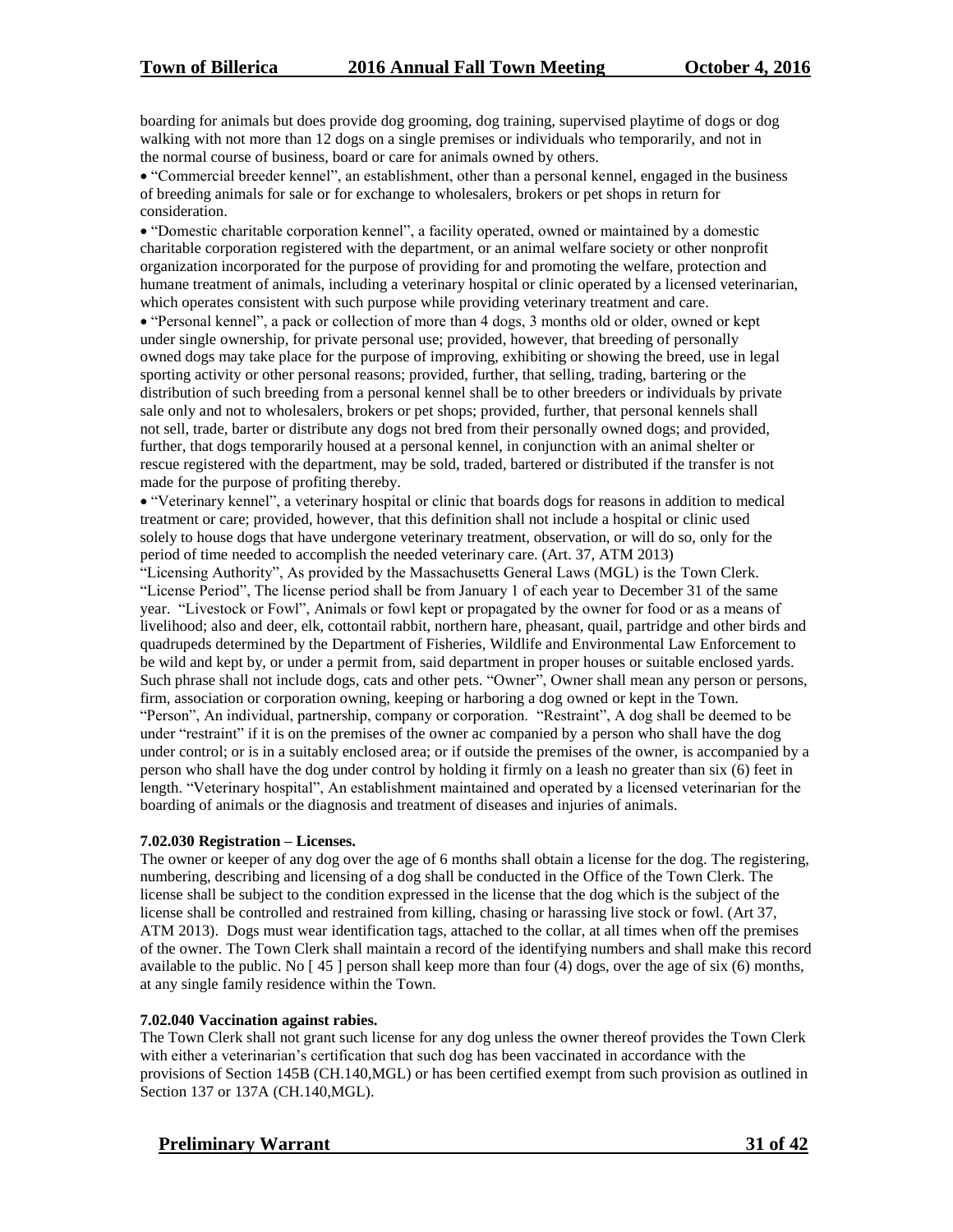Vaccinated animals shall be revaccinated periodically in accordance with rules and regulations adopted and promulgated by the Massachusetts Department of Public Health.

#### **7.02.050 Dog tag.**

The owner or keeper of a licensed dog shall cause it to wear around its neck or body a collar or harness of leather or other suitable material, to which shall be securely attached a tag in a form prescribed by and issued by the Town Clerk when a license is issued. Such tag shall state the following: (a) Town of Tewksbury, (b) year of issue, and (c) tag number. If any such tag shall be lost, the owner or keeper of such dog shall forthwith secure a substitute tag from the Town Clerk at a cost of five (\$5.00) dollars. The provision of Section 138 (change of owner and out of state/country), Section 138A (commercial sale) and Section 146 (license valid throughout Commonwealth) of (CH.140, MGL) shall be expressly incorporated herewith and shall henceforth apply under this Bylaw.

#### **7.02.060 License fees - Late fees – Penalties.**

The fee is \$15.00 for a dog license, \$20.00 if the dog has not been spayed or neutered, payable on January 1. Late Fees: If your dog is not licensed by March 15th, an additional Late Fee of \$5.00 will be assessed. If your dog is not licensed by July 1 $_{\text{st}}$ , an additional Late Fee of \$10.00 will be assessed.

| March $15th$<br>January<br>$1st -$ | March $16th - July 1st$ | December 31st<br>July<br>$\angle$ nd – |                              |
|------------------------------------|-------------------------|----------------------------------------|------------------------------|
| Spayed or Neutered                 | \$15                    | \$20                                   | \$30                         |
| Not Spayed or Neutered             | \$20                    | \$25                                   | 00 <sub>F</sub><br>$D_{\nu}$ |

The license fee for a spayed or neutered dog shall be less than the license fee of an intact dog. Upon application for a license, the Town Clerk shall require a certificate from the veterinarian who spayed or neutered the dog as proof that the dog is spayed or neutered; provided, however, that if the city or town clerk is satisfied that the certificate of the veterinarian who spayed or neutered the dog cannot be obtained, the clerk may instead accept a receipt of a bill from the veterinarian who performed such procedure or a statement signed under the penalties of perjury by a veterinarian registered and practicing in the commonwealth describing the dog and stating that the veterinarian has examined the dog, which appears to have been spayed or neutered and incapable of propagation. (Art. 37, ATM 2013) Except as provided by Section 138 (CH.140, MGL) a person applying for a license hereunder shall be obligated to pay all outstanding fees related to the dog in question previously required by this bylaw. Determination of licensing eligibility, dogs not required to be licensed, or refunding license fees shall be determined as set out in Section 139, (CH.140, MGL). Any dog, impounded by the Animal Control Officer or others duly authorized, which is not wearing a tag indicating a current rabies vaccination, shall be vaccinated by a licensed veterinarian. The owner shall be required to pay such cost.

#### **7.02.070 Kennel license – Fees.**

Any person maintaining a kennel shall have a kennel license. Any person who meets the requirement of the Town Zoning By-Laws relating to kennels and the provisions of Section 137A, (CH.140, MGL) may apply for a license to operate from the Town Clerk on a form pre scribed and supplied by the Town Clerk upon payment of the required fee. In the case of an applicant for initial licensure, and in the case of an applicant for license renewal, a licensing authority shall not issue a kennel license until a kennel has passed inspection by the Animal Control Officer.

#### [ 46 ]

Domestic charitable organizations incorporated exclusively to protect animals from cruelty, neglect or abuse, or for relief of suffering among animals may be issued a kennel license without charge provided the above requirements have likewise been met. The provisions of Section 137B, (CH.140, MGL) (Sale of dogs by Kennels regulated) shall be expressly incorporated into this bylaw. The Board of Health, its designee, or the Animal Control Officer may at any time inspect, or cause a kennel to be inspected. If their judgment is that the facility is not being maintained in a sanitary and humane manner or that records are not being legally kept, a petition shall be filed with the Hearing Officer setting forth the facts. Within seven (7) days of receiving such a petition, or a similar complaint by twenty-five (25) citizens alleging they are aggrieved or annoyed to an unreasonable extent by one (1) or more dogs in a kennel because of excessive barking or the vicious disposition of said dogs, or other conditions at such kennel which they claim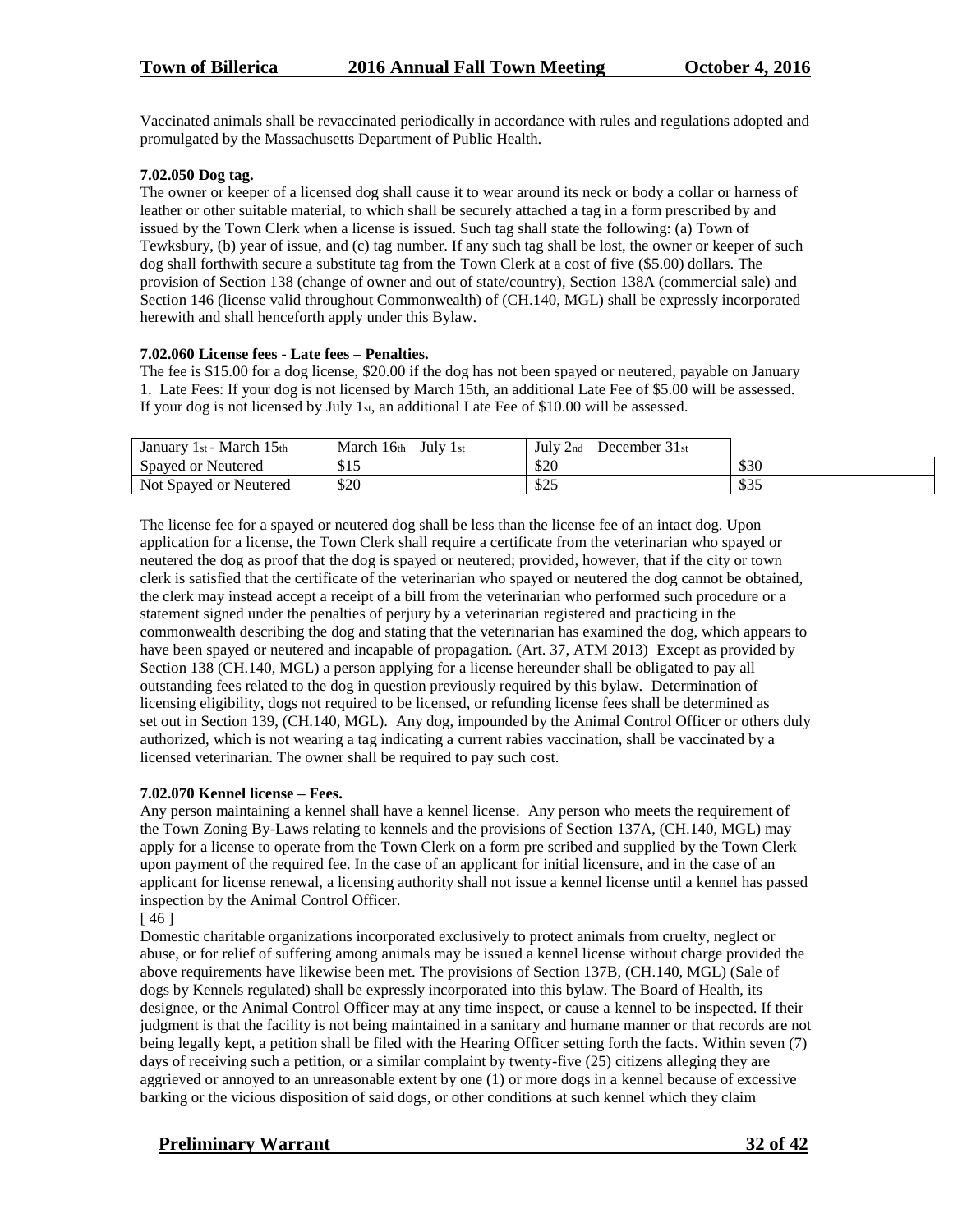constitute a public nuisance, the Hearing Officer shall notify all interested parties of a public hearing, the date of which shall be within fourteen (14) days of the original filing date. No longer than seven (7) days thereafter the Hearing Officer shall issue one of the following orders:

(a) Revoke/suspend its license or otherwise regulate such kennel;

(b) Dismiss the petition(s).

The Hearing Officer shall forthwith mail a copy of his/her decision to the license holder, and file copies with the Town Clerk and Animal Control Officer. Within ten (10) days thereafter the licensee may appeal an adverse decision to the District Court. A person who continues to operate a kennel after its license has been revoked or suspended shall be punished as set forth elsewhere in this bylaw. The provision of Section 137D (CH.140,MGL, Cruelty to Animals) shall be expressly incorporated under this bylaw. Kennels shall be limited to a total of fifteen (15) dogs to be maintained on said premises. It shall be a violation of this bylaw to have any dogs on said premises over and above said number.

| Kennel License/Fees:        |            |
|-----------------------------|------------|
| Five $(5)$ dogs or less     | \$50.00    |
| Ten $(10)$ dogs or less     | \$100.00   |
| Fifteen $(15)$ dogs or less | \$150.00   |
| Over sixteen dogs           | Prohibited |

Said fees are subject to all other conditions set forth in Section 139 (CH.140, MGL).

#### **7.02.080 Animal Control Officer.**

The Town Manager shall appoint an Animal Control Officer and as many Assistant Animal Control Officers as he/she determines necessary to enforce this bylaw and, said individual(s) shall enforce this bylaw and perform such other duties as the Town Manager may determine. The Animal Control Officer shall seek out, catch and confine all dogs within the Town that have not been licensed within sixty (60) days of the time the dog is required to be licensed under this bylaw; and shall seek out, catch and confine any dogs within the Town that are found on public property, or on private property where said dog is trespassing and the owner or person in control of such property wants the dog removed, said dog being in violation of this requirement of this bylaw; and shall seek out, catch and confine any dog within the Town when said dog was cited for a violation of any provision of this bylaw, and the owner or keeper has failed, within twenty-one (21) days, to avail him/herself to the provision of this bylaw, or within twenty-one (21) days of a determination by the court under the provision of Chapter 1.08, General Penalty, Town by laws, that any sums are due and has failed to pay said sums. Any owner or keeper of any dog who refuses to turn over any dog to the Animal Control Officer upon demand, said seeking out, catching or confinement authorized in the above paragraph shall be punished by a fine of one hundred and fifty (\$150.00) dollars. Each day that said violation continues shall constitute a separate offense. No person shall interfere with, hinder, molest or abuse an Animal Control Officer in the exercise of such responsibilities The provisions of Section 151 and 151A (CH.140,MGL) regarding euthanization and/or transfer of any dogs shall apply and are expressly incorporated in this bylaw. No Animal Control Officer shall be a licensed animal dealer registered with the United States Department of Agriculture, and no Animal Control Officer, either privately or in the course of carrying out his/her official assignments as an agent for this Town, or shall any other agent of the Town, give, sell, or turn over any animal which may come into custody to any business or institution licensed or registered as a research facility or animal dealer with the United States Department of Agriculture. Whoever violates the provisions of this paragraph shall be punished as provided in Section 151 (CH.140,MGL). Duties of Officers. Each police officer, Animal Control Officer or Assistant Animal Control Officer to whom such authority is issued shall, on the first week of every month, make returns to the Director of Public Health and shall state in said returns the number of dogs which he/she has caught, confined or euthanized, or made available for adoption, the names of the owners or keepers thereof and whether all unlicensed dogs in the Town have been caught, confined, euthanized, or adopted, and the names of persons against whom complaints have been made under the provision of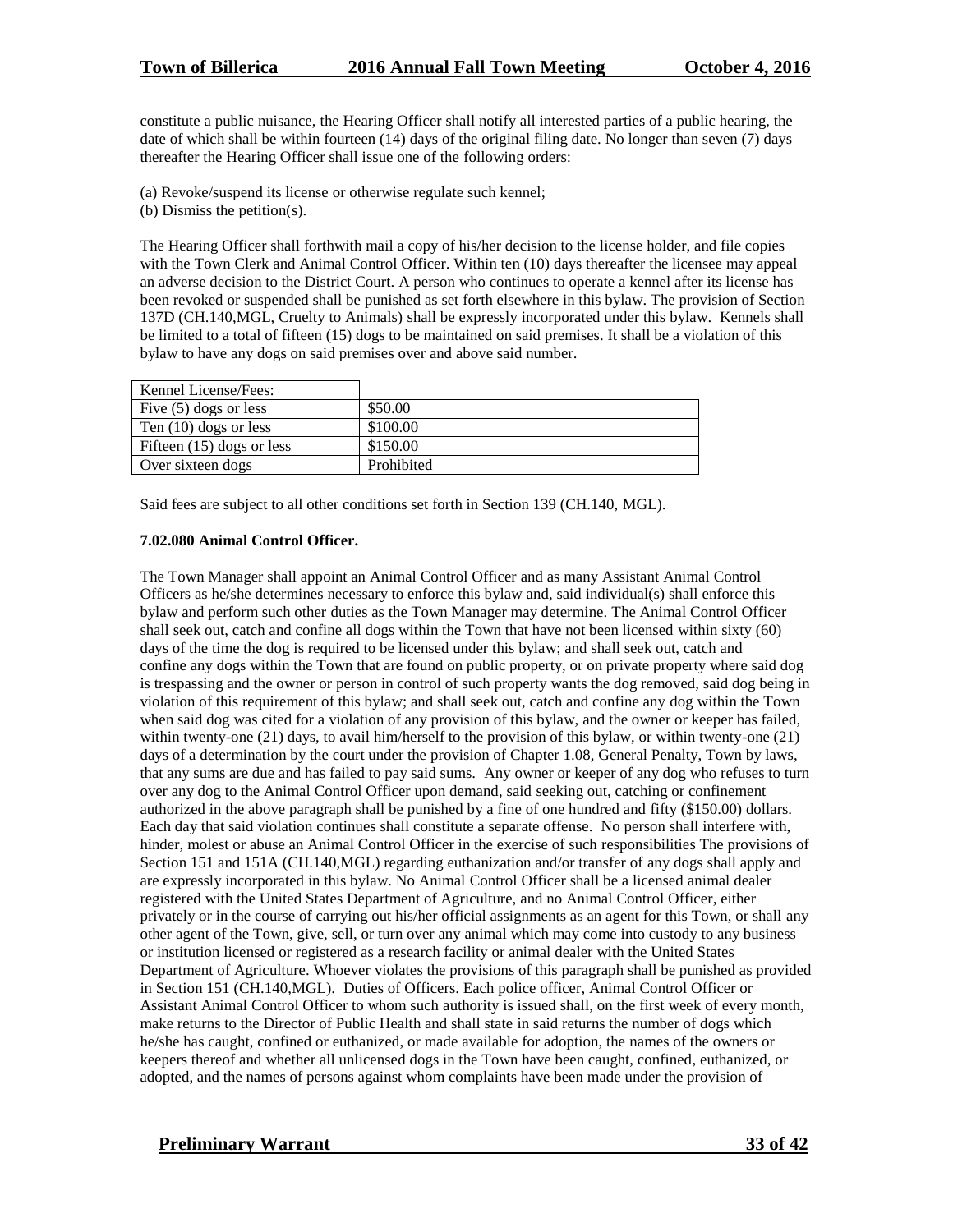Chapter 140, MGL, and this bylaw relating to dogs, and whether com plaints have been entered against all of the persons who have failed to comply therewith since the previous report.

#### **7.02.090 Hearing Officer.**

The Town Manager shall appoint a Hearing Officer who shall act on his/her behalf of all matters pertaining to the enforcement of this bylaw and the settling of any disputes between dog owner/keeper, the Town or its residents.

#### **7.02.100 Leash law.**

No owner or keeper of any dog shall permit such dog to run at large at any time. The provisions of this section shall not be intended to apply to dogs participating in any dog show, nor to seeing eye dogs properly trained to assist blind persons for the purpose of aiding them in going from place to place, nor to any dogs properly trained and under the control of aiding the deaf. Restraint of Dogs. No person shall own, keep or harbor in the Town, within the confines of the owner's property (meaning owned, rented or leased), any dog which is left unattended and is not leashed or otherwise re strained or, if outside the premises of the owner (meaning owned, rented or leased), any dog which is not held firmly on a leash no greater than six (6) feet in length by a person who shall have control of such dog. This regulation shall not apply to a dog accompanying a person who, by reason of his/her disability, is physically unable to comply with the requirements of this bylaw or to any individual who utilizes a seeing-eye guide dog.

Leash Law:

1st Offense Warning 2nd Offense \$50.00 Each Subsequent Offense \$100.00

Unrestrained dogs may be taken by the Animal Control Officer or police and impounded in an animal shelter, and there confined in a humane manner. If the dog can be identified, the Animal Control Officer shall notify the owner of the impoundment. Impounded dogs shall be kept for seven (7) days unless reclaimed by their owner. Dogs not claimed within ten seven (7) or not placed in suitable homes may be placed in a recognized non-profit animal shelter that meets MSPCA standards for future adoption. In addition to or in lieu of impounding a dog found at large, the Animal Control Officer or police officer shall issue to the known owner of such dog a notice of the bylaw violation. Dogs being conveyed in a vehicle or boat shall be deemed to be under the personal control of the owner/keeper or custodian thereof. This bylaw shall not apply to dogs commonly known to be used for hunting, tracking or advanced obedience training purposes during any period said dogs are being used for such activity. Any dog being used for advanced obedience training shall have written proof of an AKC obedience certificate and be under total supervision, within fifty (50) feet, of a trainer or owner.

#### **7.02.110 Public nuisances.**

Every owner or keeper of a dog shall exercise proper care and control of his/her dog so as to prevent said dogs from becoming a public nuisance. It shall be deemed a public nuisance if any dog should trespass upon private or public property and deposit feces thereon, unless immediately removed by the owner or keeper of said dog. Every Owner or keeper of said dog, who allows a dog in their control or possession to continuously bark for more than ten (10) consecutive minutes shall be deemed a PUBLIC NUISANCE. Female Dogs in Heat. Every female dog in heat shall be confined in a building or secured enclosure in such a manner that such female dog cannot come into contact with another animal except for planned breeding.

The Animal Control [ 48 ] Officer shall have the power to enforce a regulation to eliminate what he/she may deem to be a nuisance. Penalty for the violation of this section shall be:

| 1st Offense:             | Warning  |
|--------------------------|----------|
| 2nd Offense:             | \$50.00  |
| Each Subsequent Offense: | \$100.00 |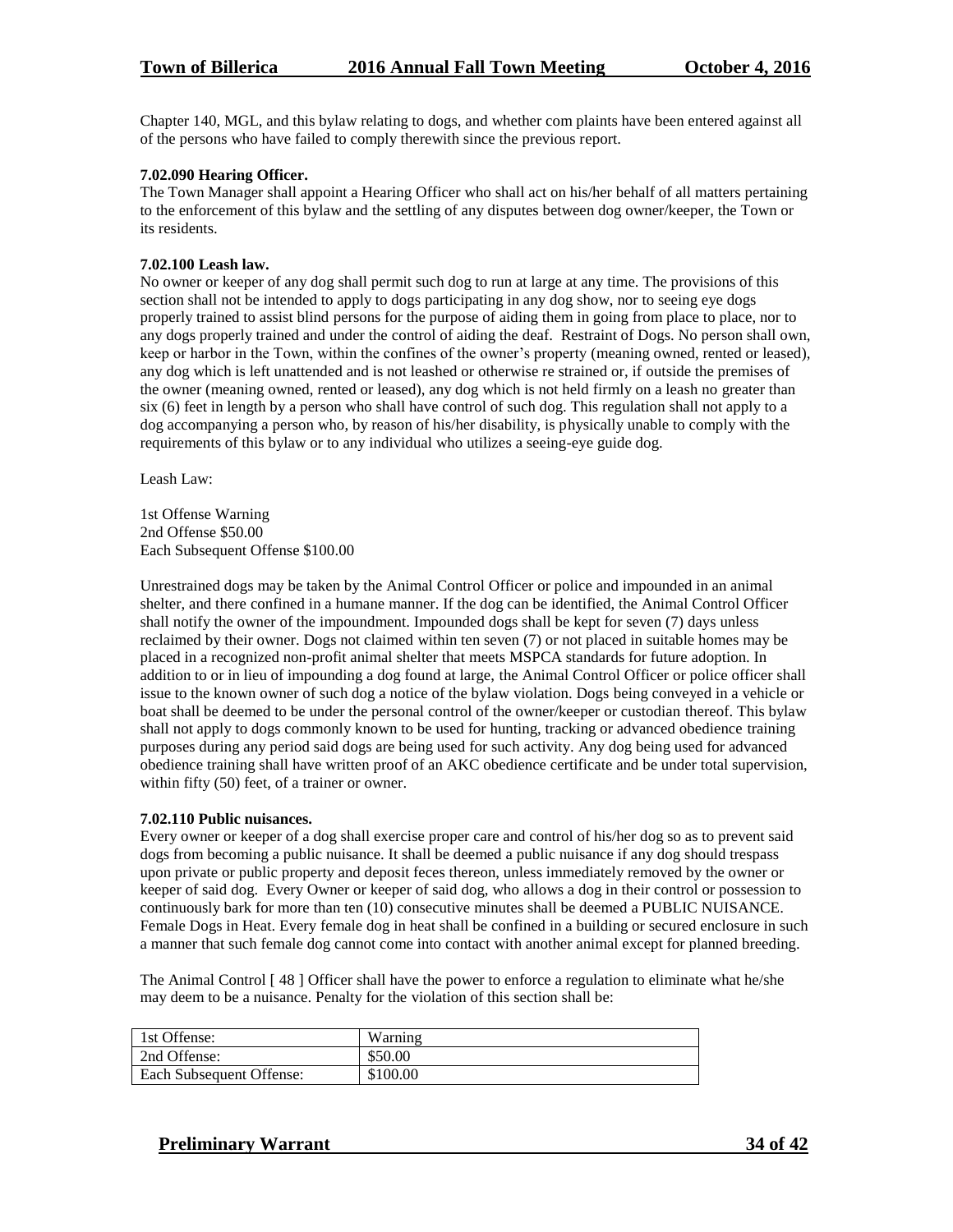Noise, Disturbances, Chasing Vehicles, Trespassing, etc. No owner or keeper shall fail to exercise proper care and control of his/her dog to prevent said dog from becoming a public nuisance. Barking frequently or for continued duration or making sounds which create a noise disturbance across a residential real property boundary, molesting passersby, chasing vehicles, attacking people or other domestic animals, trespassing on school grounds or trespassing on private property in such a manner to damage property shall be deemed a nuisance. Penalty for the violation of this section shall be:

| 1st Offense:             | Warning  |
|--------------------------|----------|
| 2nd Offense:             | \$50.00  |
| Each Subsequent Offense: | \$100.00 |

Quarantine of Dog That Bites. The dog owner or keeper shall immediately, and within twenty-four (24) hours, notify the Board of Health if the dog bites a person. A dog that bites a person shall be quarantined for ten (10) days if ordered by the Animal Inspector. During quarantine, the dog shall be securely confined and kept from contact with any other animal. At the discretion of the Animal Inspector the quarantine may be on the premises of the owner. If the Animal Inspector requires other confinement, the owner shall surrender the animal for the quarantine period to an animal shelter or shall at his/her own expense place it in a facility approved by the Animal inspector. If said dog is in violation of one (1) or more of the following: unlicensed, unrestrained or is not currently vaccinated with anti-rabies vaccine, the owner shall surrender the animal for the quarantine period to a veterinary hospital at the owner or keeper's expense. Animals Suspected of Being Rabid. No police officer or other person shall euthanize or cause to be euthanized any animal suspected of being rabid, except after the animal has been placed in quarantine and the diagnosis of rabies made by a licensed veterinarian. If a veterinarian or Animal Inspector diagnoses rabies in an animal in quarantine, then the animal shall be humanely euthanized and the head of such animal sent to a laboratory for pathological examination and confirmation of diagnosis. Anti-Rabic Vaccine and Treatment. The Board of Health shall, upon application, furnish free of charge to any Town resident who has been exposed to rabies, or may have been so exposed, anti-rabic vaccine and anti-rabic treatment, in accordance with rules and regulations which the Massachusetts Department of Public Health is authorized to make. Any resident shall have the right to select his/her own physician, who shall be paid by the Town at a rate established by the Board of Health and the fact that a physician is a member of the Board of Health shall not disqualify him/her from being so selected and from being paid by the Town for his/her services. Reimbursement for the cost of furnishing vaccine and treatment shall be made from the Dog Fund. Ordering Dogs Muzzled or Restrained. All the provisions of Section 167 (CH.140,MGL) shall be incorporated into this bylaw except that any dog held under the provisions of Section 167 (CH.140,MGL) may not be released until all the requirements of this bylaw, regarding licensing and the fee for care of the animal are complied with. All other provisions of Section 167 (CH.140,MGL) shall be incorporated herein.

#### **7.02.120 Disposition of dogs.**

Any dog confined by the Animal Control Officer, unless picked up by the owner, shall be kept for at least seven (7) days, at which time said dog may be disposed of in a manner approved by the Board of Health, provided that at the end of seven (7) days, the Animal Control Officer may make available for adoption any dog not found to be diseased. Any dog confined by the Animal Control Officer shall not be released to the owner or keeper until the owner produces evidence of a current dog license, The Animal Control Officer shall establish a procedure for the adoption of abandoned dogs and in conjunction with the Director of Public Health set any fees or deposits required. Any fees in this paragraph are to be in addition to fees or lines as specified elsewhere in this bylaw and/or under Massachusetts General Laws. No dog shall be turned over or sold in any manner inconsistent with Section 151 (CH.140,MGL) or disposed of inconsistent with the provisions of Section 151A (CH.140, MGL). Reclaiming Impounded Dogs. An owner reclaiming an impounded dog shall pay all boarding costs. In addition, if applicable, veterinary costs plus costs for any required vaccinations as required by MGL c. 140 Section 145 B, if the dog is not up-to-date on its annual vaccinations, as certified by a licensed veterinarian. (Art. 37, ATM 2013) The provisions of Section 160, and Section 161 (CH.140,MGL) regarding property damage, appraisal and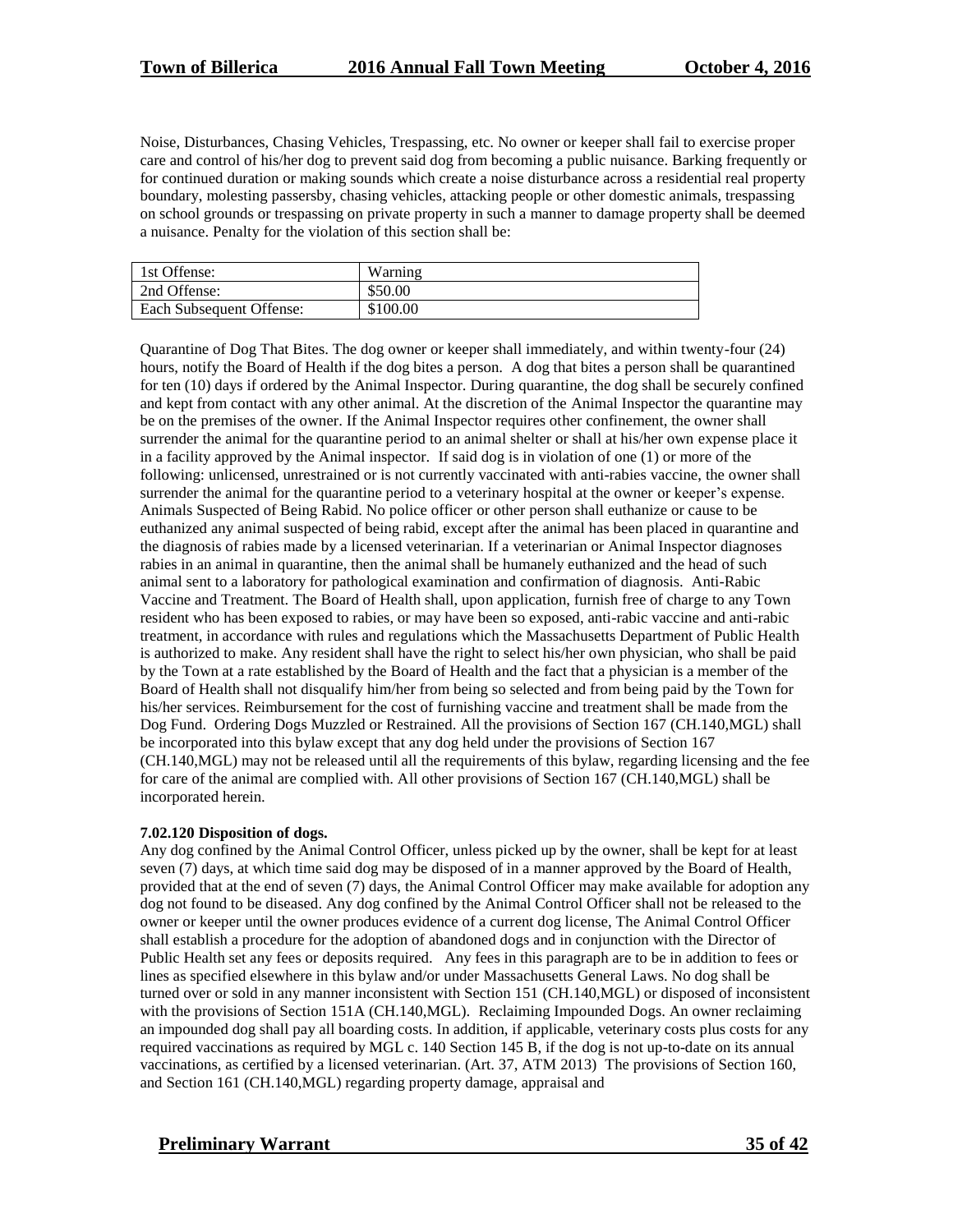reimbursement are expressly incorporated in this bylaw. The provisions of Section 171 (CH.140,MGL), liability of damages, are expressly incorporated into this by law.

#### **7.02.130 Disposition Process**

The owner or keeper of the dog that receives a citation under this bylaw, may admit to the offense charged by personally or through a duly authorized agent or by mailing to the Town Clerk, said citation along with payment in the amount as authorized under the penalty provisions of this bylaw. Said payment shall be by postal note, money order or personal check. The payment to the Town shall operate as a final disposition of the case.

#### **7.02.140 Non-Criminal Disposition of Violation.**

If any person so notified by citation desires to contest the violation alleged in the citation notice, he/she may avail him/herself to the procedures established in Chapter 1.08, Section 1.08.010, of the Town of Tewksbury Town By-Laws. In either of the above cases, or if the owner or keeper of a dog fails to respond to the citation within twenty-one (21) days, the Town Clerk shall forward a copy of the citation to the District Court where it shall be handled under the provisions of Article 1, Section 2 of the Town By-Laws.

#### **7.02.150 Bylaw violation.**

Proceedings under this section shall not be criminal. If any violation is continuing, each day's violation shall be deemed to be a separate violation. Complaints will be sought in a District Court according to Chapter 140, Section 173A, Massachusetts General Laws. Enforcement of this section may, in the first instance, be pursued through the provisions of Section 21D, Chapter 40, Massachusetts General Laws, which provides for a non-criminal disposition. The enforcing per sons shall be any police officer of the Town and the Animal Control Officer and the Assistant Animal Control Officer.

#### **7.02.160 Penalty Bylaw violation.**

(1) The following penalties, except where otherwise indicated herein, shall be in effect for violations of the provisions of this bylaw:

| Non-Criminal Disposition through Chapter 1.08, General Penalty |          |
|----------------------------------------------------------------|----------|
| Town of Tewksbury, Town By-Laws:                               |          |
| 1st Offense                                                    | Warning  |
| 2nd Offense                                                    | \$50.00  |
| Each Subsequent Offense                                        | \$100.00 |

(2) Penalties for violations of any provision of this bylaw, except where otherwise indicated, shall be one hundred (\$100.00) dollars.

#### **7.02.170 Dog Fund.**

A Dog Fund is hereby created by the Town under the provisions of MGL., Chapter 44, Section 53E, said fund to be used as a depository for all monies collected as fees, fines, charges, penalties and other like monies imposed under this bylaw. It shall be administered by the Treasurer/Collector and may also receive funds from usual municipal financing methods. Receipts allocated to this fund shall be deposited in a special account by the Treasurer. Expenditures may be charged against this fund without prior appropriation, subject to the approval by the Town Clerk, and shall be limited to purposes directly connected to the enforcement of the provisions of the dog bylaw. Said expenditures, or incurred liabilities, shall not exceed the available balance of the fund at any given time nor the actual amounts deposited to it during the previous fiscal year. The unexpended balance in this account at the end of each fiscal year shall be deposited into the General Fund. At the written request of the Town Clerk, to the Auditor, a portion of the unexpended balance shall remain in the Dog Fund, to provide for the purchase of supplies and technical services to maintain the Dog Program. Any veterinarian registered under the provisions of Section 55 or 56A (Ch.112,MGL) who provided emergency treatment of a dog or cat that is injured on any public way in Tewksbury shall receive (in lieu of payment allowed in Section 151B, CH.140,MGL), payment from the Dog Fund provided by this bylaw. All other provisions of Section 151B (CH.140,MGL) shall be

 **Preliminary Warrant 36 of 42**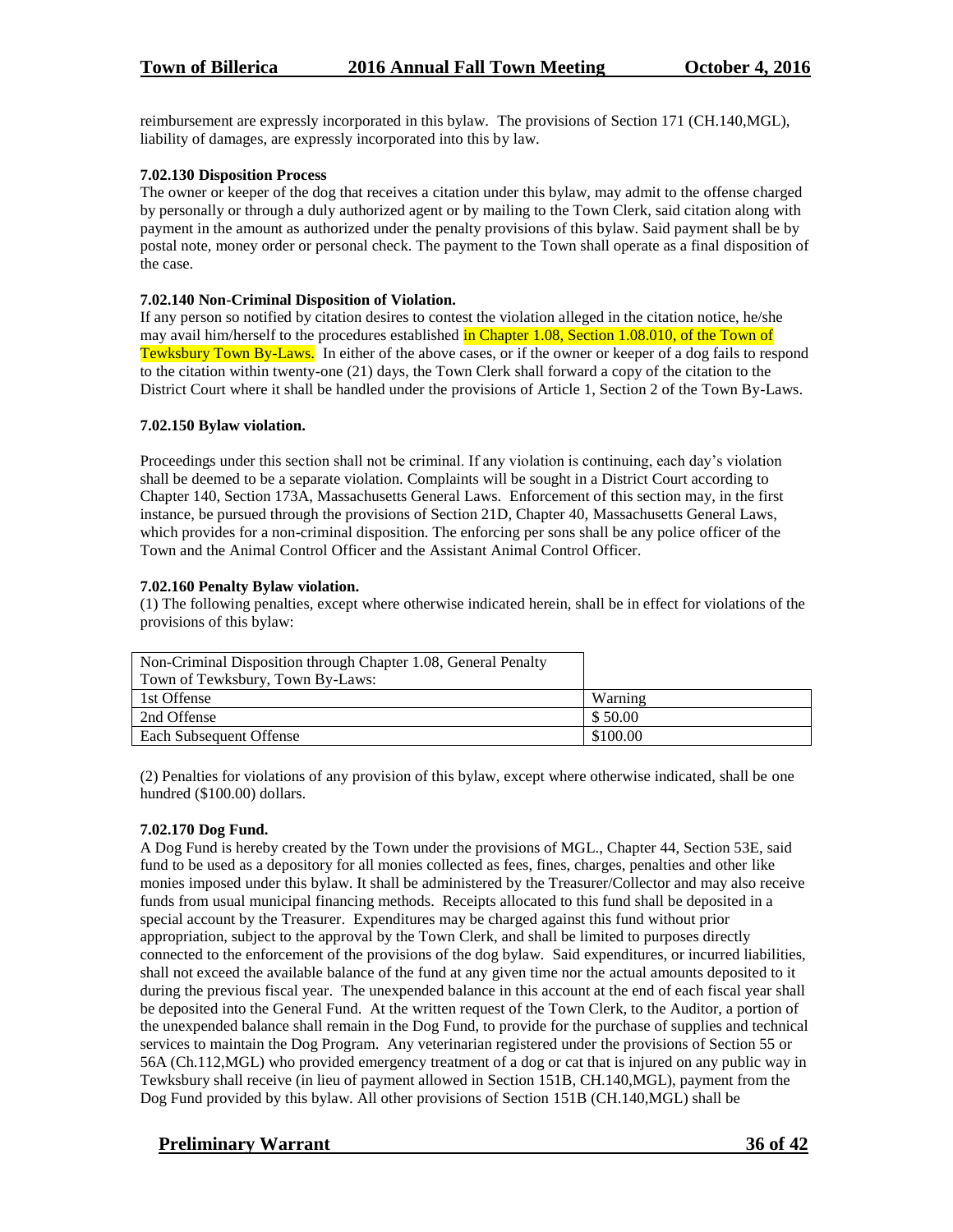incorporated herein under this bylaw. The Board of Selectmen shall determine certain salaries or expenses that may not be funded with this fund but must be appropriated through the usual municipal financing procedure, and such determination shall be binding on this administration of this fund by the Treasurer/Collector.

#### **7.02.180 MASSACHUSETTS GENERAL LAWS INCORPORATED INTO THIS BY-LAW**

The provisions of the following Sections of Chapter 140 of Massachusetts General Laws, as may be

Amended from

time to time, shall be incorporated into and apply to this By-Law as referred to in this article.

#### **Section:**

- 137 Registration and Licenses
- 137B Sale of Dogs by Kennels Regulated
- 137D No Dog Licenses to Persons Convicted of Cruelty to Animals

138 Licenses

- 138A Importation of Dogs & Cats for Resale
- 139A Shelters; sale or gift of dog or cat not spayed or neutered
- 141A Penalties for failure to license
- 145B Rabies Vaccination
- 147 Issuance of licenses & disposition of fees
- 147A By-Laws & Ordinances relative to regulations of dogs

149 Accounts

150 Dog Listing

- 153 Form of Warrant
- 155 Liability for Damage to Persons or Property
- 155A Indemnification
- 156 Any Person may Kill Dog, Under Certain Conditions
- 157 Vicious Dogs
- 158 Killing of Vicious Dogs
- 159 Treble Damages for Injuries
- 160 Bond by Owner or Keeper

#### **Preliminary Warrant 37 of 42**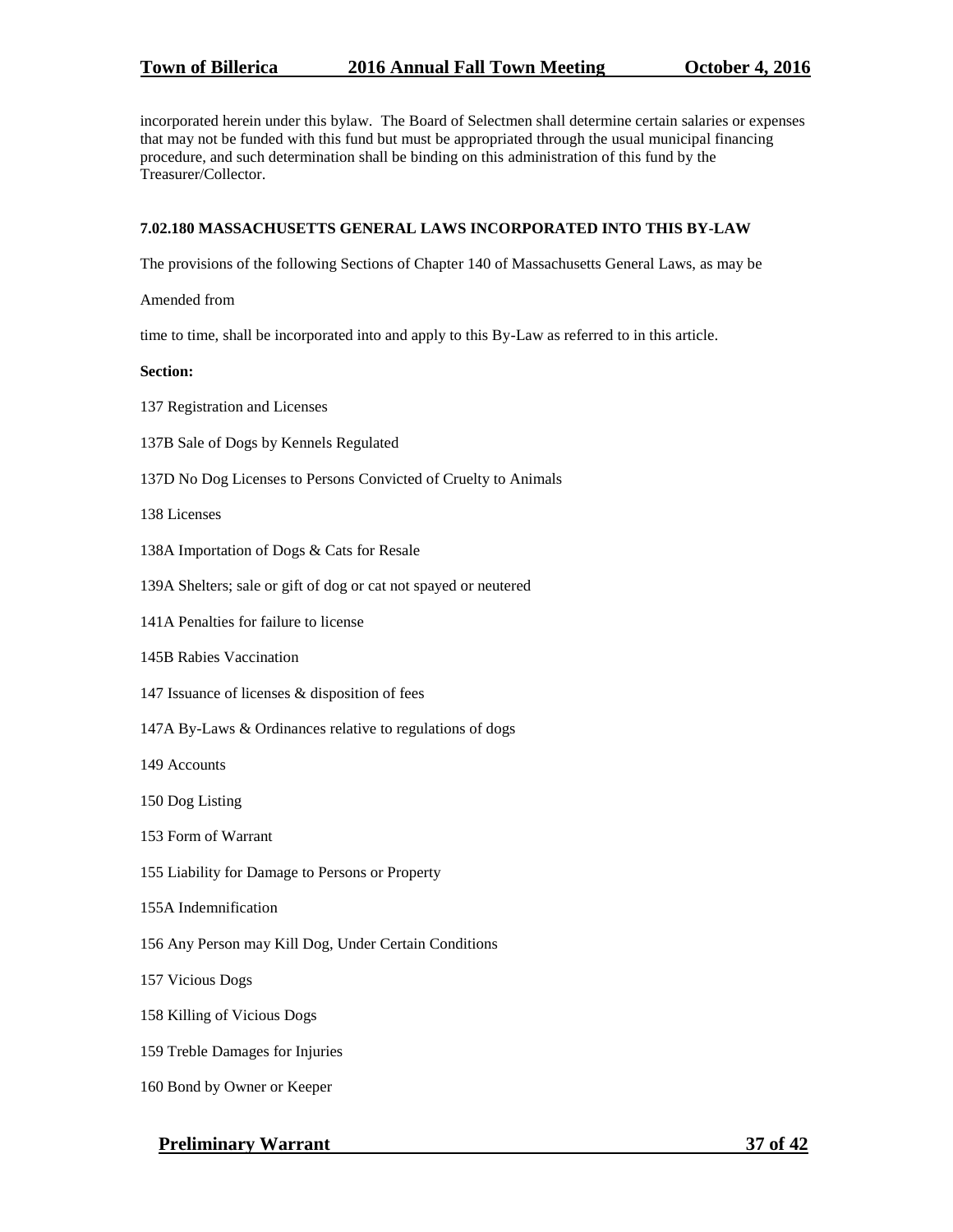- 161A No Reimbursement in Certain Cases
- 162 Reward for Killing or Evidence in Certain Cases
- 163 Notice to Owner to Kill or Confine Dog
- 164 Penalty for Failure to Kill or Confine
- 166 Damaged Parties, Choice of Remedies
- 168 Penalty for Failure to Muzzle or Restrain
- 169 Neglect of Duty by any Officer, Penalty
- 171 Liability of Dog Owner for Damage
- 173A Disposition of Complaints for Violation of Dog Control Laws
- 174 Recovery of Fines and Penalties
- 174A Regulating Killing of Dogs
- 174B Dogs to be restrained in Certain Rest Areas
- 174D Research Institutions

#### **7.02.190 EFFECTIVE IMPLEMENTATION DATE OF THIS BY-LAW**

This By-Law shall go into effect on December 31, 1997, and until said date, all areas of Massachusetts General Laws and Chapter 1.08 and Chapter 6.04, Town of Tewksbury By-Laws shall remain in effect.

#### **7.02.200 SEVERABILITY CLAUSE**

If any section, subsection, sentence, clause or phrase of this By-Law is for any reason held to be invalid or unconstitutional, such decision shall not affect the validity of the remaining portions of this By-Law. No provision or interpretation of a provision of this By-Law is intended to be either in conflict with or an attempt to change any statutory provision in Chapter 140, Massachusetts General Laws, pertaining to dogs.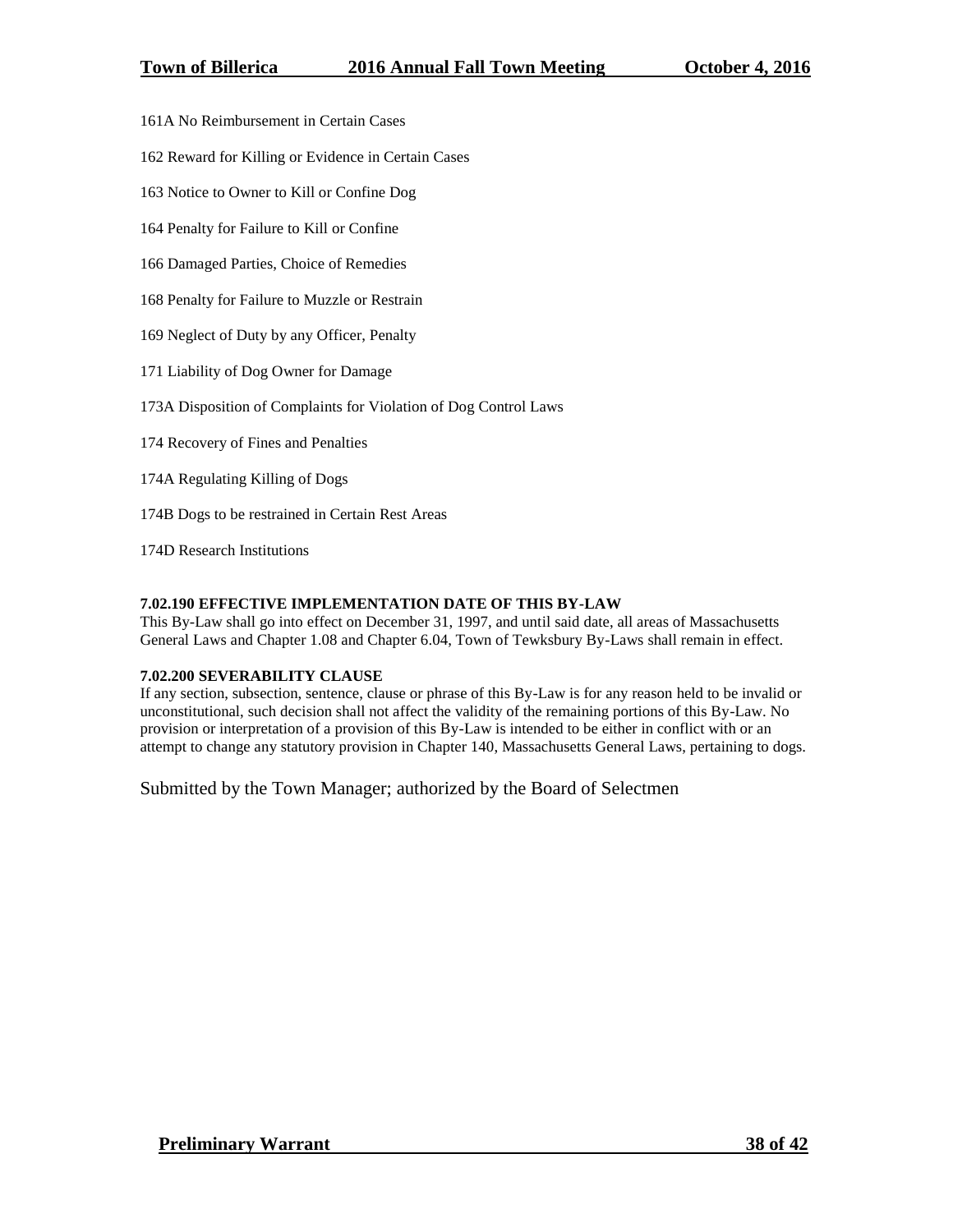# **ARTICLE 48 – PETITIONERS ARTICLE**

To see if the Town, pursuant to MGL Chapter 44b, will vote to amend the Billerica General By-Laws by adopting the following new Section to be entitled Article II, Section 42, "Community Preservation Committee", to be implemented after adoption of the Community Preservation Act, or act in relation thereto:

# Chapter 42.1: Establishment

There is hereby established a Community Preservation Committee (hereinafter referred to as "CPC"), consisting of seven (7) voting members pursuant to MGL Chapter 44b. The composition of the committee, the appointment authority and the term of office for the committee members shall be as follows:

- One voting member of the Conservation Commission (created by Section 8C of Chapter 40) as designated by the Conservation Commission for a term of three years.
- One voting member of the Historical Commission (created by Section 8D of Chapter 40) as designated by the Historical Commission for a term of three years.
- One voting member of the Planning Board (created by Section 81a of Chapter 41) as designated by the Planning Board for a term of two years and thereafter for a term of three years.
- One voting member of the Recreation Commission (created by Section 2 of Chapter 45) as designated by the Recreation Commission for a term of two years and thereafter for a term of three years.
- One voting member of the Housing Authority Board (created by Section 3 of Chapter 121B) as designated by its Board of Commissioners for a term of 1 year and thereafter for a term of three years.
- One at-large member, citizen of Billerica who does not currently serve as a municipal employee, to be appointed by the Town Manager, for an initial term of one year and thereafter for three years.
- One at-large member, who does not currently hold elected or appointed office, nor currently serves as municipal employee, to be appointed by the Board of Selectmen, for an initial term of two years, and thereafter for a term of three years.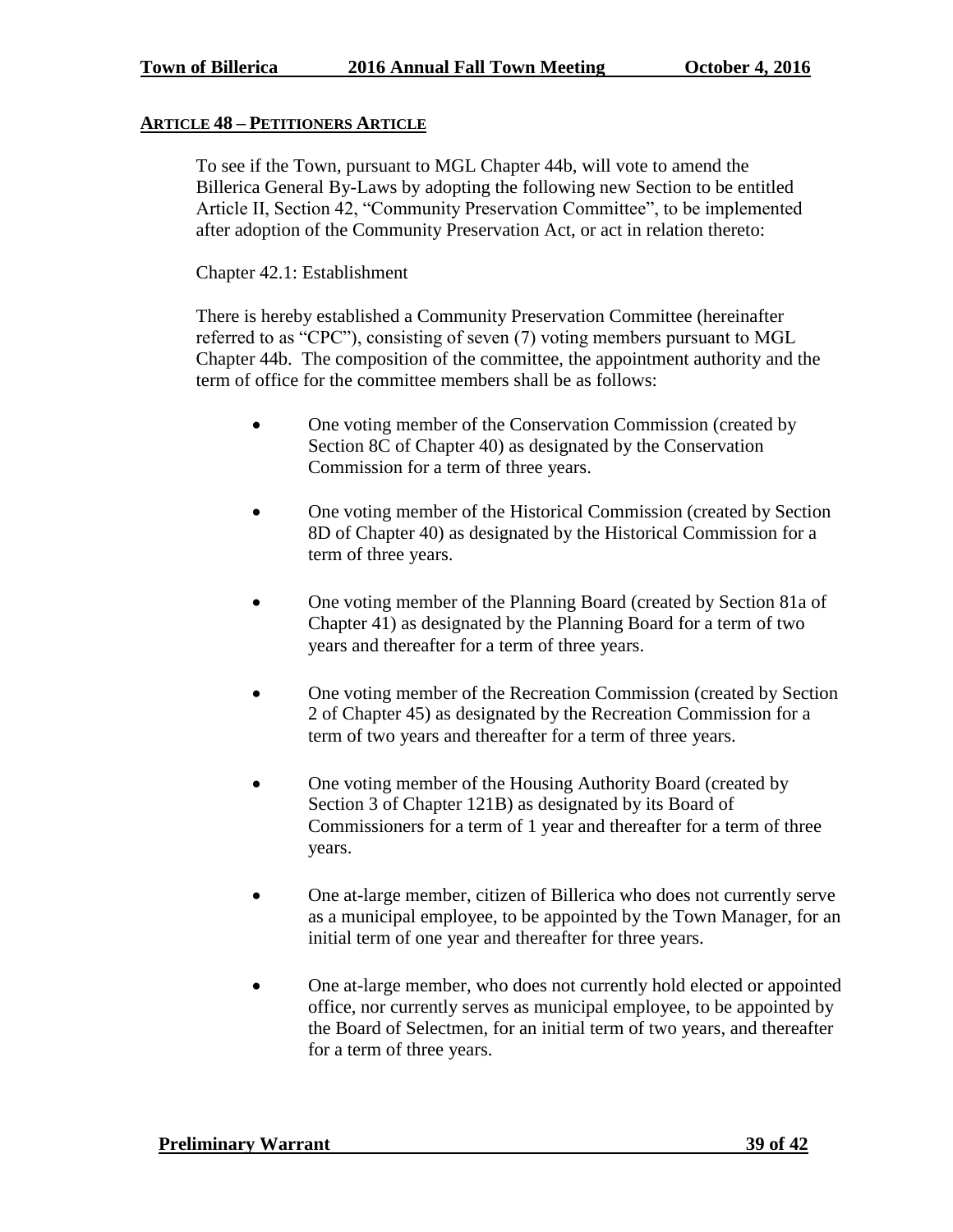Any vacancy on the Community Preservation Committee shall be filled by the commission, authority or board that designated the member who creates the vacancy by designating another member in accordance with the above for the unexpired term.

Should any of the Commissions, Boards, Councils or Committees who have appointment authority under this Chapter be no longer in existence for whatever reason, the appointment authority for that Commission, Board, Council, or Committee shall become the responsibility of the Board of Selectmen.

Chapter 42.2: Duties

- 1. (42.2.1) The CPC shall study the needs, possibilities and resources of the town regarding community preservation. The committee shall consult with the Town Manager, existing municipal boards, including the Board of Selectmen, the conservation commission, the historical commission, the planning board, the recreation commissioners and the housing authority, or persons acting in those capacities or performing like duties, in conducting such studies. As part of its study, the committee shall hold one or more public informational hearings on the needs, possibilities and resources of the town regarding community preservation possibilities and resources, notice of which shall be posted publicly and published for each of two weeks preceding a hearing in a newspaper of general circulation in the town. The committee may, after proper appropriation, incur expenses as permitted by state law using funds from the community preservation fund to pay such expenses.
- 2. (42.2.2) The CPC shall make recommendations to Town Meeting for the acquisition, creation and preservation of open space; for the acquisition, preservation, rehabilitation and restoration of historic resources; for the acquisition, creation, preservation, rehabilitation and restoration of land for recreational use; for the acquisition, creation, preservation and support of community housing; and for the rehabilitation or restoration of open space and community housing that is acquired or created with Community Preservation Funds. With respect to community housing, the community preservation committee shall recommend, wherever possible, the reuse of existing buildings or construction of new buildings on previously developed sites.
- 3. (42.2.3) The CPC may include in its recommendation to the Town Meeting a recommendation to set aside for later spending funds for specific purposes that are consistent with community preservation but for which sufficient revenues are not then available in the Community Preservation Fund to accomplish that specific purpose or recommended action to set aside for later spending funds for general purposes that are consistent with community preservation.

Chapter 42.3: Requirement for a quorum and cost estimates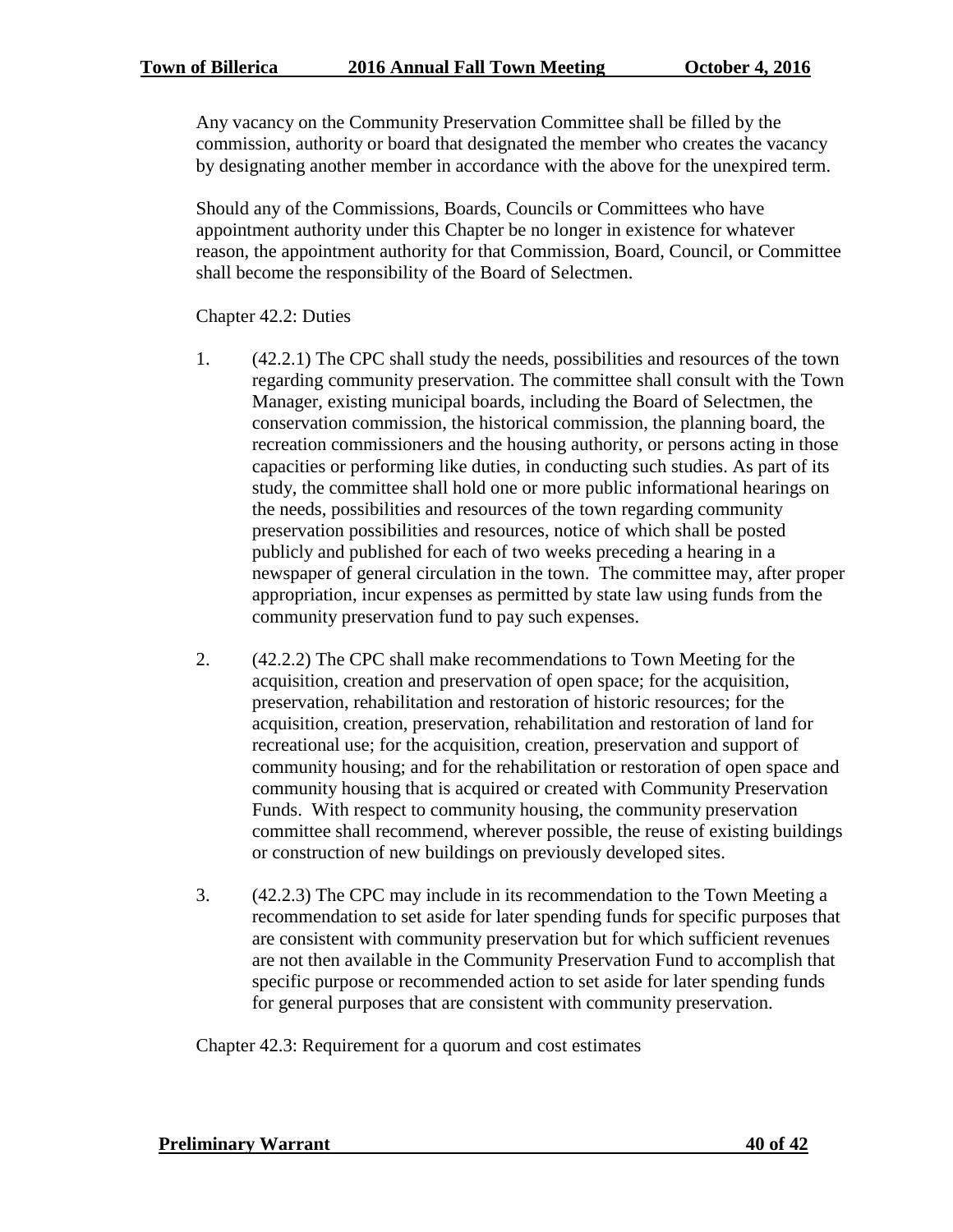The CPC committee shall not meet or conduct business without the presence of a quorum and shall keep a written record of its proceedings. A majority of the members of the CPC shall constitute a quorum. The CPC shall approve its actions by majority vote of the quorum. Recommendations to the Town Meeting shall include their anticipated costs.

Chapter 42.4: Amendments

The CPC shall, from time to time, review the administration of this By-law, making recommendations, as needed, for changes in the By-law and in administrative practice to improve the operations of the CPC. This Bylaw may be amended from time to time by a majority vote of the Town Meeting, provided that the amendments would not be in conflict with Chapter 44B of the Massachusetts General Laws.

Chapter 42.5: Severability

In case any section, paragraph or part of this chapter be for any reason declared invalid or unconstitutional by any court of last resort, every other section, paragraph or part shall continue in full force and effect.

Chapter 42.6: Effective Date

Following municipal acceptance of the Community Preservation Act and Town Meeting approval of this bylaw, this Section shall take effect immediately upon approval by the Attorney General of the Commonwealth. Each appointing authority shall have thirty days after approval by the Attorney General to make their initial appointments.

Submitted by Margaretha Henderson and Messrs. Henderson, Ingraham, Casey, O'Donnell, McKenna, Libby and Madames Card, Card, Potter, Laundry, Donahue, McKenna, McKenna and Libby.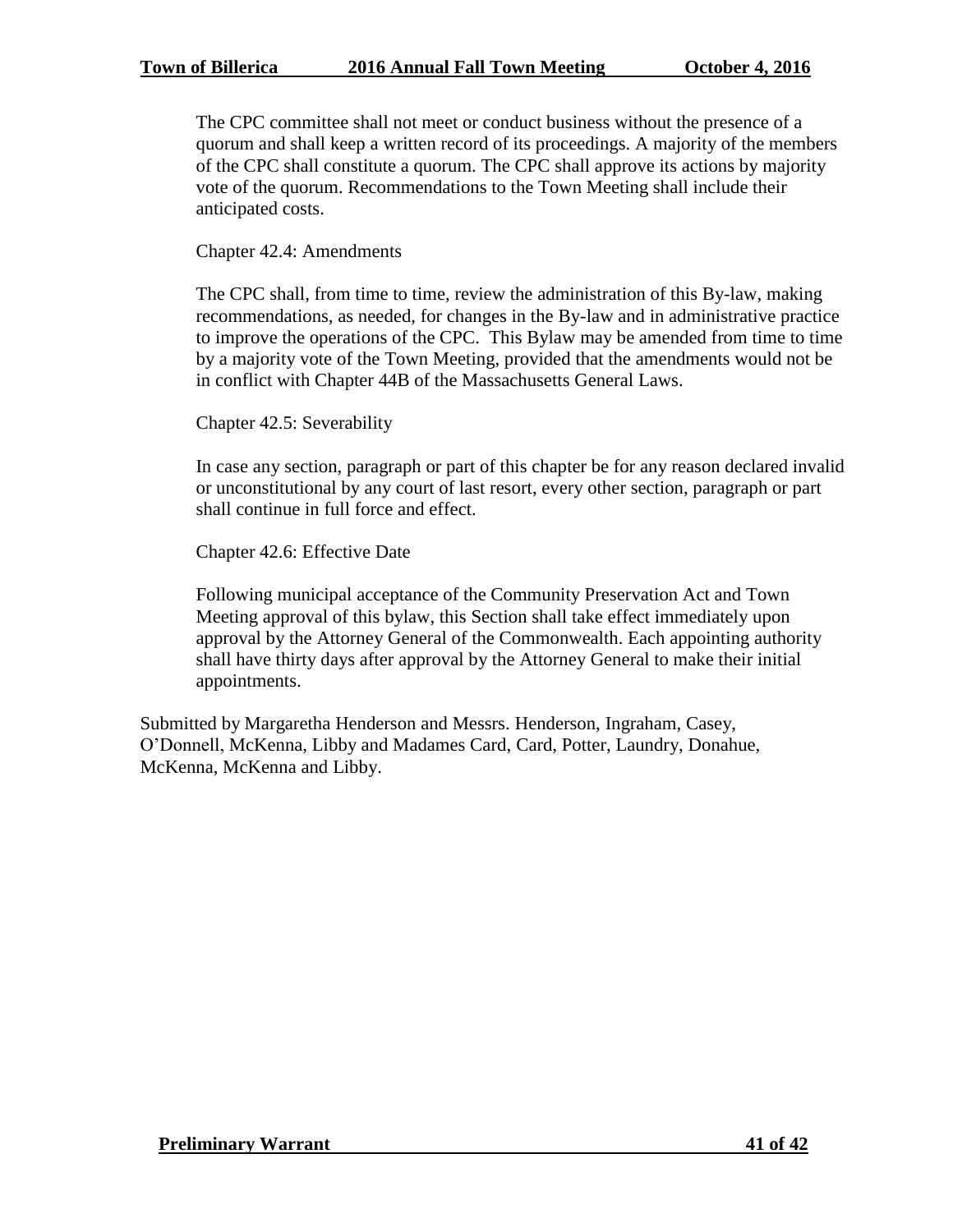**Preliminary Warrant 42 of 42**